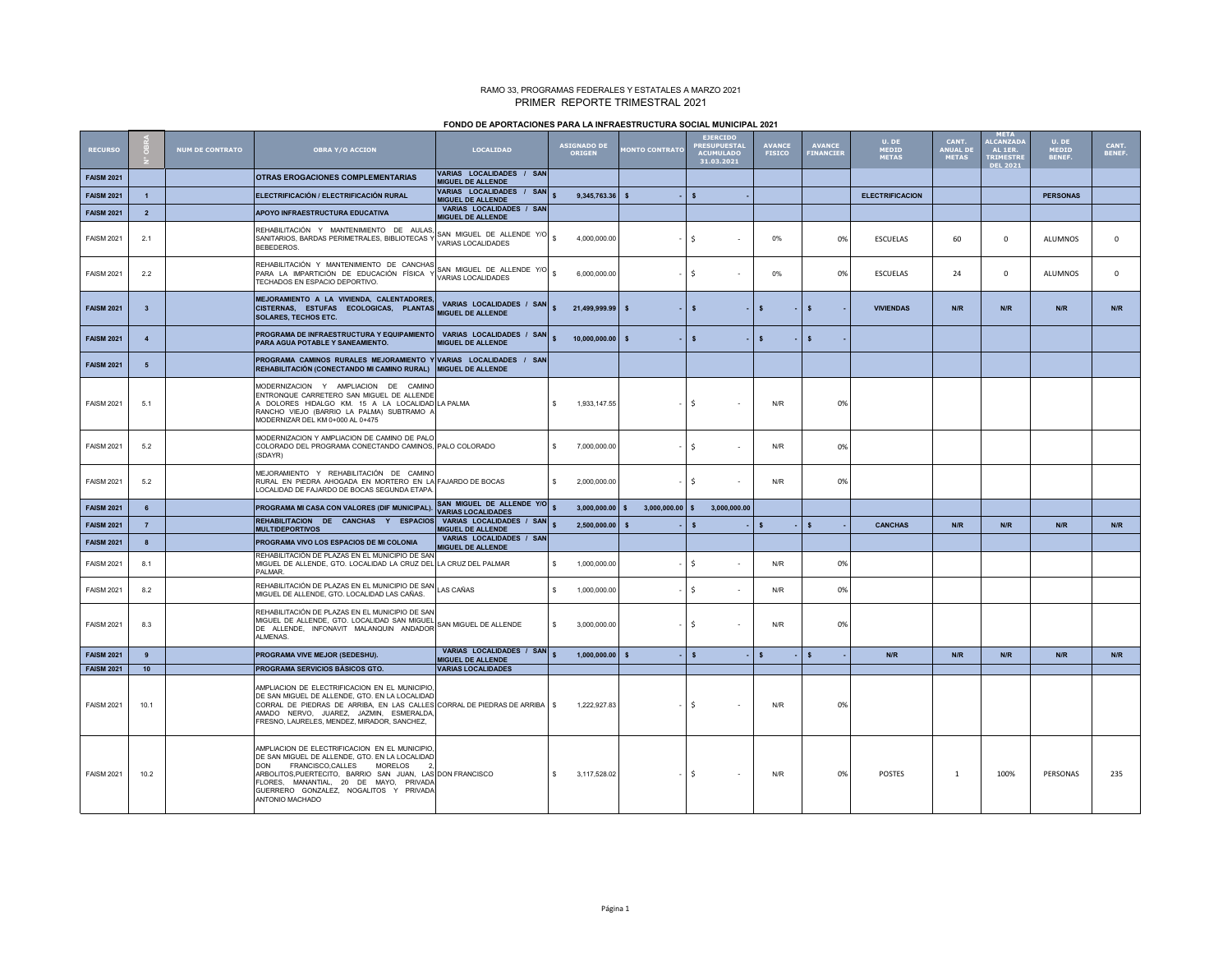| <b>RECURSO</b>    |      | <b>NUM DE CONTRATO</b> | <b>OBRA Y/O ACCION</b>                                                                                                                                                                                                                                                                 | <b>LOCALIDAD</b>                                         | <b>ASIGNADO DE<br/>ORIGEN</b> | <b>ONTO CONTRATO</b> | <b>EJERCIDO</b><br>PRESUPUESTA <mark>I</mark><br>ACUMULADO<br>31.03.2021 | <b>AVANCE</b><br>FISICO | <b>AVANCE</b><br>FINANCIER | U. DE<br><b>MEDID</b><br>METAS | CANT.<br>ANUAL DI<br><b>METAS</b> | META<br>ALCANZAD/<br>AL 1ER.<br><b>TRIMESTR</b><br><b>DEL 2021</b> | U. DE<br>MEDID<br>BENEF. | CANT.<br>BENEF. |
|-------------------|------|------------------------|----------------------------------------------------------------------------------------------------------------------------------------------------------------------------------------------------------------------------------------------------------------------------------------|----------------------------------------------------------|-------------------------------|----------------------|--------------------------------------------------------------------------|-------------------------|----------------------------|--------------------------------|-----------------------------------|--------------------------------------------------------------------|--------------------------|-----------------|
| <b>FAISM 2021</b> | 10.3 |                        | AMPLIACION DE ELECTRIFICACION EN EL MUNICIPIO<br>DE SAN MIGUEL DE ALLENDE, GTO. EN LA LOCALIDAD<br>GUADALUPE DE TAMBULA, CALLES 2DA. DEL PARQUE<br>LOMA BONITA, CRISTO, SALIDA A FAJARDO, DEL<br>ARROYO, 3RA, DE GUADALUPE, CENTRAL, POZO<br>ARTESANO, PUERTECITO, ESCOBEDO Y ALFALFAR | <b>GUADALUPE DE TAMBULA</b>                              | s.<br>1.676.080.16            |                      | <b>S</b><br>$\sim$                                                       | N/R                     | 0%                         |                                |                                   |                                                                    |                          |                 |
| <b>FAISM 2021</b> | 10.4 |                        | CONSTRUCCION DE SISTEMA DE AGUA POTABLE EN<br>EL MUNICIPIO DE SAN MIGUEL DE ALLENDE, GTO. ALCOCER<br>LOCALIDAD ALOCCER                                                                                                                                                                 |                                                          | s.<br>5,553,812.91            |                      | $\frac{1}{2}$<br>$\sim$                                                  | N/R                     | 0%                         |                                |                                   |                                                                    |                          |                 |
| <b>FAISM 2021</b> | 11   |                        | PROGRAMA SERVICIOS BÁSICOS EN MI COMUNIDAD.                                                                                                                                                                                                                                            | <b>VARIAS LOCALIDADES</b>                                |                               |                      |                                                                          |                         |                            |                                |                                   |                                                                    |                          |                 |
| <b>FAISM 2021</b> | 11.1 |                        | AMPLIACION DE ELECTRIFICACION EN EL MUNICIPIO<br>DE SAN MIGUEL DE ALLENDE. GTO. EN LA LOCALIDAD SAN MARTIN DE LA PETACA<br>SAN MARTIN DE LA PETACA, CALLE 3 DE MAYO                                                                                                                    |                                                          | - S                           |                      | ۱s<br>$\sim$                                                             | N/R                     | N/A                        |                                |                                   |                                                                    |                          |                 |
| <b>FAISM 2021</b> | 11.2 |                        | AMPLIACION DE ELECTRIFICACION EN EL MUNICIPIO<br>DE SAN MIGUEL DE ALLENDE, GTO. EN LA LOCALIDAD<br>RANCHO NUEVO DE GALVANES, CALLES 20 DE RANCHO NUEVO DE GALVANES<br>ENERO, ROQUE RUBIO, SIPRIANO LOPEZ Y DEL<br>POZO.                                                                |                                                          | s                             |                      | l\$<br>÷,                                                                | N/R                     | N/A                        |                                |                                   |                                                                    |                          |                 |
| <b>FAISM 2021</b> | 11.3 |                        | AMPLIACION DE ELECTRIFICACION RURAL EN EL<br>MUNICIPIO. DE SAN MIGUEL DE ALLENDE, GTO, EN LA<br>LOCALIDAD POZO DE BALDERAS. EN LAS CALLES<br>VICENTE GUERRERO, EMILIANO ZAPATA, PRINCIPAL<br>CAMINO REAL, ALDAMA, ALDAMA 1RA. SECCION Y<br>ALDAMA 2DA. SECCION                         | POZO D EBALDERAS                                         | s.<br>479,188.79              |                      | ۱s<br>$\overline{\phantom{a}}$                                           | N/R                     | 0%                         |                                |                                   |                                                                    |                          |                 |
| <b>FAISM 2021</b> | 11.4 |                        | AMPLIACION DE ELECTRIFICACION EN EL MUNICIPIO<br>DE SAN MIGUEL DE ALLENDE, GTO. EN LA LOCALIDAD<br>CALDERON, EN LAS CALLES ALLENDE, PRIVADA<br>ALLENDE SECCION 1. PRIVADA ALLENDE SECCION 2<br>CALLE HIDALGO, CALLE LAS PRESITAS 1, CALLE LAS<br>PRESITAS 2 Y CAMINO AL POZO           | CALDERON                                                 | $\mathbf{s}$<br>1,302,130.28  |                      | l\$<br>$\sim$                                                            | N/R                     | 0%                         |                                |                                   |                                                                    |                          |                 |
| <b>FAISM 2021</b> | 11.5 |                        | CONSTRUCCION DE SISTEMA DE AGUA POTABLE EN LAS<br>EL MUNICIPIO DE SAN MIGUEL DE ALLENDE, GTO. PALMILLA<br>LOCALIDADES LAS CAÑAS, LA PALMILLA, LOS JUAREZ<br>Y LOS GUIAS 2DA. ETAPA                                                                                                     | CAÑAS<br>$\perp$<br>LOS<br><b>JUAREZ</b><br>LOS<br>GUIAS | 5,000,000.00<br>s.            |                      | $\mathsf{S}$<br>$\overline{\phantom{a}}$                                 | N/R                     | 0%                         |                                |                                   |                                                                    |                          |                 |
| <b>FAISM 2021</b> | 12   |                        | PROGRAMA EMBELLECIENDO MI COLONIA. (CALLES).                                                                                                                                                                                                                                           | VARIAS LOCALIDADES / SAN<br>MIGUEL DE ALLENDE            |                               |                      |                                                                          |                         |                            |                                |                                   |                                                                    |                          |                 |
| <b>FAISM 2021</b> | 12.1 |                        | CONSTRUCCION Y REHABILITACIÓN DE CALLES EN<br>CABECERA MUNICIPAL EN EL MUNICIPIO DE SAN SAN MIGUEL DE ALLENDE<br>MIGUEL DE ALLENDE, GTO.                                                                                                                                               |                                                          | 7,964,184.34<br>\$.           |                      | \$<br>$\overline{\phantom{a}}$                                           | N/R                     | 0%                         |                                |                                   |                                                                    |                          |                 |
| <b>FAISM 2021</b> | 12.2 |                        | CONSTRUCCION DE CALLE CON ADOQUIN EN EL<br>MUNICIPIO DE SAN MIGUEL DE ALLENDE, GTO. EN LA<br>MUNICIPIO DE SAN MIGUEL DE ALLENDE, GTO. EN LA SAN MIGUEL DE ALLENDE<br>LOCALIDAD SAN MIGUEL DE ALLENDE, EN LA COLONIA<br>SAN RAFAEL, EN LA CALLE INDALECIO ALLENDE                       |                                                          | s.<br>1.220.650.13            |                      | 5<br>$\sim$                                                              | N/R                     | 0%                         |                                |                                   |                                                                    |                          |                 |
| <b>FAISM 2021</b> | 12.3 |                        | CONSTRUCCION DE CALLE CON EMPEDRADO EN EL<br>MUNICIPIO DE SAN MIGUEL DE ALLENDE, GTO. EN LA<br>MUNICIPIO DE SAN MIGUEL DE CHEC CHARLA COLONIA SAN MIGUEL DE ALLENDE<br>LOCALIDAD SAN MIGUEL DE ALLENDE, EN LA COLONIA<br>FRACC. LA LUZ, EN LA CALLE GOLONDRINA                         |                                                          | $\mathbf{s}$<br>1,332,756.81  |                      | -\$<br>$\sim$                                                            | N/R                     | 0%                         |                                |                                   |                                                                    |                          |                 |
| <b>FAISM 2021</b> | 12.4 |                        | CONSTRUCCION DE CALLE CON CONCRETO EN EL<br>MUNICIPIO DE SAN MIGUEL DE ALLENDE, GTO, EN LA<br>LOCALIDAD SAN MIGUEL DE ALLENDE, EN LA COLONIA<br>FRACC.IGNACIO RAMIREZ, EN LA CALLE PROGRESO                                                                                            | SAN MIGUEL DE ALLENDE                                    | \$<br>1,270,258.15            |                      | -\$<br>$\overline{\phantom{a}}$                                          | N/R                     | 0%                         |                                |                                   |                                                                    |                          |                 |
| <b>FAISM 2021</b> | 12.5 |                        | CONSTRUCCION DE CALLE CON CONCRETO EN EL<br>MUNICIPIO DE SAN MIGUEL DE ALLENDE, GTO. EN LA<br>MUNICIPIO DE SAN MIGUEL DE ALLENDE, GTO. EN LA SAN MIGUEL DE ALLENDE<br>LOCALIDAD SAN MIGUEL DE ALLENDE, EN LA COLONIA<br>OLIMPO, EN LA CALLE JUNO                                       |                                                          | 1,271,240.35<br>s.            |                      | l s<br>$\sim$                                                            | N/R                     | 0%                         |                                |                                   |                                                                    |                          |                 |
| <b>FAISM 2021</b> | 12.6 |                        | CONSTRUCCION DE CALLE CON CONCRETO EN EL<br>MUNICIPIO DE SAN MIGUEL DE ALLENDE, GTO. EN LA<br>LOCALIDAD SAN MIGUEL DE ALLENDE, EN LA COLONIA<br>ALLENDE, EN LA CALLE LAS FLORES                                                                                                        |                                                          | \$<br>1.173.687.09            |                      | 5<br>$\overline{\phantom{a}}$                                            | N/R                     | 0%                         |                                |                                   |                                                                    |                          |                 |
| <b>FAISM 2021</b> | 12.7 |                        | CONSTRUCCION DE CALLE CON ADOQUIN EN EL<br>MUNICIPIO DE SAN MIGUEL DE ALLENDE, GTO. EN LA<br>LOCALIDAD SAN MIGUEL DE ALLENDE, EN LA COLONIA SAN MIGUEL DE ALLENDE<br>INFONAVIT MALANQUIN, EN EL ANDADOR LAS<br><b>FUENTES</b>                                                          |                                                          | 2,755,000.00<br>$\mathbf{s}$  |                      | $\mathsf{S}$<br>$\sim$                                                   | N/R                     | 0%                         |                                |                                   |                                                                    |                          |                 |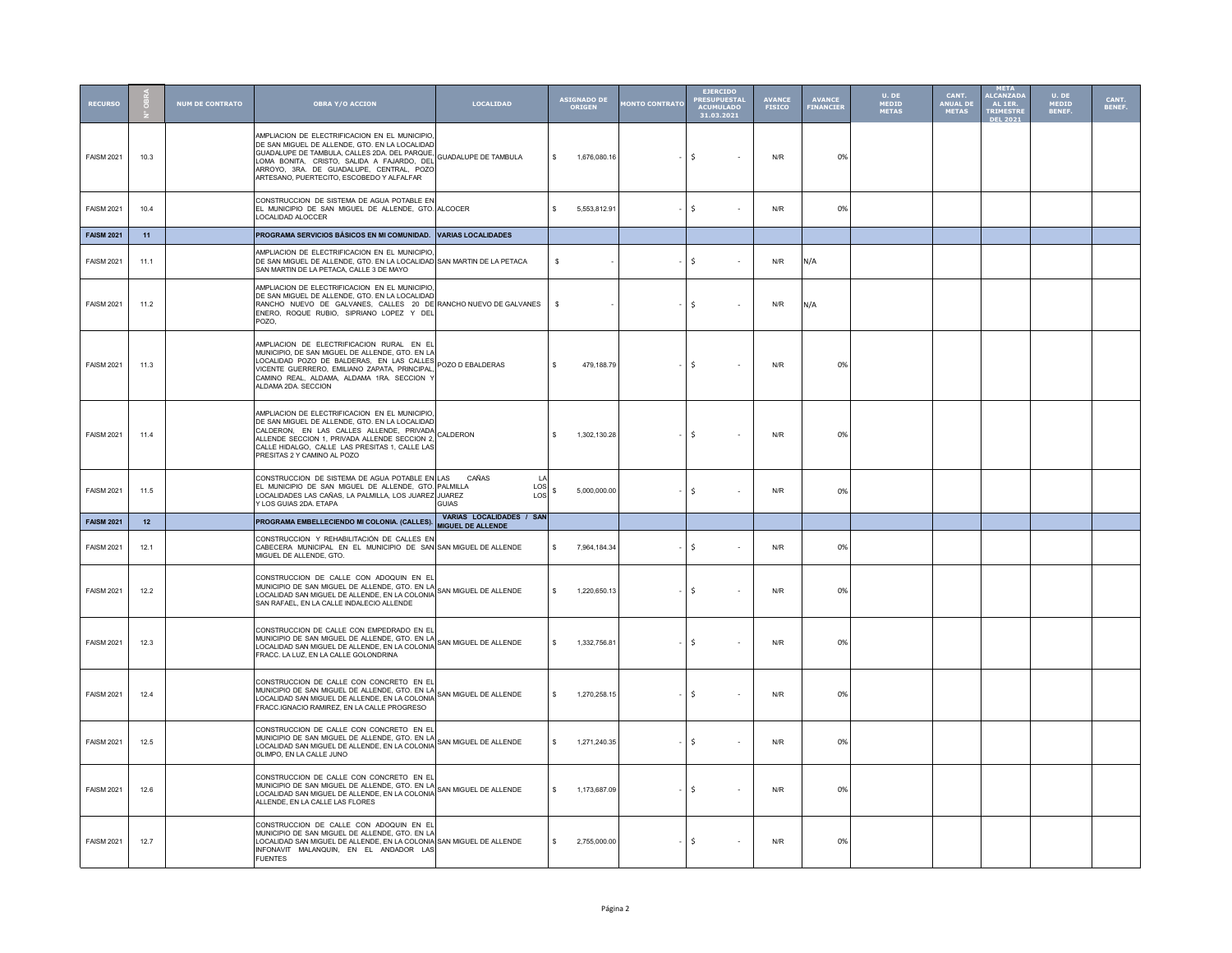| <b>RECURSO</b>    |       | <b>NUM DE CONTRATO</b> | <b>OBRA Y/O ACCION</b>                                                                                                                                                                                                                 | <b>LOCALTDAD</b>                              | <b>ASIGNADO DE</b><br><b>ORIGEN</b> | <b>MONTO CONTRATO</b> | <b>EJERCIDO</b><br>PRESUPUESTAL<br><b>ACUMULADO</b><br>31.03.2021 | <b>AVANCE</b><br><b>FISICO</b> | <b>AVANCE</b><br><b>FINANCIER</b> | U. DE<br><b>MEDID</b><br><b>METAS</b> | CANT.<br><b>ANUAL DE</b><br><b>METAS</b> | <b>META</b><br><b>ALCANZADA</b><br>AL 1ER.<br><b>TRIMESTRE</b><br><b>DEL 2021</b> | U. DE<br><b>MEDID</b><br><b>BENEF.</b> | CANT.<br>BENEF. |
|-------------------|-------|------------------------|----------------------------------------------------------------------------------------------------------------------------------------------------------------------------------------------------------------------------------------|-----------------------------------------------|-------------------------------------|-----------------------|-------------------------------------------------------------------|--------------------------------|-----------------------------------|---------------------------------------|------------------------------------------|-----------------------------------------------------------------------------------|----------------------------------------|-----------------|
| <b>FAISM 2021</b> | 12.8  |                        | CONSTRUCCION DE CALLE CON EMPEDRADO EN EL<br>MUNICIPIO DE SAN MIGUEL DE ALLENDE, GTO. EN LA PUERTO DE NIETO<br>LOCALIDAD, PUERTO DE NIETO EN LA CALLE SALIDA A<br><b>GUANAJUATITO</b>                                                  |                                               | 3.311.990.67                        |                       | $\sim$                                                            | N/R                            | 0%                                |                                       |                                          |                                                                                   |                                        |                 |
| <b>FAISM 2021</b> | 12.9  |                        | CONSTRUCCION DE CALLE CON EMPEDRADO EN EL<br>MUNICIPIO DE SAN MIGUEL DE ALLENDE, GTO. EN LA CORRAL DE PIEDRAS DE ARRIBA   \$<br>LOCALIDAD CORRAL DE PIEDRAS DE ARRIBA. EN LA<br>CALLE VICENTE GUERRERO 2DA, ETAPA                      |                                               | 4.216.306.29                        |                       | $\sim$                                                            | N/R                            | 0%                                |                                       |                                          |                                                                                   |                                        |                 |
| <b>FAISM 2021</b> | 12.10 |                        | CONSTRUCCION DE CALLE CON EMPEDRADO EN EL<br>MUNICIPIO DE SAN MIGUEL DE ALLENDE. GTO. EN LA<br>LOCALIDAD SAN MIGUEL DE ALLENDE, EN LA COLONIA SAN MIGUEL DE ALLENDE<br>FRACC. INSURGENTES. EN LA CALLE CORONEL<br>NARCISO MARIA LORETO |                                               | 1.808.091.28                        |                       | $\sim$                                                            | N/R                            | 0%                                |                                       |                                          |                                                                                   |                                        |                 |
| <b>FAISM 2021</b> | 13    |                        | <b>INDIRECTOS.</b>                                                                                                                                                                                                                     |                                               |                                     |                       |                                                                   |                                |                                   |                                       |                                          |                                                                                   |                                        |                 |
| <b>FAISM 2021</b> | 13.1  |                        | ARRENDAMIENTO DE EQUIPO DE TRANSPORTE PARA<br>VERIFICACIÓN Y SEGUIMIENTO DE LAS OBRAS Y<br>ACCIONES (ARRENDAMIENTO DE VEHICULOS).                                                                                                      | VARIAS LOCALIDADES / SAN<br>MIGUEL DE ALLENDE | 1.000.000.00                        |                       |                                                                   | 0%                             |                                   | 0% MAQUINARIA PESADA                  | N/R                                      | N/R                                                                               | N/R                                    | N/R             |
| <b>FAISM 2021</b> | 13.2  |                        | REPARACIÓN Y MANTENIMIENTO DE EQUIPO DE<br><b>TRANSPORTE</b>                                                                                                                                                                           | VARIAS LOCALIDADES / SAN<br>MIGUEL DE ALLENDE | 500,000.00                          |                       | $\sim$                                                            | 0%                             | 0%                                | VEHICULO                              | 25                                       | N/R                                                                               | <b>USUARIOS</b>                        | N/R             |
| <b>FAISM 2021</b> | 13.3  |                        | SUMINISTRO DE MATERIAL<br>MATERIALES Y<br>ESTADÍSTICO Y GEOGRÁFICO                                                                                                                                                                     | VARIAS LOCALIDADES / SAN<br>MIGUEL DE ALLENDE | 50.000.00                           |                       | $\sim$                                                            | 0%                             | 0%                                | N/R                                   | N/R                                      | N/R                                                                               | N/R                                    | N/R             |
|                   |       |                        | <b>TECHO FAISM 2021</b>                                                                                                                                                                                                                |                                               | 119,504,744.00                      | $3,000,000.00$ \$     | 3,000,000.00                                                      | 0%                             |                                   | <b>VARIOS</b>                         | 110                                      |                                                                                   |                                        | 235             |

## **FONDO DE APORTACIONES PARA LA INFRAESTRUCTURA SOCIAL MUNICIPAL 2020**

| <b>RECURSO</b>    | <sup>o</sup> OBRA       | <b>NUM DE CONTRATO</b>                                                   | <b>OBRA Y/O ACCION</b>                                                                                                                                                                                                               | <b>LOCALIDAD</b>                                     | <b>MUNICIPAL</b>  | <b>MONTO CONTRATO</b> | <b>EJERCIDO</b><br><b>RESUPUESTAI</b><br><b>ACUMULADO</b><br>31.03.2021 | <b>AVANCE</b><br><b>FISICO</b> | <b>AVANCE</b><br><b>FINANCIER</b> | U. DE<br><b>MEDID</b><br><b>METAS</b> | CANT.<br><b>ANUAL DI</b><br><b>METAS</b> | <b>META</b><br><b>ALCANZADA</b><br>AL 1ER.<br><b>TRIMESTRI</b><br><b>DEL 2021</b> | U. DE<br><b>MEDID</b><br><b>BENEF.</b> | CANT.<br>BENEF. |
|-------------------|-------------------------|--------------------------------------------------------------------------|--------------------------------------------------------------------------------------------------------------------------------------------------------------------------------------------------------------------------------------|------------------------------------------------------|-------------------|-----------------------|-------------------------------------------------------------------------|--------------------------------|-----------------------------------|---------------------------------------|------------------------------------------|-----------------------------------------------------------------------------------|----------------------------------------|-----------------|
| <b>FAISM 2020</b> |                         |                                                                          | ELECTRIFICACIÓN AMPLIACIÓN CONSTRUCCIÓN Y VARIAS LOCALIDADES / SAN<br><b>MANTENIMIENTO.</b>                                                                                                                                          | <b>MIGUEL DE ALLENDE</b>                             |                   |                       |                                                                         |                                |                                   |                                       |                                          |                                                                                   |                                        |                 |
| <b>FAISM 2020</b> | $1 - 1$                 | DIOP-OC/FAIS2020/075-<br>102020                                          | AMPLIACION DE RED DE DISTRIBUCION DE ENERGIA<br>ELECTRICA EN LA COMUNIDAD DE LA CALERAEN LA CALERA<br>CALLE PRINCIPAL.                                                                                                               |                                                      | 632.245.18<br>\$. | 632.245.18            | 632.245.18                                                              | 100%                           | 100%                              | <b>ELECTRIFICACION</b>                |                                          | 100%                                                                              | <b>PERSONAS</b>                        | 25              |
| <b>FAISM 2020</b> | $1 - 2$                 |                                                                          | AMPLIACIÓN DE ELECTRIFICACIÓN EN VARIAS CALLES                                                                                                                                                                                       | SANTA TERESITA DE DON DIEGO.                         | -S.               |                       |                                                                         |                                |                                   |                                       |                                          |                                                                                   |                                        |                 |
| <b>FAISM 2020</b> | $1 - 3$                 |                                                                          | AMPLIACIÓN DE ELECTRIFICACIÓN EN CALLE SIN POZO DE BALDERAS<br>NOMBRE.                                                                                                                                                               |                                                      | \$.               |                       |                                                                         |                                |                                   |                                       |                                          |                                                                                   |                                        |                 |
| <b>FAISM 2020</b> | $1 - 4$                 | DIOP-OC/FAIS2020/076-<br>102020                                          | AMPLIACION DE RED DE DISTRIBUCION DE ENERGIA<br>ELECTRICA EN CALLE JUAN PABLO II Y CALLE M. ISAN RAFAEL<br>HIDALGO EN LA COMUNIDAD DE SAN RAFAEL                                                                                     |                                                      | 703.418.27<br>\$. | 703.418.27            | 666,962.74                                                              | 100%                           | 95%                               | <b>ELECTRIFICACION</b>                | $\overline{1}$                           | 100%                                                                              | <b>PFRSONAS</b>                        | 170             |
| <b>FAISM 2020</b> | $\overline{2}$          |                                                                          | APOYO INFRAESTRUCTURA BÁSICA DEL SECTOR<br><b>EDUCATIVO</b>                                                                                                                                                                          | VARIAS LOCALIDADES / SAN<br>MIGUEL DE ALLENDE        |                   |                       |                                                                         |                                |                                   |                                       |                                          |                                                                                   |                                        |                 |
| <b>FAISM 2020</b> | $2 - 1$                 | ADQ-DBYDS-002-05-20<br>ADQ-DBYDS-029-08-2020<br>ADQ-DBYDS-033-09-2020    | REHABILITACIÓN Y MANTENIMIENTO DE AULAS, SAN MIGUEL DE ALLENDE Y/O<br>SANITARIOS, BIBLIOTECAS Y BEBEDEROS                                                                                                                            | <b>VARIAS LOCALIDADES</b>                            | 3.976.261.49      | 3.976.261.49          | 3.976.261.48                                                            | 57%                            | 99%                               | <b>ESCUELAS</b>                       | 63                                       | 100%                                                                              | <b>ALUMNOS</b>                         | 8.212           |
|                   | $2 - 2$                 | ADQ-DBYDS-015-06-2020,<br>ADQ-DBYDS-022-07-2020<br>ADQ-DBYDS-028-08-2020 | REHABILITACIÓN Y MANTENIMIENTO DE CANCHAS<br>PARA LA IMPARTICIÓN DE EDUCACIÓN FÍSICA Y<br>TECHADOS EN ESPACIO DEPORTIVO.                                                                                                             | SAN MIGUEL DE ALLENDE Y/O<br>VARIAS LOCALIDADES      | 7.223.738.51      | 7.223.738.50          | 7,223,738.50                                                            | 44%                            | 100%                              | <b>ESCUELAS</b>                       | 37                                       | 100%                                                                              | <b>ALUMNOS</b>                         | 6,864           |
| <b>FAISM 2020</b> | $2 - 3$                 |                                                                          | MEJORAMIENTO Y REHABILITACIÓN DE CANCHAS SAN MIGUEL DE ALLENDE Y/O<br>DEPORTIVAS EN ESCUELAS                                                                                                                                         | VARIAS LOCALIDADES                                   |                   |                       |                                                                         |                                |                                   |                                       |                                          |                                                                                   |                                        |                 |
| <b>FAISM 2020</b> | $2 - 4$                 |                                                                          | MEJORAMIENTO Y REHABILITACIÓN DE TECHADOS EN<br>ÁREAS DE IMPARTICIÓN DE EDUCACIÓN FÍSICA HASTA<br>PREPARATORIA.                                                                                                                      | SAN MIGUEL DE ALLENDE Y/O<br>VARIAS LOCALIDADES      |                   |                       |                                                                         |                                |                                   |                                       |                                          |                                                                                   |                                        |                 |
| <b>FAISM 2020</b> | $\overline{\mathbf{3}}$ |                                                                          | MEJORAMIENTO A LA VIVIENDA. PARA CONSOLIDAR<br>LA CALIDAD Y ESPACIOS CON CUARTO DORMITORIO<br>TECHO FIRME, MURO FIRME, PISO FIRME, ESTUFAS<br><b>ECOLOGICAS.</b><br><b>ELECTRIFICACIÓN</b><br><b>NO</b><br><b>CONVENCIONAL, ETC.</b> | VARIAS LOCALIDADES / SAN<br><b>MIGUEL DE ALLENDE</b> | 11.543.99         |                       |                                                                         |                                |                                   |                                       |                                          |                                                                                   |                                        |                 |
| <b>FAISM 2020</b> | $3-1$                   |                                                                          | MEJORAMIENTO A LA VIVIENDA, CALENTADORES.                                                                                                                                                                                            | VARIAS LOCALIDADES / SAN<br>MIGUEL DE ALLENDE        | -S.               |                       |                                                                         |                                |                                   |                                       |                                          |                                                                                   |                                        |                 |
| <b>FAISM 2020</b> | $3 - 2$                 | ADQ-DByDS-001-09-<br>2020/CP                                             | MEJORAMIENTO A LA VIVIENDA<br><b>CISTERNAS</b><br>CONSTRUCCIÓN.                                                                                                                                                                      | VARIAS LOCALIDADES / SAN<br>MIGUEL DE ALLENDE        | 2.490.496.80      | 2.490.496.80          | 2.490.496.80                                                            | 100%                           | 100%                              | <b>CISTERNAS</b>                      | 440                                      | 100%                                                                              | <b>FAMILIAS</b>                        | 440             |
| <b>FAISM 2020</b> | $3 - 3$                 | ADQ-DBYDS-030-08-2020<br>ADQ-DBYDS-032-09-2020                           | MEJORAMIENTO<br>LA<br><b>VIVIENDA</b><br><b>ESTUFAS</b><br>$\overline{A}$<br>ECOLOGICAS.                                                                                                                                             | VARIAS LOCALIDADES / SAN<br>MIGUEL DE ALLENDE        | 2.298.750.98      | 2.298.750.98          | 2,298,750.98                                                            | 75%                            | 100%                              | <b>ESTUFAS</b>                        | 613                                      | 100%                                                                              | <b>FAMILIAS</b>                        | 613             |
| <b>FAISM 2020</b> | $3 - 4$                 |                                                                          | CONSTRUCCIÓN Y REHABILITACIÓN A LA VIVIENDA.<br>TECHOS FIBROCEMENTO.                                                                                                                                                                 | VARIAS LOCALIDADES / SAN<br>MIGUEL DE ALLENDE        |                   |                       | 0.00                                                                    |                                |                                   |                                       |                                          |                                                                                   |                                        |                 |
| <b>FAISM 2020</b> | $3-5$                   |                                                                          | CONSTRUCCIÓN Y REHABILITACIÓN A LA VIVIENDA.<br>TECHOS INTRATEJA.                                                                                                                                                                    | VARIAS LOCALIDADES / SAN<br>MIGUEL DE ALLENDE        |                   |                       | 0.00                                                                    |                                |                                   |                                       |                                          |                                                                                   |                                        |                 |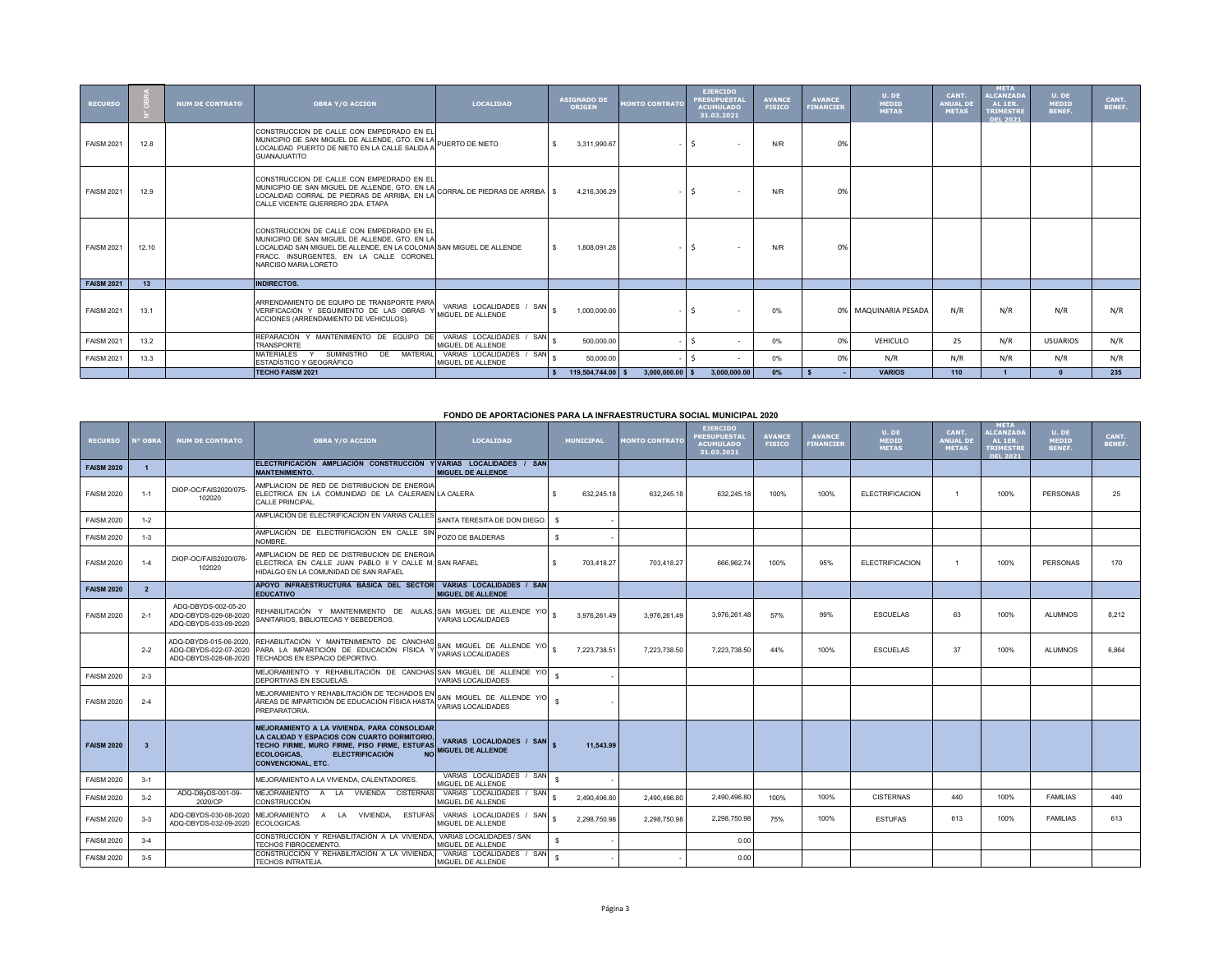| <b>RECURSO</b>                         |                  | <b>NUM DE CONTRATO</b>                                                                 | <b>OBRA Y/O ACCION</b>                                                                                                                                                                                                                             | <b>LOCALIDAD</b>                                       | <b>ASIGNADO DI</b><br><b>ORIGEN</b> | <b>IONTO CONTRATO</b>  | <b>EJERCIDO</b><br><b>RESUPLIESTA</b><br><b>ACUMULADO</b><br>31.03.2021 | <b>AVANCE</b><br><b>FISICO</b> | <b>AVANCE</b><br>FINANCIER | U. DE<br>MEDID<br><b>METAS</b> | CANT.<br>ANUAL DE<br><b>METAS</b> | <b>META</b><br><b>ALCANZAD</b><br>AL 1ER.<br><b>TRIMESTR</b><br><b>DEL 2021</b> | U. DE<br>MEDID<br><b>BENEF.</b> | CANT.<br><b>BENEF</b> |
|----------------------------------------|------------------|----------------------------------------------------------------------------------------|----------------------------------------------------------------------------------------------------------------------------------------------------------------------------------------------------------------------------------------------------|--------------------------------------------------------|-------------------------------------|------------------------|-------------------------------------------------------------------------|--------------------------------|----------------------------|--------------------------------|-----------------------------------|---------------------------------------------------------------------------------|---------------------------------|-----------------------|
| <b>FAISM 2020</b>                      | $3-6$            | ADQ-DBvDS-001-07-<br>2020/CP                                                           | VIVIENDA, CONSTRUCCIÓN DE CUARTO DORMITORIO<br>O COCINA. (SUMINISTRO DE MATERIAL).                                                                                                                                                                 | VARIAS LOCALIDADES / SAN<br>MIGUEL DE ALLENDE          | \$.<br>4,983,680.16                 | 4,983,680.16           | 4,983,680.16                                                            | 100%                           | 100%                       | <b>CUARTO</b>                  | 120                               | 100%                                                                            | <b>FAMILIAS</b>                 | 120                   |
| <b>FAISM 2020</b>                      | $3 - 7$          | ADQ-DBYDS-025-07-2020                                                                  | VIVIENDA, CONSTRUCCIÓN DE PISO FIRME, BARDA,<br>ETC. (SUMINISTRO DE MATERIAL).                                                                                                                                                                     | VARIAS LOCALIDADES / SAN<br>MIGUEL DE ALLENDE          | \$.<br>2,314,241.76                 | 2,314,241.76           | 2,314,241.76                                                            | 100%                           | 100%                       | PAQUETE MATERIAL               | 121                               | 100%                                                                            | <b>FAMILIAS</b>                 | 210                   |
| <b>FAISM 2020</b>                      | $3 - 8$          | ADQ DByDS-001-08-<br>2020/CP                                                           | ADQUISICION DE SISTEMA DE TECHO DE TEJA<br>METALICA CON PANEL DE EPS, PARA EL PROGRAMA<br>MEJORAMIENTO A LA VIVIENDA                                                                                                                               | VARIAS LOCALIDADES / SAN<br>MIGUEL DE ALLENDE          | \$.<br>3.990.690.00                 | 3,990,690.00           | 3,990,690.00                                                            | 100%                           | 100%                       | PAQUETE DE 5 PIEZAS            | 330                               | 100%                                                                            | <b>FAMILIAS</b>                 | 330                   |
| <b>FAISM 2020</b>                      | $3 - 9$          | ADQ-DByDS-002-10-<br>2020/CP                                                           | ADQUISICION DE CALENTADORES SOLARES PARA EL<br>PROGRAMA MEJORAMIENTO A LA ICIENDA 2020                                                                                                                                                             | VARIAS LOCALIDADES / SAN<br>MIGUEL DE ALLENDE          | 2,995,934.23                        | 2,995,934.23           | 2,995,934.22                                                            | 100%                           | 100%                       | CALENTADOR                     | 684                               | 100%                                                                            | <b>FAMILIAS</b>                 | 684                   |
| <b>FAISM 2020</b>                      | $3 - 10$         | ADQ-DByDS-002-11-<br>2020/CP                                                           | SUMINISTRO DE CISTERNAS PARA EL PROGRAMA<br>MEJORAMIENTO A LA VIVIENDA 2020                                                                                                                                                                        | VARIAS LOCALIDADES / SAN<br>MIGUEL DE ALLENDE          | \$<br>2.488.455.20                  | 2,488,455.20           | 2,488,455.20                                                            | 100%                           | 100%                       | <b>CISTERNA</b>                | 440                               | 100%                                                                            | <b>FAMILIAS</b>                 | 440                   |
| <b>FAISM 2020</b>                      | $\overline{4}$   |                                                                                        | PROGRAMA DE INFRAESTRUCTURA Y EQUIPAMIENTO<br>PARA AGUA POTABLE Y SANEAMIENTO.                                                                                                                                                                     | VARIAS LOCALIDADES / SAN<br><b>MIGUEL DE ALLENDE</b>   |                                     |                        |                                                                         |                                |                            |                                |                                   |                                                                                 |                                 |                       |
| <b>FAISM 2020</b>                      | $4-1$            | CONVENIO DE<br>APORTACION DE<br>RECURSOS DE FECHA 22<br>MAYO 2020                      | CONSTRUCCIÓN DE LÍNEA DE CONDUCCIÓN, TANQUE SAN DAMIAN<br>Y RED DE DISTRIBUCIÓN (ETAPA 2 DE 2).                                                                                                                                                    |                                                        | \$.<br>537.966.85                   | 537.966.85             | 537.966.85                                                              | 100%                           | 100%                       | METROS CUADRADOS               | 947.55                            | 100%                                                                            | <b>VIVIENDAS</b>                | 113                   |
| <b>FAISM 2020</b>                      | $4-2$            | CONVENIO DE<br>APORTACION DE<br>MAYO 2020                                              | CONSTRUCCION DE LINEA DE CONDUCCION,<br>RECURSOS DE FECHA 22 TANQUE DE ALMACENAMIENTO (1RA ETAPA)                                                                                                                                                  | LAS CAÑAS, LOS JUAREZ, LOS<br>GUIAS Y LA PALMILLA      | \$<br>3.500.000.00                  | 3.500.000.00           | 3.500.000.00                                                            | 86%                            | 100%                       | METROS LINEALES                | 2606.15                           | 100%                                                                            | PERSONAS                        | 779                   |
| <b>FAISM 2020</b>                      | $4 - 3$          | CONVENIO DE<br>APORTACION DE<br>RECURSOS DE FECHA 22<br>MAYO 2020                      | CONSTRUCCIÓN DE TANQUE, LÍNEA DE CONDUCCIÓN<br>AMPLIACIÓN DE RED DE DISTRIBUCIÓN DE AGUA DON FRANCISCO<br>POTABLE (ETAPA3)                                                                                                                         |                                                        | \$<br>1,700,000.00                  | 1,700,000.00           | 1,700,000.00                                                            | 33%                            | 100%                       | METROS LINEALES                | 3099.96                           | 100%                                                                            | <b>VIVIENDAS</b>                | 192                   |
| <b>FAISM 2020</b>                      | $4 - 4$          | CONVENIO DE<br>APORTACION DE<br>RECURSOS DE FECHA 22<br>MAYO 2020                      | AMPLIACIÓN DE RED DE DISTRIBUCIÓN DE AGUA<br>POTABLE PARA LAS LOCALIDADES DE PANTOJA Y PANTOJA Y FLORES DE BEGOÑA<br>FLORES DE BEGOÑA, 3A. ETAPA.                                                                                                  |                                                        | \$<br>900,053.74                    | 900,053.74             | 900,053.74                                                              | 100%                           | 100%                       | METROS LINEALES                | 1474.85                           | 100%                                                                            | <b>BENEFICIARIOS</b>            | 310                   |
| <b>FAISM 2020</b>                      | $4 - 5$          | <b>CONVENIO DE</b><br>APORTACION DE<br>RECURSOS DE FECHA 22 AGUA POTABLE.<br>MAYO 2020 | EQUIPAMIENTO Y ELECTRIFICACIÓN DE POZO PARA EL COLORADO                                                                                                                                                                                            |                                                        | \$<br>1.769.486.74                  | 1.769.486.74           | 1,769,486.74                                                            | 83%                            | 100%                       | <b>METROS</b>                  | 159.5                             | 100%                                                                            | <b>BENEFICIARIOS</b>            | 67                    |
| <b>FAISM 2020</b>                      | $4 - 6$          | CONVENIO DE<br>APORTACION DE<br>RECURSOS DE FECHA 22 AGUA POTABLE<br>MAYO 2020         | EQUIPAMIENTO Y ELECTIFICACION DE POZO PARA                                                                                                                                                                                                         | JUAN GONZÁLEZ                                          | \$<br>1.442.492.67                  | 1,442,492.67           | 1,442,492.67                                                            | 87%                            | 100%                       | <b>METROS LINEALES</b>         | 81                                | 100%                                                                            | <b>BENEFICIARIOS</b>            | 310                   |
| <b>FAISM 2020</b>                      | $4 - 7$          | CONVENIO DE<br>APORTACION DE<br>MAYO 2020                                              | REAHABILITACIÓN DE REDES DE AGUA POTABLE Y SAN MIGUEL DE ALLENDE<br>RECURSOS DE FECHA 22 DENAJE SANITARIO EN VARIAS CALLES                                                                                                                         |                                                        | \$.<br>5,000,000.00                 | 5,000,000.00           | 5,000,000.00                                                            | 90%                            | 100%                       | METROS LINEALES                | 1036.88                           | 100%                                                                            | <b>BENEFICIARIOS</b>            | 1,267                 |
| <b>FAISM 2020</b>                      | 5                |                                                                                        | PROGRAMA DE URBANIZACIÓN CON AMPLIACIÓN<br>CONSTRUCCIÓN, EQUIPAMIENTO, MANTENIMIENTO Y MIGUEL DE ALLENDE<br>REHABILITACIÓN DE CAMINOS RURALES.                                                                                                     | VARIAS LOCALIDADES / SAN                               |                                     |                        |                                                                         |                                |                            |                                |                                   |                                                                                 |                                 |                       |
| <b>FAISM 2020</b>                      | $5 - 1$          | ADQ-DBYDS-030-08-2020                                                                  | MANTENIMIENTO Y REHABILITACIÓN DE CAMINO<br>RURAL EN PIEDRA AHOGADA EN MORTERO EN LA FAJARDO DE BOCAS<br>LOCALIDAD DE FAJARDO DE BOCAS PRIMERA ETAPA                                                                                               |                                                        | 2,359,681.28<br>\$.                 | 2,359,681.28           | 2,359,681.28                                                            | N/R                            | 95%                        | CAMINO RURAL                   | $\overline{1}$                    | 100%                                                                            | LOCALIDAD                       | 100%                  |
| <b>FAISM 2020</b>                      | $5 - 2$          | ADQ-DBYDS-037-09-2020                                                                  | MANTENIMIENTO Y REHABILITACIÓN DE CAMINO<br>RURAL PIEDRA AHOGADA EN MORTERO EN LA RANCHO VIEJO<br>LOCALIDAD DE RANCHO VIEJO                                                                                                                        |                                                        | \$.<br>998,085.81                   | 998,085.81             | 998,085.80                                                              | N/R                            | 100%                       | CAMINO RURAL                   | $\overline{1}$                    | 100%                                                                            | LOCALIDAD                       | 100%                  |
| <b>FAISM 2020</b>                      | $5 - 3$          | DByDS-051/10/2020                                                                      | MANTENIMIENTO Y REHABILITACIÓN DE CAMINO<br>RURAL PIEDRA AHOGADA EN MORTERO EN LA PANTOJA<br>LOCALIDAD DE PANTOJA                                                                                                                                  |                                                        | \$.<br>999.899.40                   | 999.899.40             | 999.899.40                                                              | N/R                            | 100%                       | CAMINO RURAL                   | $\overline{1}$                    | 100%                                                                            | LOCALIDAD                       | 100%                  |
| <b>FAISM 2020</b>                      | 6                |                                                                                        | <b>PROGRAMA MI CASA CON VALORES CONSTRUCCIÓN</b><br>DE CUARTO DORMITORIO, COCINA O BAÑO (DIF<br><b>MUNICIPAL).</b>                                                                                                                                 | SAN MIGUEL DE ALLENDE Y/O<br><b>VARIAS LOCALIDADES</b> | 3,000,000.00                        | $3,000,000.00$ \$<br>s | 3,000,000.00                                                            | 1.00                           | 1.00                       |                                |                                   |                                                                                 |                                 |                       |
| <b>FAISM 2020</b>                      | $\overline{7}$   |                                                                                        | PROGRAMA DE INFRAESTRUCTURA AGRÍCOLA:<br><b>MAQUINARIA E IMPLEMENTOS COMUNITARIOS</b>                                                                                                                                                              | <b>VARIAS LOCALIDADES</b>                              | $\boldsymbol{s}$                    |                        | \$                                                                      |                                |                            |                                |                                   |                                                                                 |                                 |                       |
| <b>FAISM 2020</b>                      | $\boldsymbol{8}$ |                                                                                        | PROGRAMA DE BORDERIA<br>PROGRAMA VIVE MEJOR TECHO FIRME CON VARIAS LOCALIDADES / SAN                                                                                                                                                               | <b>VARIAS LOCALIDADES</b>                              |                                     |                        |                                                                         |                                |                            |                                |                                   |                                                                                 |                                 |                       |
| <b>FAISM 2020</b><br><b>FAISM 2020</b> | 9<br>10          | ADQ-DBYDS-018-06-2020                                                                  | <b>FIBROCEMENTO.</b><br><b>PROGRAMA SERVICIOS BÁSICOS GTO.</b>                                                                                                                                                                                     | MIGUEL DE ALLENDE<br><b>VARIAS LOCALIDADES</b>         | $2,216,171.52$ \$                   | 2,216,171.52           | $\sqrt{2}$<br>2,216,171.50                                              | 0.89                           | 1.00                       |                                |                                   |                                                                                 |                                 |                       |
|                                        |                  |                                                                                        |                                                                                                                                                                                                                                                    |                                                        |                                     |                        |                                                                         |                                |                            |                                |                                   |                                                                                 |                                 |                       |
| <b>FAISM 2020</b>                      | $10-1$           |                                                                                        | AMPLIACION DE RED DE DISTRIBUCION ELECTRICA EN<br>LAS CALLES 5 DE MAYO. EMILIANO ZAPATA<br>VENUSTIANO CARRANZA, MADERO, GUADALUPE<br>VICTORIA, ORQUIDEA, PRIVADA DE ZARAGOZA Y<br>SOLIDARIDAD EN LA LOCALIDAD DE LOS RODRIGUEZ<br>(PRIMERA ETAPA). | LOS RODRIGUEZ                                          | -S                                  |                        | 0.00                                                                    |                                |                            |                                |                                   |                                                                                 |                                 |                       |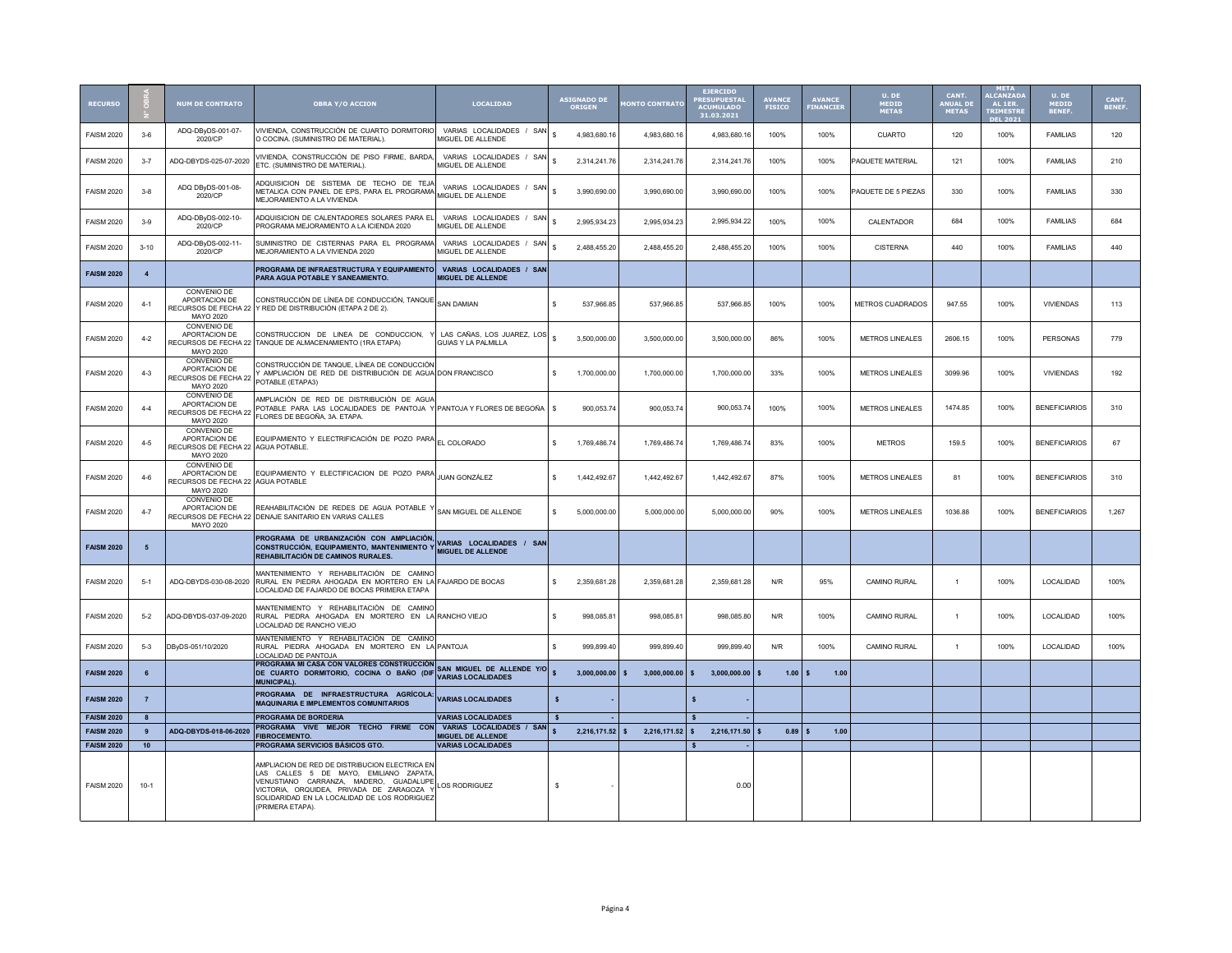| <b>RECURSO</b>    |          | <b>NUM DE CONTRATO</b>                                     | <b>OBRA Y/O ACCION</b>                                                                                                                                                                                                                                                                                                                                                                                                                          | <b>LOCALIDAD</b>                              | <b>ASIGNADO DE</b><br><b>ORIGEN</b> |              | <b>IONTO CONTRATO</b> | <b>EJERCIDO</b><br><b>RESUPUESTA</b><br><b>ACUMULADO</b><br>31.03.2021 | <b>AVANCE</b><br><b>FISICO</b> | <b>AVANCE</b><br><b>FINANCIER</b> | U. DE<br>MEDID<br><b>METAS</b> | CANT.<br>ANUAL DI<br><b>METAS</b> | META<br>ALCANZAD<br>AL 1ER.<br><b>TRIMESTE</b><br><b>DEL 202</b> | U. DE<br>MEDID<br><b>BENEF</b> | CANT.<br>BENEF. |
|-------------------|----------|------------------------------------------------------------|-------------------------------------------------------------------------------------------------------------------------------------------------------------------------------------------------------------------------------------------------------------------------------------------------------------------------------------------------------------------------------------------------------------------------------------------------|-----------------------------------------------|-------------------------------------|--------------|-----------------------|------------------------------------------------------------------------|--------------------------------|-----------------------------------|--------------------------------|-----------------------------------|------------------------------------------------------------------|--------------------------------|-----------------|
| <b>FAISM 2020</b> | $10 - 2$ | DIOP-<br>/2020                                             | AMPLIACION DE RED DE DISTRIBUCION DE ENERGIA<br>OC / SEDESHU / GTO / PSBG ELECTRICA EN CALLES HERCULANO, ALAMO,<br>TO / FAISM2020 / 067 / 08 AZUCENA, LUIS FERRO, CLAVEL, AGUASCALIENTES EN<br>LA COLONIA NUEVO PANTOJA                                                                                                                                                                                                                         | SAN MIGUEL DE ALLENDE                         | \$<br>1,477,821.24                  |              | 1,446,466.84          | 1,446,466.84                                                           | 90%                            | 90%                               | ELECTRIFICACION                | 100%                              | 100%                                                             | FAMILIAS                       | 25              |
| <b>FAISM 2020</b> | $10-3$   | DIOP-<br>OC/SEDESHU/GTO/FAISM<br>2020/049/07/2020          | AMPLIACION DE RED DE DISTRIBUCION DE ENFRGIA<br>ELECTRICA EN PRIVADA MORELOS, CALLE MORELOS<br>CALLE ARBOLITOS, CALLE MORELOS II, CALLE<br>RAMIREZ, PUERTECITO, CALLE PRINCIPAL, CALLE<br>GONZALEZ, CALLE BARRIO DE SAN JUAN, CALLE DON FRANCISCO<br>GUADALUPE, CALLE LAS FLORES, CALLE MANANTIAL<br>CALLE 20 DE MAYO, PRIVADA GUERRERO, GONZALEZ<br>CALLE NOGALITOS Y PRIVADA ANTONIO MACHADO EN<br>LA LOCALIDAD DON FRANCISCO (PRIMERA ETAPA) |                                               | $\mathbf{s}$<br>2,649,162.91        |              | 2,649,162.91          | 2,649,162.91                                                           | 40%                            | 90%                               | POSTES                         | $\mathbf{1}$                      | 100%                                                             | PERSONAS                       | 235             |
| <b>FAISM 2020</b> | $10 - 4$ |                                                            | AMPLIACION DE RED DE DISTRIBUCION DE ENERGIA<br>ELECTRICA EN CALLEJON DE LOS JUAREZ Y<br>CERRADA DE LIBERTAD EN LA COLONIA NUEVO<br>PANTOJA (PRIMERA ETAPA)                                                                                                                                                                                                                                                                                     | SAN MIGUEL DE ALLENDE                         | s                                   | \$           |                       | - S                                                                    |                                |                                   |                                |                                   |                                                                  |                                |                 |
| <b>FAISM 2020</b> | 11       |                                                            | PROGRAMA SERVICIOS BÁSICOS EN MI COMUNIDAD.<br><b>ELECTRIFICACION</b><br><b>AMPLIACION.</b><br>CON<br>CONSTRUCCION Y MANTENIMIENTO DE REDES<br><b>ELECTRICAS</b>                                                                                                                                                                                                                                                                                | <b>VARIAS LOCALIDADES</b>                     |                                     |              |                       |                                                                        |                                |                                   |                                |                                   |                                                                  |                                |                 |
| <b>FAISM 2020</b> | $11-1$   | DIOP-<br>OC/SEDESHU/GTO/PSBM<br>C/FAISM2020/068-<br>082020 | AMPLIACION DE ELECTRIFICACION EN CALLE<br>PRINCIPAL (TRAMO INICIO DE TUNEL) Y CALLE EL BATAN<br>PRINCIPAL EN LA LOCALIDAD EL BATAN                                                                                                                                                                                                                                                                                                              |                                               | 806, 162.77<br>\$.                  |              | 806, 162.77           | 806,162.76                                                             | 98%                            | 98%                               | <b>ELECTRIFICACION</b>         | $\mathbf{1}$                      | 100%                                                             | FAMILIAS                       | 6               |
| <b>FAISM 2020</b> | $11-2$   | DIOP-<br>OC/SEDESHU/GTO/PSBM<br>C/FAISM2020/048-<br>072020 | AMPLIACION DE ELECTRIFICACION EN CALLE SAN<br>ISIDRO Y 3 DE MAYO EN LA LOCALIDAD LOMA DE<br>COCINAS (SAN ANDRES)                                                                                                                                                                                                                                                                                                                                | LOMA DE<br>COCINAS (SAN<br><b>ANDRES)</b>     | \$.<br>434,785.31                   |              | 432, 978.27           | 434,785.31                                                             | 70%                            | 100%                              | POSTES                         | $\mathbf{1}$                      | 100%                                                             | PERSONAS                       | 90              |
| <b>FAISM 2020</b> | $11-3$   | DIOP-<br>OC/SEDESHU/GTO/PSBM<br>C/FAISM2020/047-<br>072020 | AMPLIACION DE LINEA ELECTRICA Y RED DE<br>DISTRIBUCION EN LAS CALLES PRINCIPAL, CALLE<br>POTRERO Y CALLE PINO EN LA LOCALIDAD DE LOS<br><b>TORILES</b>                                                                                                                                                                                                                                                                                          | <b>LOS TORILES</b>                            | $\mathbb{S}$<br>335 786 72          |              | 335,786.72            | 335.786.72                                                             | 60%                            | 100%                              | <b>POSTES</b>                  | $\mathbf{1}$                      | 100%                                                             | PERSONAS                       | 35              |
| <b>FAISM 2020</b> | $11-4$   | DTOP-<br>OC/SEDESHU/GTO/PSBM<br>C/FAISM2020/046-<br>072020 | AMPLIACION DE LINEA ELECTRICA Y RED DE<br>DISTRIBUCION EN LA PRIVADA CABALLOS . JOSE<br>ALFREDO JIMENEZ, CALLE DEL POZO, CALLE JAVIER<br>SOLIS, PRIVIVADA JAVIER SOLIS, CALLE SAN<br>FRANCISCO, CALLE DAVIID SAIZAR, CALLE AGUSTIN LAS CAÑAS<br>LARA, PRIV. AGUSTIN LARA, , CALLE PEDRO<br>ARMENDARIZ, CALLE SOR JUANA INES DE LA CRUZ<br>LUIS PEREZ MEZA, PRIVADA LUIS PEREZ MEZA, EN LA<br>LOCALIDAD LAS CAÑAS                                |                                               | $\mathbf{s}$<br>1.353.367.84        |              | 1,353,367.84          | 1,352,241.81                                                           | 60%                            | 100%                              | <b>POSTES</b>                  | $\overline{1}$                    | 100%                                                             | PERSONAS                       | 210             |
| <b>FAISM 2020</b> | $11-5$   | DIOP-<br>OC/SEDESHU/GTO/PSBM<br>C/056-082020               | AMPLIACION DE RED DE DISTRIBUCION DE ENERGIA<br>ELECTRICA EN CALLES, SOR JUANA, INES DE LA<br>CRUZ, SAN FRANCISCO, Y CALLEJON SIN NOMBRE EN<br>LA COMUNIDAD LAGUNA ESCONDIDA                                                                                                                                                                                                                                                                    | LAGUNA ESCONDIDA                              | s                                   | $\mathbb{S}$ |                       | $\mathsf{s}$                                                           |                                |                                   |                                |                                   |                                                                  |                                |                 |
| <b>FAISM 2020</b> | $11 - 6$ | DIOP-<br>OC/SEDESHU/GTO/PSBM<br>C/FAISM2020/055-<br>082020 | AMPLIACION DE RED DE DISTRIBUCION DE ELECTRICA<br>EN LAS CALLES HIDALGO Y PARAISO EN LA FLORES DE BEGOÑA<br>COMUNIDAD FLORES DE BEGOÑA                                                                                                                                                                                                                                                                                                          |                                               | \$<br>596.464.31                    |              | 596, 464.31           | 577,692.18                                                             | 97%                            | 97%                               | <b>POSTES</b>                  | $\mathbf{1}$                      | 97%                                                              | PERSONAS                       | 185             |
| <b>FAISM 2020</b> | $11 - 7$ | DIOP-<br>OC/SEDESHU/GTO/PSBM<br>C/FAISM2020/051-072020     | AMPLIACION DE RED DE DISTRIBUCION DE ENERGIA<br>ELECTRICA EN AVENIDA PRINCIPAL Y CALLE SANTA SAN LUCAS<br>CECILIA EN LA COMUNIDAD SAN LUCAS                                                                                                                                                                                                                                                                                                     |                                               | \$.<br>313.334.07                   |              | 313,334.07            | 293,656.80                                                             | 35%                            | 94%                               | POSTES                         | $\mathbf{1}$                      | 94%                                                              | PERSONAS                       | 6               |
| <b>FAISM 2020</b> | 12       |                                                            | PROGRAMA EMBELLECIENDO MI COLONIA<br>URBANIZACIÓN CON AMPLIACIÓN, CONSTRUCCIÓN,<br>EQUIPAMIENTO, MATENIMIENTO Y REHABILITACIÓN<br><b>DE CALLES.</b>                                                                                                                                                                                                                                                                                             | VARIAS LOCALIDADES / SAN<br>MIGUEL DE ALLENDE |                                     |              |                       |                                                                        |                                |                                   |                                |                                   |                                                                  |                                |                 |
| <b>FAISM 2020</b> | $12 - 1$ | DIOP-<br>OC/SEDESHU/GTO/PEMC<br>FAISM2020/031-062020       | PAVIMENTO DE PIEDRA AHOGADA EN MORTERO DE<br>CALLE PRINCIPAL EN SANTA TERESITA DE DON DIEGO                                                                                                                                                                                                                                                                                                                                                     | SANTA TERESITA DE DON DIEGO.                  | 4.638.684.11<br>$\hat{\mathbf{x}}$  |              | 4.638.684.1           | 4,638,684.11                                                           | 45%                            | 100%                              | CALLE                          | 1                                 | 100%                                                             | PERSONAS                       | 244             |
| <b>FAISM 2020</b> | $12 - 2$ | DIOP-<br>OC/SEDESHU/GTO/PEMC/<br>FAISM2020/022-062020      | PAVIMENTO DE CONCRETO EN LA CALLE<br>GATILLAL, COLONIA PALMITA DE LANDETA                                                                                                                                                                                                                                                                                                                                                                       | SAN MIGUEL DE ALLENDE                         | \$.<br>916,414.30                   |              | 853.439.02            | 916,414.30                                                             | 85%                            | 100%                              | CALLE                          | $\overline{1}$                    | 100%                                                             | POBLADO                        | $\overline{1}$  |
| <b>FAISM 2020</b> | $12-3$   |                                                            | CONSTRUCCION DE PAVIMENTO DE CONCRETO<br>HIDRAULICO EN LA CALLE FRAY JOSE SANCHEZ<br>PRIMO FRACC INSURGENTES                                                                                                                                                                                                                                                                                                                                    | SAN MIGUEL DE ALLENDE                         | s                                   | $\mathbb{S}$ |                       | -S                                                                     |                                |                                   |                                |                                   |                                                                  |                                |                 |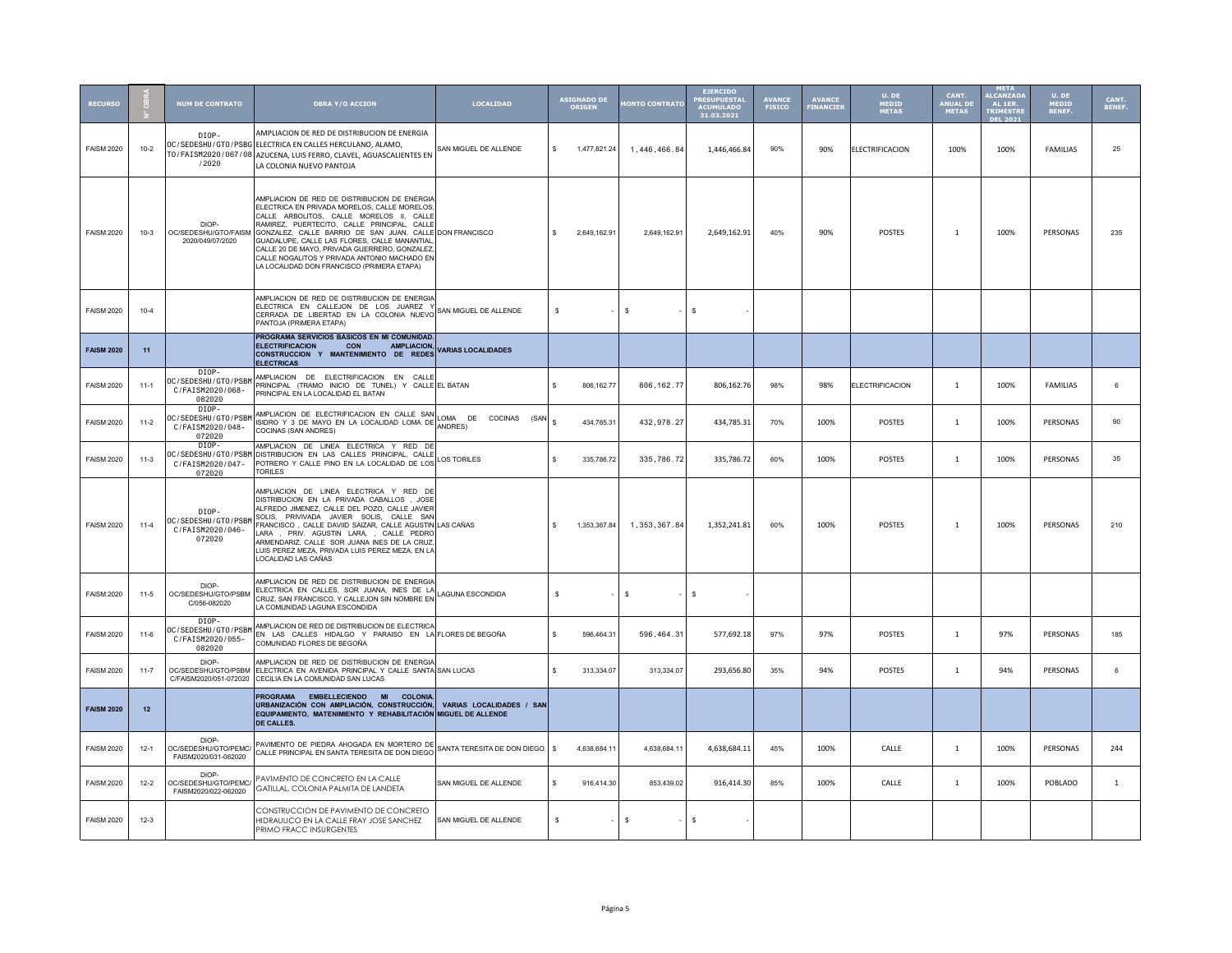| <b>RECURSO</b>    |           | <b>NUM DE CONTRATO</b>                                | <b>OBRA Y/O ACCION</b>                                                                                                                                       | <b>LOCALIDAD</b>      |     | ASIGNADO DE<br><b>ORIGEN</b> | <b>IONTO CONTRATO</b> | <b>EJERCIDO</b><br><b>RESUPUESTA</b><br><b>ACUMULADO</b><br>31.03.2021 | <b>AVANCE</b><br><b>FISICO</b> | AVANCE<br>FINANCIEI | U. DE<br><b>MEDID<br/>METAS</b> | CANT.<br><b>ANUAL DI</b><br><b>METAS</b> | META<br>ALCANZAD<br>AL 1ER.<br><b>TRIMESTE</b><br><b>DEL 202</b> | U. DE<br>MEDID<br>BENEF. | CANT.<br>BENEF. |
|-------------------|-----------|-------------------------------------------------------|--------------------------------------------------------------------------------------------------------------------------------------------------------------|-----------------------|-----|------------------------------|-----------------------|------------------------------------------------------------------------|--------------------------------|---------------------|---------------------------------|------------------------------------------|------------------------------------------------------------------|--------------------------|-----------------|
| <b>FAISM 2020</b> | $12 - 4$  | DIOP-<br>OC/SEDESHU/GTO/PEMC/<br>FAISM2020/026-062020 | PAVIMENTO DE ADOQUIN TIPO SAN LUIS DE LA<br>CALLE JOSE MERCADILLO EN LA COLONIA SAN<br><b>RAFAEL</b>                                                         | SAN MIGUEL DE ALLENDE | \$  | 1,691,200.41                 | 1.688.546.76          | 1,688,546.76                                                           | 48%                            | 100%                | CALLE                           | 1                                        | 100%                                                             | PERSONAS                 | 200             |
| <b>FAISM 2020</b> | $12 - 5$  | DIOP-<br>OC/SEDESHU/GTO/PEMC/<br>FAISM2020/027-062020 | REHABILITACIÓN EN ADOQUÍN TIPO SAN LUIS DE<br>LA CALLE JOSEFA ORTÍZ DE DOMINGUEZ EN LA<br>COLONIA SAN RAFAEL                                                 | SAN MIGUEL DE ALLENDE | s.  | 116,857.96                   | 116,857.96            | 116,857.96                                                             | 100%                           | 100%                | CALLE                           | 1                                        | 100%                                                             | PERSONAS                 | 211             |
| <b>FAISM 2020</b> | $12 - 5$  | DIOP-<br>OC/SEDESHU/GTO/PEMC<br>FAISM2020/036-062020  | CONSTRUCCION DE CONCRETO ESTAMPADO DE<br>CALLE GLADIOAL EN LA COLONIA LINDA VISTA                                                                            | SAN MIGUEL DE ALLENDE | \$. | 50.159.07                    | 50.159.07             | 50,159.07                                                              | 100%                           | 100%                | CALLE                           | $\overline{1}$                           | 100%                                                             | PERSONAS                 | 45              |
| <b>FAISM 2020</b> | $12-6$    | DIOP-<br>OC/SEDESHU/GTO/PEMC/<br>FAISM2020/030-062020 | REHABILITACIÓN DE ADOQUÍN TIPO SAN LUIS DE<br>LA CALLE RAFAEL ACOSTA EN LA COLONIA SAN<br>RAFAFI                                                             | SAN MIGUEL DE ALLENDE | \$. | 127,119.03                   | 127,119.03            | 127,119.03                                                             | 100%                           | 100%                | CALLE                           | $\mathbf{1}$                             | 100%                                                             | <b>HABITANTES</b>        | 125             |
| <b>FAISM 2020</b> | $12 - 7$  | DIOP-<br>OC/SEDESHU/GTO/PEMC/<br>FAISM2020/023-062020 | PAVIMENTO DE ADOQUIN TIPO SAN LUIS DEL<br>ANDADOR ALMENAS EN EL INFONAVIT<br><b>MAI ANQUIN</b>                                                               | SAN MIGUEL DE ALLENDE | \$  | 1,100,000.00                 | 1,100,000.00          | 1,100,000.00                                                           | 19%                            | 100%                | CALLE                           | $\mathbf{1}$                             | 100%                                                             | PERSONAS                 | 252             |
| <b>FAISM 2020</b> | $12 - 8$  | DIOP-<br>OC/SEDESHU/GTO/PEMC<br>FAISM2020/032-062020  | PAVIMENTO EN CONCRETO HIDRAULICO EN LA<br>AVENIDA SANTA ROSA, COLONIA PROVIDENCIA                                                                            | SAN MIGUEL DE ALLENDE | \$. | 3.496.782.60                 | 3,220,603.88          | 3,496,782.60                                                           | 30%                            | 100%                | CALLE                           | $\mathbf{1}$                             | 100%                                                             | PERSONAS                 | 78              |
| <b>FAISM 2020</b> | $12-9$    | DIOP-<br>OC/SEDESHU/GTO/PEMC<br>FAISM2020/035-062020  | PAVIMENTACION EN PIEDRA BOLA EN MORTERO<br>EN LA CALLE DEL CERRITO, COLONIA SAN LUIS REY                                                                     | SAN MIGUEL DE ALLENDE | \$  | 835,972.14                   | 703,508.79            | 835,972.14                                                             | 95%                            | 100%                | CALLE                           | $\mathbf{1}$                             | 100%                                                             | PERSONAS                 | 100             |
| <b>FAISM 2020</b> | $12 - 10$ | DIOP-<br>OC/SEDESHU/GTO/PEMC/<br>FAISM2020/028-062020 | PAVIMENTACION EN CONCRETO HIDRAULICO EN<br>LA CALLE DEL FRAY JUAN DE SAN MIGUEL,<br>COLONIA INDEPENDENCIA.                                                   | SAN MIGUEL DE ALLENDE | \$. | 3,073,635.40                 | 3,073,635.40          | 3,073,635.40                                                           | 44%                            | 100%                | CALLE                           | 1                                        | 100%                                                             | LOCALIDAD                | $\mathbf{1}$    |
| <b>FAISM 2020</b> | $12 - 11$ | DIOP.<br>OC/SEDESHU/GTO/PEMC/<br>FAISM2020/033-062020 | PAVIMENTO DE CONCRETO EN CALLE ZAMORA<br>RIOS COLONIA ALLENDE                                                                                                | SAN MIGUEL DE ALLENDE | \$  | 3,387,482.80                 | 2,435,754.20          | 3,387,482.80                                                           | 90%                            | 100%                | CALLE                           | $\mathbf{1}$                             | 100%                                                             | PERSONAS                 | 320             |
| <b>FAISM 2020</b> | $12 - 12$ | DIOP-<br>OC/SEDESHU/GTO/PEMC<br>FAISM2020/029-062020  | PAVIMENTO DE PIEDRA AHOGADA EN MORTERO<br>DE CALLE OLIMPO COLONIA OLIMPO                                                                                     | SAN MIGUEL DE ALLENDE | \$  | 1,440,351.29                 | 1,440,351.29          | 1,440,351.29                                                           | 36%                            | 100%                | CALLE                           | 1                                        | 100%                                                             | LOCALIDAD                | 1               |
| <b>FAISM 2020</b> | $12 - 13$ | DIOP-<br>OC/SEDESHU/GTO/PEMC<br>FAISM2020/024-062020  | PAVIMENTACION CON CONCRETO HIDRAULICO<br>ESTAMPADO EN LAS CALLES VENUSTIANO<br>CARRANZA Y APATZINGAN EN LA COLONIA SAN<br>LUIS, EN SAN MIGUEL DE ALLENDE.    | SAN MIGUEL DE ALLENDE | \$  | 515.191.30                   | 14,946.43             | 515,191.30                                                             | 60%                            | 100%                | CALLE                           | 1                                        | 100%                                                             | PERSONAS                 | 3261            |
| <b>FAISM 2020</b> | $12 - 14$ | DIOP-<br>OC/SEDESHU/GTO/PEMC<br>FAISM2020/025-062020  | PAVIMENTACION DE PIEDRA BOLA AHOGADA EN<br>MORTERO EN LA CALLE DEL TESORO, EN LA<br>COLONIA SAN ANTONIO, EN SAN MIGUEL DE<br>ALLENDE.                        | SAN MIGUEL DE ALLENDE | s   |                              | $\mathbb{S}$          | $\mathbf{s}$                                                           |                                |                     |                                 |                                          |                                                                  |                          |                 |
| <b>FAISM 2020</b> | $12 - 15$ | DIOP-<br>OC/SEDESHU/GTO/PEMC/<br>FAISM2020/034-062020 | PAVIMENTACION DE PIEDRA BOLA ASENTADA EN<br>MORTERO EN LA CALLE VICENTE GUERRERO DE LA CORRAL DE PIEDRAS DE ARRIBA.<br>LOCALIDAD CORRAL DE PIEDRAS DE ARRIBA |                       | \$. | 4 201 373 01                 | 3 157 442 42          | 4,201,373.01                                                           | 65%                            | 100%                | CALLE                           | $\overline{1}$                           | 100%                                                             | PERSONAS                 | 102             |
| <b>FAISM 2020</b> | $12 - 16$ |                                                       | PAVIMENTO DE CONCRETO ESTAMPADO EN<br>AVENIDA PRINCIPAL DE LA LUZ,<br>FRACCIONAMIENTO INSURGENTES                                                            | SAN MIGUEL DE ALLENDE | s   |                              | s.                    | $\mathbf{s}$                                                           |                                |                     |                                 |                                          |                                                                  |                          |                 |
| <b>FAISM 2020</b> |           |                                                       | <b>CAMINOS RURALES</b>                                                                                                                                       |                       |     |                              |                       |                                                                        |                                |                     |                                 |                                          |                                                                  |                          |                 |
| <b>FAISM 2020</b> | $12 - 17$ | DIOP-<br>OC/SAERNASR/DGDAA/05<br>4-082020             | REHABILITACION DEL CAMINO CON CARPETA<br>ASFALTICA A LAS CAÑAS EN EL MUNICIPIO DE SAN VARIAS LOCALIDADES<br>MIGUEL DE ALLENDE, GTO                           |                       | \$. | 7,382,650.65                 | 7,382,650.65          | 7,382,650.65                                                           | 100%                           | 100%                | CAMINO                          | $\mathbf{1}$                             | 100%                                                             | PERSONAS                 | 779             |
| <b>FAISM 2020</b> | 13        |                                                       | AMPLIACION, CONSTRUCCION, EQUIPAMIENTO,<br><b>MANTENIMIENTO Y REHABILITACION DE CALLES</b>                                                                   |                       |     |                              |                       |                                                                        |                                |                     |                                 |                                          |                                                                  |                          |                 |
| <b>FAISM 2020</b> | $13-2$    | DIOP-OC/FAISM2020/100-<br>122020                      | PAVIMENTO DE CONCRETO ESTAMPADO EN<br>CALLE GUADALUPE COL ALLENDE                                                                                            | SAN MIGUEL DE ALLENDE | \$. | 1,418,314.02                 | 1,402,824.92          | 1,402,824.92                                                           | 99%                            | 99%                 | CALLE                           | $\mathbf{1}$                             | 99%                                                              | PERSONAS                 | 32              |
| <b>FAISM 2020</b> | $13 - 4$  | OBRA POR<br><b>ADMINISTRACION</b>                     | PAVIMENTO DE PIEDRA AHOGADA EN MORTERO<br>DE CALLE PROLONGACION SAN JOSE COL<br>PROVIDENCIA 3314                                                             | SAN MIGUEL DE ALLENDE | \$  | 119,555.55                   | 119,427.89            | 119,427.89                                                             | 100%                           | 100%                | CALLE                           | $\overline{1}$                           | 100%                                                             | N/R                      | N/R             |
| <b>FAISM 2020</b> | $13-4$    | OBRA POR<br><b>ADMINISTRACION</b>                     | PAVIMENTO DE PIEDRA AHOGADA EN MORTERO<br>DE CALLE PROLONGACION SAN JOSE COL<br>PROVIDENCIA 2411                                                             | SAN MIGUEL DE ALLENDE | \$. | 110 461 58                   | 110 461 58            | 110,461.58                                                             | 100%                           | 100%                | CALLE                           | $\mathbf{1}$                             | 100%                                                             | N/R                      | N/R             |
| <b>FAISM 2020</b> | $13-4$    | OBRA POR<br><b>ADMINISTRACION</b>                     | PAVIMENTO DE PIEDRA AHOGADA EN MORTERO<br>DE CALLE PROLONGACION SAN JOSE COL<br>PROVIDENCIA 2421                                                             | SAN MIGUEL DE ALLENDE | \$  | 113,308.80                   | 113,308.80            | 113,308.80                                                             | 100%                           | 100%                | CALLE                           | $\mathbf{1}$                             | 100%                                                             | N/R                      | N/R             |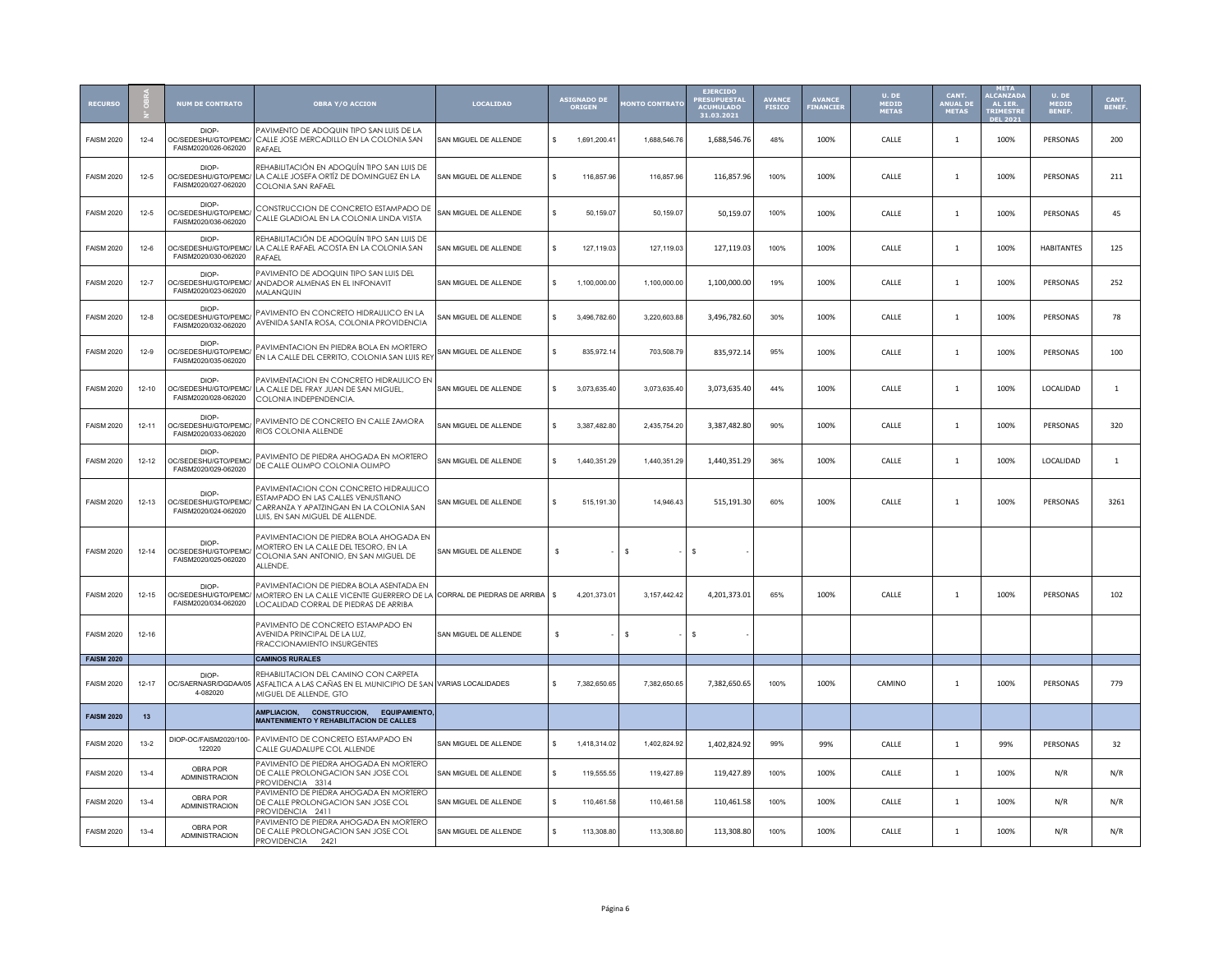| <b>RECURSO</b>    |          | <b>NUM DE CONTRATO</b>                         | <b>OBRA Y/O ACCION</b>                                                                                                                                                                                                                                                                                                                      | <b>LOCALIDAD</b>                              |              | ASIGNADO DE<br><b>ORIGEN</b> | <b>MONTO CONTRATO</b> | <b>EJERCIDO</b><br><b>ACUMULADO</b><br>31.03.2021 | <b>AVANCE</b><br><b>FISICO</b> | <b>AVANCE</b><br>FINANCIER | U. DE<br>MEDID<br><b>METAS</b> | CANT.<br>ANUAL DE<br><b>METAS</b> | <b>META</b><br><b>ALCANZAD</b><br>AL 1ER.<br><b>TRIMESTR</b><br><b>DEL 2021</b> | U. DE<br><b>MEDID</b><br>BENEF. | CANT.<br>BENEF. |
|-------------------|----------|------------------------------------------------|---------------------------------------------------------------------------------------------------------------------------------------------------------------------------------------------------------------------------------------------------------------------------------------------------------------------------------------------|-----------------------------------------------|--------------|------------------------------|-----------------------|---------------------------------------------------|--------------------------------|----------------------------|--------------------------------|-----------------------------------|---------------------------------------------------------------------------------|---------------------------------|-----------------|
| <b>FAISM 2020</b> | $13 - 5$ | DIOP-OC/FAISM2020/071-<br>092020               | PAVIMENTO DE PIEDRA BOLA EN MORTERO EN<br>CALLE CAMINO ANTIGUO A XICHU, SAN MIGUEL<br>DE ALLENDE, GTO                                                                                                                                                                                                                                       | SAN MIGUEL DE ALLENDE                         | \$           | 2,451,088.35                 | 2,451,088.35          | 2,451,088.35                                      | 100%                           | 100%                       | CALLE                          | $\mathbf{1}$                      | 100%                                                                            | PERSONAS                        | 65              |
| <b>FAISM 2020</b> | $13 - 5$ | OBRA POR<br><b>ADMINISTRACION</b>              | PAVIMENTO DE PIEDRA BOLA EN MORTERO DE<br>CALLE COLINAS DE LA CRUZ, COL PEÑA DE LA<br>∩RUZ<br>3314                                                                                                                                                                                                                                          | SAN MIGUEL DE ALLENDE                         | s.           | 632,298.77                   | 632,298.77            | 632,298.77                                        | 100%                           | 100%                       | CALLE                          | $\mathbf{1}$                      | 100%                                                                            | N/R                             | N/R             |
| <b>FAISM 2020</b> | $13 - 5$ | OBRA POR<br><b>ADMINISTRACION</b>              | PAVIMENTO DE PIEDRA BOLA EN MORTERO DE<br>CALLE COLINAS DE LA CRUZ, COL PEÑA DE LA<br>CRU7 2411                                                                                                                                                                                                                                             | SAN MIGUEL DE ALLENDE                         | s.           | 453,645.68                   | 453,632.27            | 453,632.27                                        | 100%                           | 100%                       | CALLE                          | $\mathbf{1}$                      | 100%                                                                            | N/R                             | N/R             |
| <b>FAISM 2020</b> | $13 - 5$ | OBRA POR<br><b>ADMINISTRACION</b>              | PAVIMENTO DE PIEDRA BOLA EN MORTERO DE<br>CALLE COLINAS DE LA CRUZ, COL PEÑA DE LA<br>CRUZ 2421                                                                                                                                                                                                                                             | SAN MIGUEL DE ALLENDE                         | s.           | 453,645.68                   | 453,235.20            | 453,235.20                                        | 100%                           | 100%                       | CALLE                          | $\overline{1}$                    | 100%                                                                            | N/R                             | N/R             |
| <b>FAISM 2020</b> | $13 - 5$ | REQUISICION 9887                               | PAVIMENTO DE PIEDRA BOLA EN MORTERO DE<br>CALLE COLINAS DE LA CRUZ, COL PEÑA DE LA<br>CRUZ<br>2471                                                                                                                                                                                                                                          | SAN MIGUEL DE ALLENDE                         | s.           | 41,156.80                    | 41,156.80             | 41,156.80                                         | 100%                           | 100%                       | CALLE                          | $\mathbf{1}$                      | 100%                                                                            | N/R                             | N/R             |
| <b>FAISM 2020</b> | $13-6$   | OBRA POR<br><b>ADMINISTRACION</b>              | PAVIMENTO DE PIEDRA BOLA EN MORTERO EN LA<br>CALLE CORONEL, NARCISO MARIA LORETO, EN EL<br>FRACCIONAMIENTO INSURGENTES, SAN MIGUEL<br>DE ALLENDE, GTO 3314                                                                                                                                                                                  | SAN MIGUEL DE ALLENDE                         | \$.          | 548,818.95                   | 548,800.83            | 548,800.83                                        | 100%                           | 100%                       | CALLE                          | $\overline{1}$                    | 100%                                                                            | N/R                             | N/R             |
| <b>FAISM 2020</b> | $13 - 6$ | <b>OBRA POR</b><br>ADMINISTRACION              | PAVIMENTO DE PIEDRA BOLA EN MORTERO EN LA<br>CALLE CORONEL, NARCISO MARIA LORETO, EN EL<br>FRACCIONAMIENTO INSURGENTES, SAN MIGUEL<br>DE ALLENDE, GTO 2411                                                                                                                                                                                  | SAN MIGUEL DE ALLENDE                         | $\mathbb{S}$ | 293,521.76                   | 293,521.76            | 293,521.76                                        | 100%                           | 100%                       | CALLE                          | $\overline{1}$                    | 100%                                                                            | N/R                             | N/R             |
| <b>FAISM 2020</b> | $13 - 6$ | OBRA POR<br><b>ADMINISTRACION</b>              | PAVIMENTO DE PIEDRA BOLA EN MORTERO EN LA<br>CALLE CORONEL, NARCISO MARIA LORETO, EN EL<br>FRACCIONAMIENTO INSURGENTES, SAN MIGUEL<br>DE ALLENDE, GTO 2421                                                                                                                                                                                  | SAN MIGUEL DE ALLENDE                         | s.           | 189,288.80                   | 189,288.80            | 189,288.80                                        | 100%                           | 100%                       | CALLE                          | $\mathbf{1}$                      | 100%                                                                            | N/R                             | N/R             |
| <b>FAISM 2020</b> | $13-6$   | REQUISICION 9885 Y 9886                        | PAVIMENTO DE PIEDRA BOLA EN MORTERO EN LA<br>CALLE CORONEL, NARCISO MARIA LORETO, EN EL<br>FRACCIONAMIENTO INSURGENTES, SAN MIGUEL<br>DE ALLENDE, GTO 2471                                                                                                                                                                                  | SAN MIGUEL DE ALLENDE                         | \$.          | 47,038.00                    | 47,038.00             | 47,038.00                                         | 100%                           | 100%                       | CALLE                          | 1                                 | 100%                                                                            | N/R                             | N/R             |
| <b>FAISM 2020</b> | $13-6$   | ADQ-DBYDS-047-10-2020<br>ADQ-DBYDS-048-10-2020 | MANTENIMIENTO Y REHABILITACION DE CALLES<br>(ADOQUIN, EMPEDRADO, CONCRETO Y ASFALTO)                                                                                                                                                                                                                                                        | SAN MIGUEL DE ALLENDE Y<br>VARIAS LOCALIDADES | \$.          | 3,573,298.50                 | 3,573,177.59          | 3,573,177.58                                      | 100%                           | 100%                       | N/R                            | N/R                               | 100%                                                                            | N/R                             | N/R             |
| <b>FAISM 2020</b> | 14       |                                                | PROGRAMA DE SERVICIOS BÁSICOS ZONAS<br><b>INDÍGENAS.</b>                                                                                                                                                                                                                                                                                    | <b>VARIAS LOCALIDADES</b>                     |              |                              |                       |                                                   |                                |                            |                                |                                   |                                                                                 |                                 |                 |
| <b>FAISM 2020</b> | $14-1$   |                                                | AMPLIACIÓN DE ELECTRIFICACIÓN EN CALLE DE<br>LAS PRESITAS                                                                                                                                                                                                                                                                                   | CRUZ DEL PALMAR                               | -S           |                              |                       | s.                                                | 0%                             | 0%                         | N/A                            | N/A                               | N/A                                                                             | N/A                             | N/A             |
| <b>FAISM 2020</b> | $14-2$   |                                                | AMPLIACION DE RED DE DISTRIBUCION DE LAS<br>CALLES LA MORA, LA CRUZ, LA PANORAMICA, EL<br>ZAPOTE, ROMERILLO Y PEÑA ALTA EN LA LA<br>LOCALIDAD DE PEÑA BLANCA.                                                                                                                                                                               | PEÑA BLANCA                                   | $\mathbb{S}$ |                              |                       | s.                                                | 0%                             | 0%                         | N/A                            | N/A                               | N/A                                                                             | N/A                             | N/A             |
| <b>FAISM 2020</b> | $14-3$   |                                                | AMPLIACION DE RED ELECTRICA EN CALLEJON DE<br>GARAMBUYO EN LA LOCALIDAD PRESITA DE<br>SANTA ROSA                                                                                                                                                                                                                                            | PRESITA DE SANTA ROSA                         | \$           |                              |                       | s                                                 | 0%                             | 0%                         | N/A                            | N/A                               | N/A                                                                             | N/A                             | N/A             |
| <b>FAISM 2020</b> | $14 - 4$ |                                                | AMPLIACION DE RED ELECTRICA EN PRIVADA<br>GARCIA EN LA LOCALIDAD BANDA                                                                                                                                                                                                                                                                      | <b>BANDA</b>                                  | -S           |                              |                       | s                                                 | 0%                             | 0%                         | N/A                            | N/A                               | N/A                                                                             | N/A                             | N/A             |
| <b>FAISM 2020</b> | $14-5$   |                                                | AMPLIACION DE RED ELECTRICA EN CALLEJON<br>DEL PILAR Y SIN NOMBRE LOCALIDAD SAN ISIDRO<br>DE BANDITA                                                                                                                                                                                                                                        | SAN ISIDRO DE BANDITA                         | -S           |                              |                       | s                                                 | 0%                             | 0%                         | N/A                            | N/A                               | N/A                                                                             | N/A                             | N/A             |
| <b>FAISM 2020</b> | $14-6$   |                                                | CONSTRUCCION DE BAÑOS CON SISTEMA DE<br>BIODIGESTOR EN LA LOCALIDAD CIENEGA DE<br>JUANA RUIZ                                                                                                                                                                                                                                                | CIENEGA DE JUANA RUIZ                         | \$           |                              |                       | s                                                 | $0\%$                          | 0%                         | N/A                            | N/A                               | N/A                                                                             | N/A                             | N/A             |
| <b>FAISM 2020</b> | $14 - 7$ |                                                | CONSTRUCCION DE BAÑOS CON SISTEMA DE<br>BIODIGESROR EN LA LOCALIDAD ALONSO YAÑEZ                                                                                                                                                                                                                                                            | <b>ALONSO YAÑEZ</b>                           | $\mathbb{S}$ |                              |                       | s                                                 | $0\%$                          | 0%                         | N/A                            | N/A                               | N/A                                                                             | N/A                             | N/A             |
| <b>FAISM 2020</b> | 15       |                                                | PROGRAMA SERVICIOS BASICOS ZONAS INDIGENAS,<br><b>DRENAJE</b><br>LETRINAS.<br><b>AMPLIACION</b><br>$\mathbf{Y}$<br><b>CONSTRUCCION,</b><br><b>MANTENIMIENTO</b><br>REHABILITACION DE OBRAS DE DRENAJE PLUVIAL,<br>DRENAJE SANITARIO Y DESAZOLVE, LINEAS DE<br>CONDUCCION POZOS DE ABSORCION Y PLANTAS DE<br>TRATAMIENTO DE AGUAS RESIDUALES |                                               |              |                              |                       |                                                   |                                |                            |                                |                                   |                                                                                 |                                 |                 |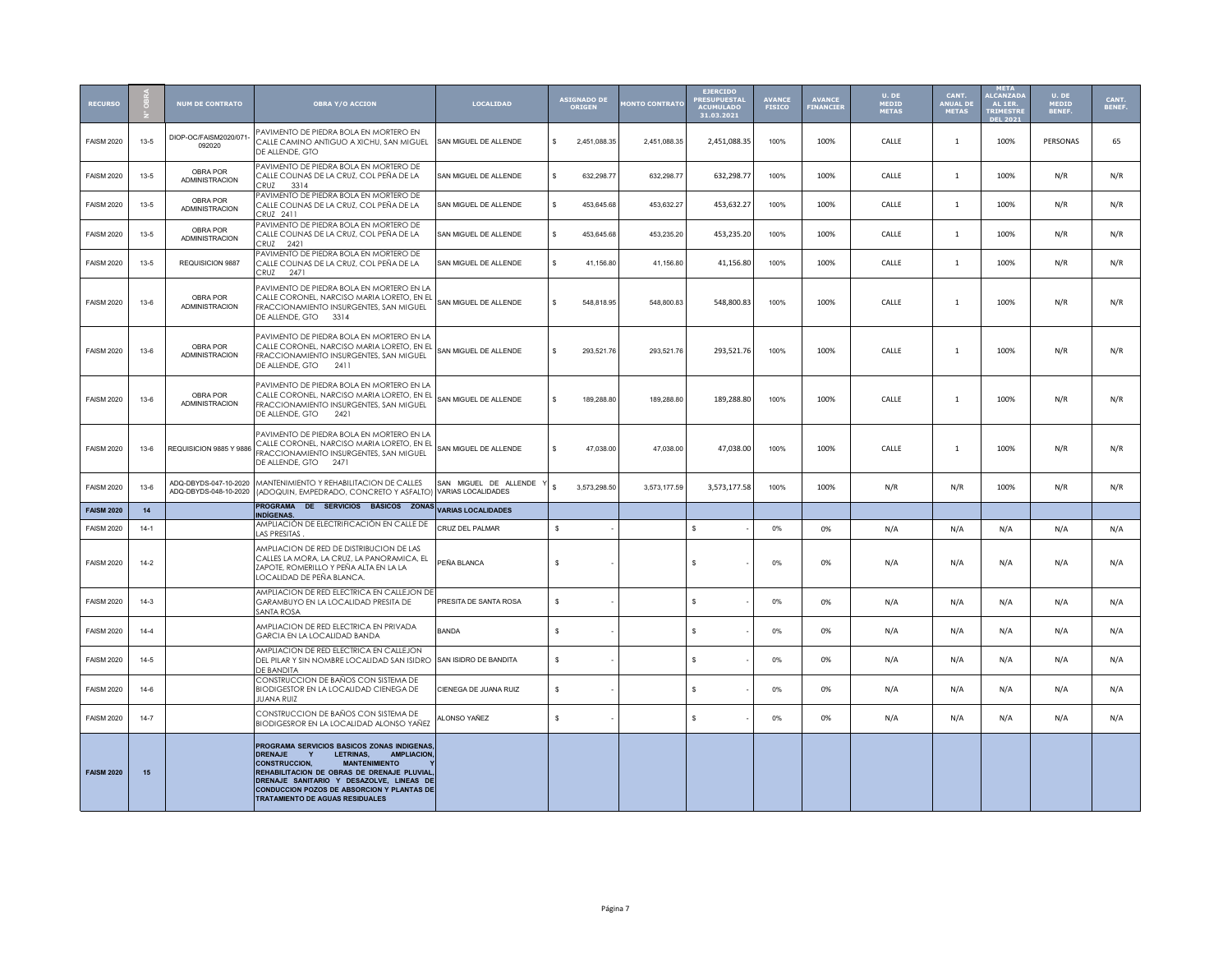| <b>RECURSO</b>    |           | <b>NUM DE CONTRATO</b>                                 | <b>OBRA Y/O ACCION</b>                                                                                                                                                                                                                                                                     | LOCALIDAD                                                                                                      |              | <b>ASIGNADO DI</b><br><b>ORIGEN</b> | <b>ONTO CONTRATO</b>                               | <b>EJERCIDO</b><br><b>RESUPUESTA</b><br><b>ACUMULADO</b><br>31.03.2021 | <b>AVANCE</b><br><b>FISICO</b> | <b>AVANCE</b><br><b>FINANCIER</b> | U. DE<br>MEDID<br>METAS              | CANT.<br>ANUAL D<br><b>METAS</b> | META<br><b>ALCANZAI</b><br>AL 1ER.<br><b>TRIMESTR</b><br><b>DEL 202</b> | U. DE<br>MEDID  | CANT.<br>BENEF. |
|-------------------|-----------|--------------------------------------------------------|--------------------------------------------------------------------------------------------------------------------------------------------------------------------------------------------------------------------------------------------------------------------------------------------|----------------------------------------------------------------------------------------------------------------|--------------|-------------------------------------|----------------------------------------------------|------------------------------------------------------------------------|--------------------------------|-----------------------------------|--------------------------------------|----------------------------------|-------------------------------------------------------------------------|-----------------|-----------------|
| <b>FAISM 2020</b> | $15-1$    | DIOP-<br>OC/SEDESHU/GTO/PSBZI/<br>FAISM2019/038-102019 | CONSTRUCCION DE SISTEMA DE<br>ALCANTARILLADO SANITARIO 2DA ETAPA (PLANTA<br>DE TRATAMIENTO DE AGUAS RESIDUALES) PARA<br>BENEFICIAR A LAS LOCALIDADES LA CUADRILLA,<br>LOS GUERRERO, EL SALTO, CAPILLA BLANCA, LOS<br>BARRONES Y BORDO COLORADO EN EL<br>MUNICIPIO DE SAN MIGUEL DE ALLENDE | A CUADRILLA, LOS GUERRERC<br>EL SALTO, CAPILLA BLANCA, LOS<br><b>RARRONES</b><br>Y<br><b>BORDO</b><br>COLORADO | \$           | 2,193,156.99                        | 2,193,156.99                                       | 2,193,156.99                                                           | 100%                           | 100%                              | CONSTRUCCION Y<br><b>EQUIPO</b>      | $\mathbf{1}$                     | 100%                                                                    | LOCALIDADES     | 6               |
| <b>FAISM 2020</b> | 16        |                                                        | REHABILITACION DE CANCHAS Y ESPACIOS<br><b>MULTIDEPORTIVOS</b>                                                                                                                                                                                                                             |                                                                                                                |              |                                     |                                                    |                                                                        |                                |                                   |                                      |                                  |                                                                         |                 |                 |
| <b>FAISM 2020</b> | $16-1$    | ADQ-DBYDS-035-09-2020<br>ADQ-DBYDS-045-10-2020         | REHABILITACION DE CANCHAS Y ESPACIOS<br><b>MULTIDEPORTIVOS</b>                                                                                                                                                                                                                             | SAN MIGUEL DE ALLENDE<br><b>VARIAS LOCALIDADES</b>                                                             | \$.          | 2.800.682.93                        | 2.800.682.93                                       | 2,800,682.93                                                           | 100%                           | 100%                              | CANCHAS                              | N/R                              | 100%                                                                    | N/R             | N/R             |
| <b>FAISM 2020</b> | 17        |                                                        | <b>CONSTRUCCION.</b><br><b>MANTENIMIENTO</b><br>REHABILITACION DE PARQUES PUBLICOS<br><b>Y/O</b><br><b>PLAZAS</b>                                                                                                                                                                          |                                                                                                                |              |                                     |                                                    |                                                                        |                                |                                   |                                      |                                  |                                                                         |                 |                 |
| <b>FAISM 2020</b> | $17-1$    | ADQ-DBYDS-048-10-2020<br>ADQ-DBYDS-052-10-2020         | MANTENIMIENTO Y REHABILITACION DE PARQUES<br>PUBLICOS Y/O PLAZAS                                                                                                                                                                                                                           | SAN MIGUEL DE ALLENDE<br>VARIAS LOCALIDADES                                                                    |              | 2,763,464.45                        | 2,754,423.90                                       | 2,754,423.90                                                           | 55%                            | 100%                              | PARQUES / PLAZAS                     | 55                               | 100%                                                                    | PERSONAS        | 501             |
| <b>FAISM 2020</b> | $17 - 2$  |                                                        | CONSTRUCCION DE PLAZA PUBLICA EN NUEVO<br>PANTOJA (PRIMERA ETAPA)                                                                                                                                                                                                                          | SAN MIGUEL DE ALLENDE<br><b>VARIAS LOCALIDADES</b>                                                             | s.           |                                     |                                                    |                                                                        |                                |                                   |                                      |                                  |                                                                         |                 |                 |
| <b>FAISM 2020</b> | $17-3$    | DIOP-OC/FAISM2020/095-<br>122020                       | URBANIZACION DE ALUMBRADO (ESPACIOS<br>PUBLICOS) EN SAN MIGUEL DE ALLENDE                                                                                                                                                                                                                  | SAN MIGUEL DE ALLENDE                                                                                          | \$           | 1,206,390.27                        | 1,206,390.27                                       | 1,206,390.27                                                           | 100%                           | 100%                              | ELECTRIFICACIONES                    | 55                               | 100%                                                                    | POBLADO         | $\mathbf{1}$    |
| <b>FAISM 2020</b> | 18        |                                                        | <b>INDIRECTOS.</b>                                                                                                                                                                                                                                                                         |                                                                                                                |              |                                     |                                                    |                                                                        |                                |                                   |                                      |                                  |                                                                         |                 |                 |
| <b>FAISM 2020</b> | $18-1$    |                                                        | ARRENDAMIENTO DE EQUIPO DE TRANSPORTE<br>PARA VERIFICACIÓN Y SEGUIMIENTO DE LAS<br>OBRAS Y ACCIONES (ARRENDAMIENTO DE<br>VEHICULOS). BIENESTAR Y DESARROLLO SOCIAL                                                                                                                         | VARIAS LOCALIDADES / SAN<br>MIGUEL DE ALLENDE                                                                  | <b>s</b>     |                                     |                                                    |                                                                        |                                |                                   |                                      |                                  |                                                                         |                 |                 |
| <b>FAISM 2020</b> | $18-2$    |                                                        | REPARACIÓN Y MANTENIMIENTO DE EQUIPO DE<br><b>TRANSPORTE BIENESTAR Y DESARROLLO SOCIAL</b>                                                                                                                                                                                                 | VARIAS LOCALIDADES / SAN<br>MIGUEL DE ALLENDE                                                                  | \$           | 300,000.00                          | 299,890.53                                         | 299,890.53                                                             | 79%                            | 100%                              | MANTENIMIENTO DE<br><b>VEHICULOS</b> | 24                               | 2400%                                                                   | <b>USUARIOS</b> | 24              |
| <b>FAISM 2020</b> | $18-3$    |                                                        | SERVICIOS DE CONSULTORÍA ADMINISTRATIVA,<br>PROCESOS, TÉCNICA Y EN TECNOLOGÍAS DE LA<br>INFORMACIÓN Y SERVICIOS PROFESIONALES,<br>CIENTÍFICOS Y TÉCNICOS INTEGRALES - BIENESTAR<br>Y DESARROLLO SOCIAL                                                                                     | VARIAS LOCALIDADES / SAN<br>MIGUEL DE ALLENDE                                                                  | <b>s</b>     |                                     |                                                    |                                                                        |                                |                                   |                                      |                                  |                                                                         |                 |                 |
| <b>FAISM 2020</b> | $18 - 4$  |                                                        | MATERIALES Y SUMINISTRO DE MATERIAL<br>ESTADÍSTICO Y GEOGRÁFICO BIENESTAR Y<br><b>DESARROLLO SOCIAL</b>                                                                                                                                                                                    | VARIAS LOCALIDADES / SAN<br>MIGUEL DE ALLENDE                                                                  | \$.          | 39,400.00                           | 32,319.97                                          | 32,319.97                                                              | 55%                            | 82%                               | GPS                                  | $\overline{7}$                   | 700%                                                                    | PERSONAS        | $\overline{7}$  |
| <b>FAISM 2020</b> | $18-5$    |                                                        | EQUIPOS MENORES DE TECNOLOGIAS DE LA<br><b>INFORMACION Y COMUNICACIONES</b>                                                                                                                                                                                                                | VARIAS LOCALIDADES /<br>SAN<br>MIGUEL DE ALLENDE                                                               | \$           | 30,600.00                           | 30,600.00                                          | 30,600.00                                                              | 100%                           | 100%                              | CAMARA<br>PIEZA                      | $\overline{4}$                   | $\overline{4}$                                                          | <b>USUARIOS</b> | 1               |
| <b>FAISM 2020</b> | 18-5      |                                                        | GASTOS INDIRECTOS INFRAESTRUCTURA Y OBRAS<br><b>PUBLICAS</b>                                                                                                                                                                                                                               | VARIAS LOCALIDADES / SAN<br><b>IIGUEL DE ALLENDE</b>                                                           | s.           |                                     |                                                    | s                                                                      |                                |                                   |                                      |                                  |                                                                         |                 |                 |
| <b>FAISM 2020</b> | $18-6$    |                                                        | GASTOS INDIRECTOS INFRAESTRUCTURA Y OBRAS<br>PUBLICAS                                                                                                                                                                                                                                      | VARIAS LOCALIDADES / SAN<br>MIGUEL DE ALLENDE                                                                  | <b>s</b>     |                                     |                                                    | s                                                                      |                                |                                   |                                      |                                  |                                                                         |                 |                 |
| <b>FAISM 2020</b> | $18 - 7$  |                                                        | OTROS EQUIPOS                                                                                                                                                                                                                                                                              |                                                                                                                | \$           | 134,999.87                          | 134,999.87                                         | 134,999.87                                                             | 100%                           | 100%                              | <b>EQUIPOS</b>                       | 1                                | 100%                                                                    | N/R             | N/R             |
| <b>FAISM 2020</b> | $18-8$    |                                                        | QUIPOS MENORES DE TECNOLOGIAS DE LA<br><b>INFORMACION Y COMUNICACIONES</b>                                                                                                                                                                                                                 |                                                                                                                |              | 41,797.93                           | 41,797.93                                          | 41,797.93                                                              | 100%                           | 100%                              | <b>EQUIPOS</b>                       | N/R                              | 100%                                                                    | N/R             | N/R             |
| <b>FAISM 2020</b> | $18 - 7$  |                                                        | SCANER                                                                                                                                                                                                                                                                                     | VARIAS LOCALIDADES / SAN                                                                                       |              | 338,348.42                          | 338,348.42                                         | 338,348.42                                                             | 100%                           | 100%                              | ESCANER                              | N/R                              | 100%                                                                    | N/R             | N/R             |
| <b>FAISM 2020</b> | $18-8$    |                                                        | <b>ESTACION TOTAL</b>                                                                                                                                                                                                                                                                      | MIGUEL DE ALLENDE<br>VARIAS LOCALIDADES / SAN                                                                  | ¢            | 241,667.44                          | 241,667.44                                         | 241,667.44                                                             | 100%                           | 100%                              | <b>ESTACION TOTAL</b>                | N/R                              | 100%                                                                    | N/R             | N/R             |
| <b>FAISM 2020</b> | 18-9      |                                                        | <b>ACCESORIOS DE ESTACION TOTAL</b>                                                                                                                                                                                                                                                        | <b>MIGUEL DE ALLENDE</b>                                                                                       | <b>s</b>     |                                     |                                                    | s                                                                      |                                |                                   |                                      |                                  |                                                                         |                 |                 |
| <b>FAISM 2020</b> | $18 - 10$ |                                                        | ADQUISICION DE SPRINTER                                                                                                                                                                                                                                                                    | VARIAS LOCALIDADES / SAN<br><b>MIGUEL DE ALLENDE</b>                                                           |              | 38,507.36                           | 38,507.36                                          | 38,507.36                                                              | 100%                           | 100%                              | SPRINTER                             | N/R                              | 100%                                                                    | N/R             | N/R             |
| <b>FAISM 2020</b> | 18-11     |                                                        | ADQUISICION DE GPS                                                                                                                                                                                                                                                                         | VARIAS LOCALIDADES / SAN<br>MIGUEL DE ALLENDE                                                                  | $\mathbf{s}$ | 293.663.28                          | 293.663.28                                         | 293,663.28                                                             | 100%                           | 100%                              | GPS                                  | N/R                              | 100%                                                                    | N/R             | N/R             |
| <b>FAISM 2020</b> | 19        |                                                        | PRODIM.                                                                                                                                                                                                                                                                                    |                                                                                                                |              |                                     |                                                    | 0.00                                                                   | 0%                             | 0%                                | N/R                                  | N/R                              |                                                                         | N/R             | N/R             |
| <b>FAISM 2020</b> |           |                                                        | <b>TECHO FAISM</b>                                                                                                                                                                                                                                                                         |                                                                                                                | $\mathsf{s}$ |                                     | 120,342,174.00 \$ 116,126,238.17 \$ 120,188,181.19 |                                                                        | 98%                            | 98%                               | <b>VARIOS</b>                        | 12438                            | $\mathbf{1}$                                                            | <b>VARIOS</b>   | 28298           |
| <b>FAISM 2020</b> | 20        |                                                        | <b>INTERESES</b><br>REHABILITACION DE CANCHAS Y ESPACIOS                                                                                                                                                                                                                                   |                                                                                                                |              |                                     |                                                    |                                                                        |                                |                                   |                                      |                                  |                                                                         |                 |                 |
|                   | $20 - 1$  |                                                        | <b>MULTIDEPORTIVOS</b>                                                                                                                                                                                                                                                                     | SAN MIGUEL DE ALLENDE                                                                                          | \$.          | 1,530,031.19                        |                                                    | 1,530,031.19 \$ 1,530,031.19                                           | 100%                           | 100%                              | CANCHAS                              | $\overline{2}$                   | 100%                                                                    | <b>FAMILIAS</b> | 2800            |
|                   | $20 - 2$  |                                                        | MANTENIMIENTO Y REHABILITACION DE PARQUES<br>PUBLICOS Y/O PLAZAS                                                                                                                                                                                                                           | SAN MIGUEL DE ALLENDE                                                                                          | \$           | 148,805.59                          | 147,995.12                                         | 147,995.12<br>- Ś                                                      | 100%                           | 99%                               | <b>ESPACIOS</b>                      | $\Delta$                         | 100%                                                                    | <b>FAMILIAS</b> | 2500            |
| <b>FAISM 2020</b> |           |                                                        | TOTAL FAISM 2020 + INTERESES                                                                                                                                                                                                                                                               |                                                                                                                | $\mathsf{s}$ |                                     | 122,021,010.78 \$117,804,264.48 \$121,866,207.50   |                                                                        | 100%                           | 100%                              | <b>VARIOS</b>                        | 12444                            | 100%                                                                    |                 |                 |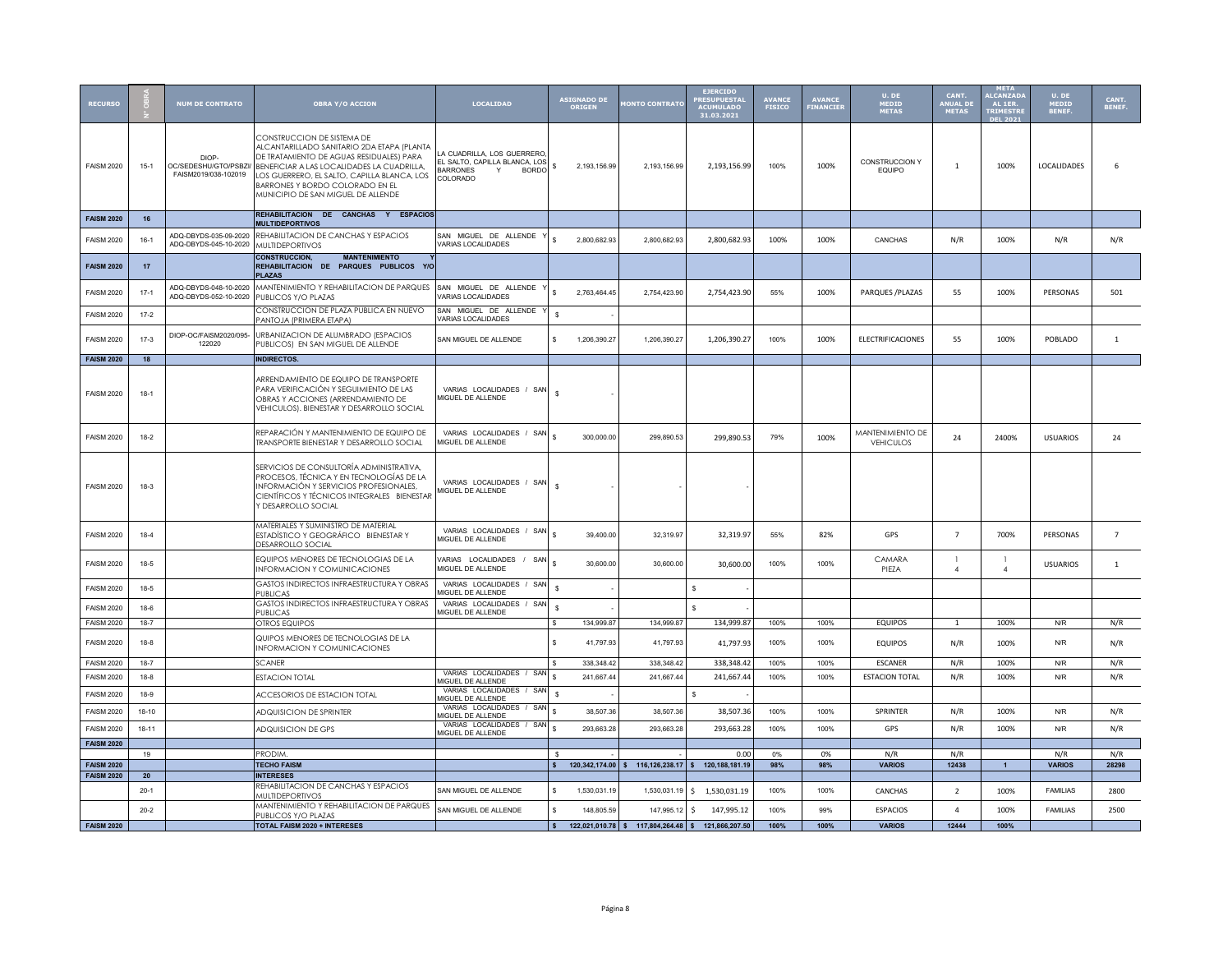| <b>RECURSO</b>          |                | <b>NUM DE CONTRATO</b> | <b>OBRA Y/O ACCION</b>                                                                                                  | <b>LOCALIDAD</b>                                                            | <b>ASIGNADO DI</b><br><b>ORIGEN</b> | <b>MONTO CONTRATO</b> | <b>EJERCIDO</b><br><b>PRESUPUESTAL</b><br><b>ACUMULADO</b><br>31.03.2021 | <b>AVANCE</b><br><b>FISICO</b> | <b>AVANCE</b><br><b>FINANCIER</b> | U. DE<br><b>MEDID</b><br><b>METAS</b> | CANT.<br><b>ANUAL DE</b><br><b>METAS</b> | <b>META</b><br><b>ALCANZADA</b><br>AL 1ER.<br><b>TRIMESTRE</b><br><b>DEL 2021</b> | U. DE<br><b>MEDID</b><br>BENEF. | CANT.<br>BENEF.        |
|-------------------------|----------------|------------------------|-------------------------------------------------------------------------------------------------------------------------|-----------------------------------------------------------------------------|-------------------------------------|-----------------------|--------------------------------------------------------------------------|--------------------------------|-----------------------------------|---------------------------------------|------------------------------------------|-----------------------------------------------------------------------------------|---------------------------------|------------------------|
|                         |                |                        |                                                                                                                         | <b>FONDO DE APORTACIONES PARA EL FORTALECIMIENTO DE LOS MUNICIPIOS 2021</b> |                                     |                       |                                                                          |                                |                                   |                                       |                                          |                                                                                   |                                 |                        |
| <b>RECURSO</b>          | <b>N° OBRA</b> | <b>NUM DE CONTRATO</b> | <b>OBRA Y/O ACCION</b>                                                                                                  | <b>LOCALIDAD</b>                                                            | <b>ASIGNADO</b><br><b>FORTAMUN</b>  | <b>MONTO CONTRATO</b> | <b>EJERCIDO</b><br><b>PRESUPUESTAL</b><br>AL 31.MAR 2021                 | <b>AVANCE</b><br><b>FISICO</b> | <b>AVANCE</b><br><b>FINANCIER</b> | U. DE<br><b>MEDID</b><br><b>METAS</b> | CANT.<br><b>ANUAL DE</b><br><b>METAS</b> | META<br><b>ALCANZADA</b><br>AL 1ER.<br><b>TRIMESTRE</b><br><b>DEL 2021</b>        | U. DE<br><b>MEDID</b><br>BENEF. | CANT.<br><b>BENEF.</b> |
| <b>FORTAMUN</b><br>2021 |                |                        | <b>SEGURIDAD PUBLICA</b>                                                                                                | <b>SAN MIGUEL DE ALLENDE</b>                                                |                                     |                       |                                                                          |                                |                                   |                                       |                                          |                                                                                   |                                 |                        |
| <b>FORTAMUN</b><br>2021 | $1 - 1$        |                        | <b>SUELDOS BASE</b>                                                                                                     | SAN MIGUEL DE ALLENDE                                                       | 76.140.343.08                       |                       | \$11,016,968.38                                                          | 14%                            | 14%                               | PAGO                                  | 12                                       | 14%                                                                               | POBLADO                         | -1                     |
| <b>FORTAMUN</b><br>2021 | $1 - 2$        |                        | PRIMA VACACIONAL                                                                                                        | SAN MIGUEL DE ALLENDE                                                       | 1,353,962.10                        |                       | 858.37                                                                   | 0%                             | 0%                                | PAGO                                  | 12                                       | 0%                                                                                | POBLADO                         |                        |
| <b>FORTAMUN</b><br>2021 | $1 - 3$        |                        | <b>GRATIFICACION DE FIN DE AÑO</b>                                                                                      | SAN MIGUEL DE ALLENDE                                                       | 9.026.414.00                        |                       | \$1,310,631.75                                                           | 15%                            | 15%                               | PAGO                                  | 12                                       | 15%                                                                               | POBLADO                         | -1                     |
| <b>FORTAMUN</b><br>2021 | $1 - 4$        |                        | PRESTACIONES CGT                                                                                                        | SAN MIGUEL DE ALLENDE                                                       | 2.393.428.00                        |                       | $\sim$                                                                   | 0%                             | 0%                                | PAGO                                  | 12                                       | 0%                                                                                | POBLADO                         |                        |
| <b>FORTAMUN</b><br>2021 |                |                        | FONDO ESTATAL PARA EL FORTALECIMIENTO DE LA<br>SEGURIDAD PUBLICA PARA EL EJERCICIO FISCAL SAN MIGUEL DE ALLENDE<br>2021 |                                                                             | 889.435.34 \$                       | ×.                    |                                                                          | 0%                             | 0%                                | PAGO                                  | $\mathbf{1}$                             |                                                                                   |                                 |                        |
| <b>FORTAMUN</b><br>2021 |                |                        | <b>OFICIALIA MAYOR</b>                                                                                                  | <b>SAN MIGUEL DE ALLENDE</b>                                                |                                     |                       |                                                                          |                                |                                   |                                       |                                          |                                                                                   |                                 |                        |
| <b>FORTAMUN</b><br>2021 | $3-1$          |                        | LIQUIDACIONES POR INDEMNIZACION                                                                                         | SAN MIGUEL DE ALLENDE                                                       | 5.485.237.54                        |                       | 240.044.75<br>-S                                                         | 4%                             | 4%                                | PAGO                                  | 12                                       | 4%                                                                                | POBLADO                         | 1                      |
| <b>FORTAMUN</b><br>2021 |                |                        | <b>TESORERIA MUNICIPAL</b>                                                                                              | SAN MIGUEL DE ALLENDE                                                       |                                     |                       |                                                                          |                                |                                   |                                       | 12                                       | 0%                                                                                |                                 |                        |
| <b>FORTAMUN</b><br>2021 | $4 - 1$        |                        | AMORTIZACION DE LA DEUDA                                                                                                | SAN MIGUEL DE ALLENDE                                                       | 10.549.111.04                       |                       | \$1,758,185.18                                                           | 17%                            | 17%                               |                                       | 12                                       | 17%                                                                               | POBLADO                         | 1                      |
| <b>FORTAMUN</b><br>2021 | $4 - 2$        |                        | <b>INTERESES DEUDA INTERNA</b>                                                                                          | SAN MIGUEL DE ALLENDE                                                       | 7,695,133.90                        |                       | 773,703.80                                                               | 10%                            | 10%                               | PAGO                                  | 12                                       | 10%                                                                               | POBLADO                         |                        |
| <b>FORTAMUN</b><br>2021 |                |                        | <b>TOTAL FORTAMUN 2021</b>                                                                                              |                                                                             | 113.533.065.00 \$                   |                       | 15,100,392.23<br>$-1$ s                                                  | 13%                            | 13%                               | PAGO                                  | 12 <sup>2</sup>                          | 13%                                                                               | <b>POBLADO</b>                  |                        |

## **FONDO DE APORTACIONES PARA EL FORTALECIMIENTO DE LOS MUNICIPIOS 2020**

| <b>RECURSO</b>          | <b>I<sup>o</sup> OBRA</b> | <b>NUM DE CONTRATO</b>             | <b>OBRA Y/O ACCION</b>                                                                                                                                          | <b>LOCALIDAD</b>             | <b>ASIGNADO</b><br><b>FORTAMUN</b> | <b>MONTO</b><br><b>CONTRATADO</b> | <b>EJERCIDO</b><br><b>PRESUPUESTAL</b><br>AL 31.03 2020 | <b>AVANCE</b> | <b>AVANCE</b><br><b>INANCIER</b> | U. DE<br>MEDID<br><b>METAS</b> | CANT.<br><b>ANUAL DE</b><br><b>METAS</b> | <b>META</b><br><b>LCANZADA</b><br>AL 1ER.<br><b>TRIMESTRE</b><br><b>DEL 2021</b> | $U.$ DE<br><b>MEDID</b><br><b>BENEF.</b> | CANT.<br><b>BENEF.</b> |
|-------------------------|---------------------------|------------------------------------|-----------------------------------------------------------------------------------------------------------------------------------------------------------------|------------------------------|------------------------------------|-----------------------------------|---------------------------------------------------------|---------------|----------------------------------|--------------------------------|------------------------------------------|----------------------------------------------------------------------------------|------------------------------------------|------------------------|
| <b>FORTAMUN</b><br>2020 |                           |                                    | <b>SEGURIDAD PUBLICA</b>                                                                                                                                        | <b>SAN MIGUEL DE ALLENDE</b> |                                    |                                   |                                                         |               |                                  |                                |                                          |                                                                                  |                                          |                        |
| <b>FORTAMUN</b><br>2020 | $1 - 1$                   |                                    | <b>SUELDOS BASE</b>                                                                                                                                             | SAN MIGUEL DE ALLENDE        | 68,825,983.94                      | 68,825,983.94                     | 68.825.983.94                                           | 100%          | 100%                             | PAGO                           | 12                                       | 90%                                                                              | POBLADO                                  | 1                      |
| <b>FORTAMUN</b><br>2020 | $1 - 2$                   |                                    | PRIMA VACACIONAL                                                                                                                                                | SAN MIGUEL DE ALLENDE        | 1.080.920.47                       | 1,080,920.47                      | 1,080,920.47                                            | 100%          | 100%                             | PAGO                           | 12                                       | 90%                                                                              | POBLADO                                  | $\mathbf{1}$           |
| <b>FORTAMUN</b><br>2020 | $1 - 3$                   |                                    | <b>GRATIFICACION DE FIN DE AÑO</b>                                                                                                                              | SAN MIGUEL DE ALLENDE        | 7,217,753.04                       | 7,217,753.04                      | 7,217,753.04                                            | 100%          | 100%                             | PAGO                           | 12                                       | 90%                                                                              | POBLADO                                  | $\mathbf{1}$           |
| <b>FORTAMUN</b><br>2020 | $1 - 4$                   |                                    | <b>PRESTACIONES CGT</b>                                                                                                                                         | SAN MIGUEL DE ALLENDE        | 1,635,983.75                       | 1,635,983.75                      | 1,635,983.75                                            | 100%          | 100%                             | PAGO                           | 12                                       | 90%                                                                              | POBLADO                                  | $\mathbf{1}$           |
| <b>FORTAMUN</b><br>2020 | $1 - 5$                   | ADQ-SSP-ADM-062-05-<br>2020        | ADQUISICION DE CAMARAS PARA SEGURIDAD<br>PUBLICA Equipos menores de oficina                                                                                     | SAN MIGUEL DE ALLENDE        |                                    |                                   |                                                         |               |                                  |                                |                                          |                                                                                  |                                          |                        |
| <b>FORTAMUN</b><br>2020 | $1 - 5 - 1$               | ADQ-SSP-ADM-062-05-<br>2020        | ADQUISICION DE CAMARAS PARA SEGURIDAD<br>PUBLICA Material eléctrico y electrónico                                                                               | SAN MIGUEL DE ALLENDE        | 68,571.08                          | 68.571.08                         | 68.571.08                                               | 100%          | 100%                             | PIEZAS                         | 102                                      | 100%                                                                             | CELDAS                                   | 60                     |
| <b>FORTAMUN</b><br>2020 | $1 - 5 - 2$               | ADQ-SSP-ADM-062-05-<br>2020        | ADQUISICION DE CAMARAS PARA SEGURIDAD<br>PUBLICA Materiales diversos                                                                                            | SAN MIGUEL DE ALLENDE        |                                    |                                   |                                                         |               |                                  |                                |                                          |                                                                                  |                                          |                        |
| <b>FORTAMUN</b><br>2020 | $1 - 5 - 3$               | ADQ-SSP-ADM-062-05-<br>2020        | ADQUISICION DE CAMARAS PARA SEGURIDAD<br>PUBLICA Refacciones y accesorios menores de equipo de SAN MIGUEL DE ALLENDE<br>cómputo y tecnologías de la información |                              | 11.934.08                          | 11.934.08                         | 11.934.08                                               | 100%          | 100%                             | PIEZAS                         | 158                                      | 100%                                                                             | CELDAS                                   | 60                     |
| <b>FORTAMUN</b><br>2020 | $1 - 5 - 4$               | ADQ-SSP-ADM-062-05-<br>2020        | ADQUISICION DE CAMARAS PARA SEGURIDAD SAN MIGUEL DE ALLENDE<br>PUBLICA Computadoras y equipo periférico                                                         |                              | 56.434.00                          | 56.434.00                         | 56.434.00                                               | 100%          | 100%                             | PIEZAS                         | 14                                       | 100%                                                                             | CELDAS                                   | 60                     |
| <b>FORTAMUN</b><br>2020 | $1 - 5 - 5$               | ADQ-SSP-ADM-062-05-<br>2020        | ADQUISICION DE CAMARAS PARA SEGURIDAD SAN MIGUEL DE ALLENDE<br>PUBLICA Otros mobiliarios y equipos de administración                                            |                              |                                    |                                   |                                                         |               |                                  |                                |                                          |                                                                                  |                                          |                        |
| <b>FORTAMUN</b><br>2020 | $1 - 5 - 6$               | ADQ-SSP-ADM-062-05-<br>2020        | ADQUISICION DE CAMARAS PARA SEGURIDAD<br>PUBLICA Camaras fotograficas y de video                                                                                | SAN MIGUEL DE ALLENDE        | 110.432.00                         | 110,432.00                        | 110,432.00                                              | 100%          | 100%                             | N/A                            | N/R                                      | 0%                                                                               | CELDAS                                   | 60                     |
| <b>FORTAMUN</b><br>2020 | $1 - 5 - 7$               | ADQ-SSP-ADM-062-05-<br>2020        | REFACCIONES Y ACCESORIOS MENORES                                                                                                                                | SAN MIGUEL DE ALLENDE        |                                    |                                   |                                                         |               |                                  |                                |                                          |                                                                                  |                                          |                        |
| <b>FORTAMUN</b><br>2020 | $\overline{2}$            | ADQ-SSP-ADM-062-05-<br>2020        | ADQUISICION DE CAMARAS PARA SEGURIDAD<br>PUBLICA Instalación, reparación y mantenimiento de<br>mobiliario y equipo de administración                            |                              | 29,356.60                          | 29.356.60                         | 29,356.60                                               | 100%          | 100%                             | <b>VIATICOS</b>                | $\blacktriangleleft$                     | 18%                                                                              | <b>ELEMENTOS</b>                         | 161                    |
| <b>FORTAMUN</b><br>2020 | $2 - 1$                   | ADQ-SSP-ADM-062-05-202 laboratorio | ADQUISICION DE CAMARAS PARA SEGURIDAD<br>PUBLICA Materiales, accesorios y suministros de                                                                        |                              | 36,602.64                          | 36,602.64                         | 36,602.64                                               | 100%          | 100%                             | DESPENSA                       |                                          | 100%                                                                             | <b>ELEMENTOS</b>                         | 161                    |
| <b>FORTAMUN</b><br>2020 | $2 - 3$                   | ADQ-SSP-ADM-062-05-20              | ADQUISICION DE CAMARAS PARA SEGURIDAD<br>PUBLICA Fibras sintéticas, hules, plásticos y derivados                                                                |                              | 10.272.96                          | 10,272.96                         | 10,272.96                                               | 100%          | 100%                             | PAGO                           | N/R                                      | N/R                                                                              | N/R                                      | N/R                    |
| <b>FORTAMUN</b><br>2020 | $\overline{\mathbf{3}}$   |                                    | <b>FORTASEG COPARTICIPACION</b>                                                                                                                                 | <b>SAN MIGUEL DE ALLENDE</b> | 20,772.18                          |                                   | 20.772.18                                               | 100%          |                                  |                                |                                          |                                                                                  |                                          |                        |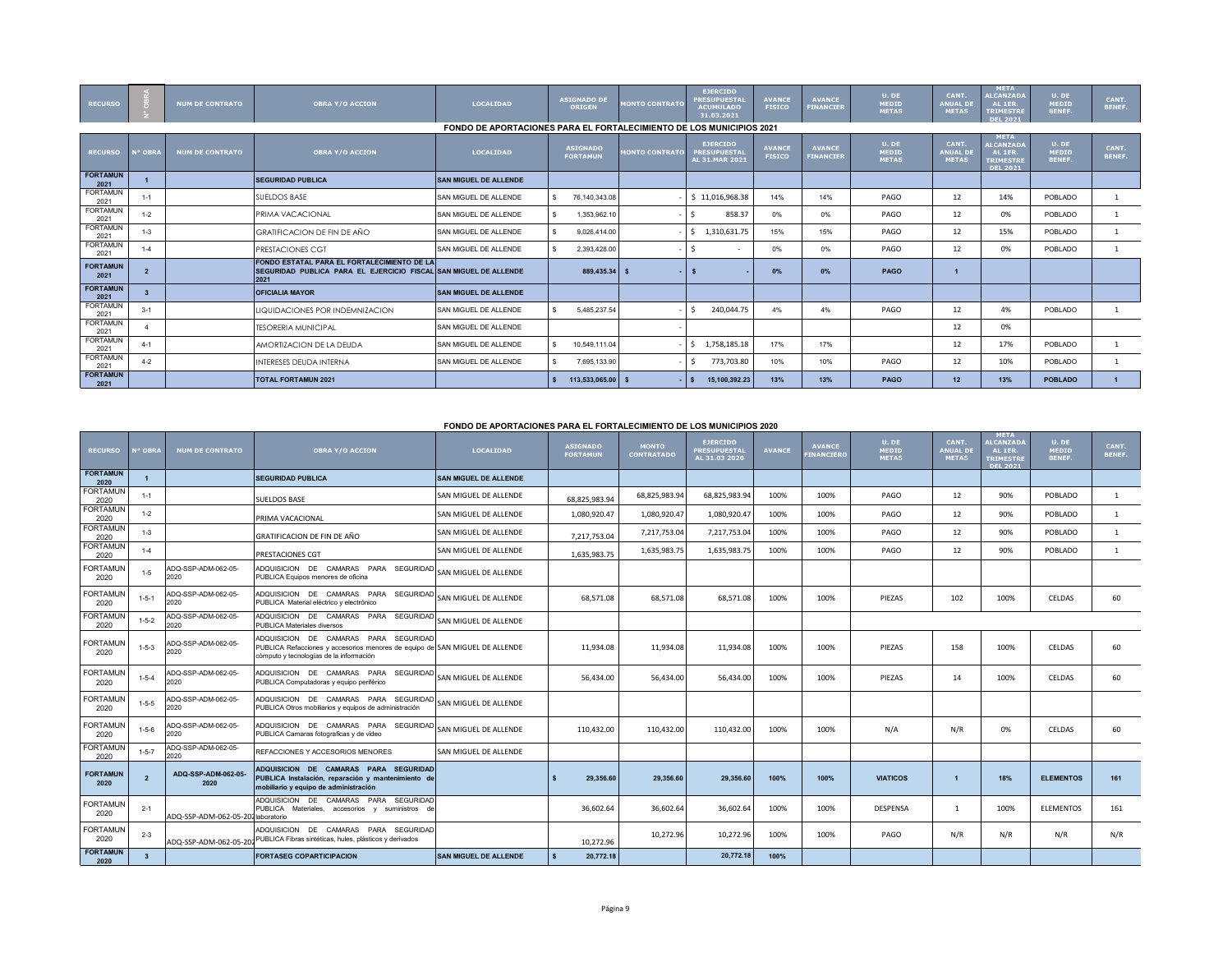| <b>RECURSO</b>          |         | <b>NUM DE CONTRATO</b> | <b>OBRA Y/O ACCION</b>                                            | <b>LOCALIDAD</b>             | <b>ASIGNADO DE</b><br><b>ORIGEN</b> | <b>MONTO CONTRATO</b> | <b>EJERCIDO</b><br><b>PRESUPUESTAL</b><br><b>ACUMULADO</b><br>31.03.2021 | <b>AVANCE</b><br><b>FISICO</b> | <b>AVANCE</b><br><b>FINANCIER</b> | U. DE<br><b>MEDID</b><br><b>METAS</b> | CANT.<br><b>ANUAL DI</b><br><b>METAS</b> | <b>META</b><br><b>ALCANZADA</b><br>AL 1ER.<br><b>TRIMESTRE</b><br><b>DEL 2021</b> | U. DE<br><b>MEDID</b><br><b>BENEF.</b> | CANT.<br><b>BENEF.</b> |
|-------------------------|---------|------------------------|-------------------------------------------------------------------|------------------------------|-------------------------------------|-----------------------|--------------------------------------------------------------------------|--------------------------------|-----------------------------------|---------------------------------------|------------------------------------------|-----------------------------------------------------------------------------------|----------------------------------------|------------------------|
| <b>FORTAMUN</b><br>2020 | $3 - 1$ |                        | FORTASEG COPARTICIPACION                                          |                              | 1,899,025.59                        | 1,899,025.59          | 1,899,025.59                                                             | 100%                           | 100%                              | PAGO                                  | 12                                       | 90%                                                                               | POBLADO                                |                        |
| <b>FORTAMUN</b><br>2020 | $3 - 2$ |                        | FORTASEG COPARTICIPACION                                          |                              | 2,221.21                            | 2,221.21              | 2,221.21                                                                 | 100%                           | 100%                              | PAGO                                  | 12                                       | 90%                                                                               | POBLADO                                |                        |
| <b>FORTAMUN</b><br>2020 |         |                        | <b>FORTASEG ESTATAL</b>                                           | <b>SAN MIGUEL DE ALLENDE</b> |                                     |                       |                                                                          |                                |                                   |                                       |                                          |                                                                                   |                                        |                        |
| <b>FORTAMUN</b><br>2020 | $4 - 1$ |                        | <b>FORTASEG ESTATAL</b>                                           | SAN MIGUEL DE ALLENDE        | 999,289.24                          | 999,289.24            | 999,289.24                                                               |                                | 100%                              | PAGO                                  | N/R                                      | N/R                                                                               | N/R                                    | N/R                    |
| <b>FORTAMUN</b><br>2020 |         |                        | <b>TESORERIA MUNICIPAL</b>                                        | <b>SAN MIGUEL DE ALLENDE</b> |                                     |                       |                                                                          |                                |                                   |                                       |                                          |                                                                                   |                                        |                        |
| <b>FORTAMUN</b><br>2020 | $5 - 1$ |                        | AMORTIZACION DE LA DEUDA                                          | SAN MIGUEL DE ALLENDE        | 10,549,111.08                       | 10,549,111.08         | 10,549,111.08                                                            | 100%                           | 100%                              | PAGO                                  | 12                                       | 100%                                                                              | POBLADO                                |                        |
| <b>FORTAMUN</b><br>2020 | $5 - 2$ |                        | <b>INTERESES DEUDA INTERNA</b>                                    | SAN MIGUEL DE ALLENDE        | 6,557,626.27                        | 6,557,626.27          | 6,557,626.27                                                             | 100%                           | 100%                              | PAGO                                  | 12                                       | 100%                                                                              | POBLADO                                |                        |
| <b>FORTAMUN</b><br>2020 |         |                        | <b>OFICIALIA MAYOR</b>                                            | <b>SAN MIGUEL DE ALLENDE</b> |                                     |                       |                                                                          |                                |                                   |                                       |                                          |                                                                                   |                                        |                        |
|                         | $6 - 1$ |                        | LIQUIDACIONES POR INDEMNIZACION                                   | SAN MIGUEL DE ALLENDE        | 2,031,472.47                        | 2.031.472.47          | 2.031.472.47                                                             | 100%                           | 100%                              | PAGO                                  | 12                                       | 100%                                                                              | POBLADO                                |                        |
| <b>FORTAMUN</b><br>2020 | $6 - 2$ |                        | SERVICIOS DE ENERGÍA ELECTRICA                                    |                              | 2,298,702.93                        | 2,298,702.93          | 2,298,702.93                                                             |                                | 100%                              | PAGO                                  | 12                                       | 100%                                                                              | POBLADO                                |                        |
| <b>FORTAMUN</b><br>2020 |         |                        | <b>TRANSITO MUNICIPAL</b>                                         | <b>SAN MIGUEL DE ALLENDE</b> |                                     |                       |                                                                          |                                |                                   |                                       |                                          |                                                                                   |                                        |                        |
| <b>FORTAMUN</b><br>2020 | $7 - 1$ |                        | SUELDOS BASE                                                      | SAN MIGUEL DE ALLENDE        | 14,268,404.58                       | 14,268,404.58         | 14,268,404.58                                                            | 100%                           | 100%                              | PAGO                                  | 12                                       | 100%                                                                              | POBLADO                                |                        |
|                         | $7 - 2$ |                        | PRIMA VACACIONAL                                                  | SAN MIGUEL DE ALLENDE        | 226,047.96                          | 226,047.96            | 226,047.96                                                               | 100%                           | 100%                              | PAGO                                  | 12                                       | 100%                                                                              | POBLADO                                |                        |
|                         | $7 - 3$ |                        | GRATIFICACION DE FIN DE AÑO                                       | SAN MIGUEL DE ALLENDE        | 1.464.534.43                        | 1.464.534.43          | 1.464.534.43                                                             | 100%                           | 100%                              | PAGO                                  | 12                                       | 100%                                                                              | POBLADO                                |                        |
|                         | $7 - 4$ |                        | <b>PRESTACIONES CGT</b>                                           | SAN MIGUEL DE ALLENDE        | 533,324.75                          | 533,324.75            | 533,324.75                                                               | 100%                           | 100%                              | PAGO                                  | 12                                       | 100%                                                                              | POBLADO                                |                        |
| <b>FORTAMUN</b><br>2020 |         |                        | INTERESES FORTAMUN 2020 A DICIEMBRE 2020 (A<br><b>LIQUIDACION</b> | <b>SAN MIGUEL DE ALLENDE</b> |                                     |                       |                                                                          |                                |                                   |                                       |                                          |                                                                                   |                                        |                        |
|                         |         |                        | <b>TOTAL FORTAMUN 2020</b>                                        | <b>SAN MIGUEL DE ALLENDE</b> | 119.934.777.25                      | 119.934.777.25        | 119.934.777.25                                                           | 100%                           | 100%                              | <b>VARIOS</b>                         | 408                                      | 36%                                                                               | <b>VARIOS</b>                          | 388                    |

## **FONDO DE APORTACIONES PARA EL FORTALECIMIENTO DE LOS MUNICIPIOS 2016**

| <b>RECURSO</b>          | <b>N° OBRA</b> | <b>CONTRATO</b> | OBRA Y/O ACCION                         | <b>LOCALIDAD</b>             |     | <b>ASIGNADO</b><br><b>RAMO 33</b> | <b>CONTRATADO</b> | <b>EJERCIDO</b><br><b>PRESUPUESTA</b><br><b>ACUMULADO</b><br>31.MAR.2021 | <b>AVANCE</b><br><b>FISICO</b> | <b>AVANCE</b><br><b>INANCIERO</b> | U. DE<br><b>MEDID</b><br><b>METAS</b> | CANT.<br><b>ANUAL DE</b><br><b>METAS</b> | <b>META</b><br><b>LCANZADA</b><br>AL <sub>4</sub> TO<br><b>TRIMESTRI</b><br><b>DEL 2020</b> | U. DE<br><b>MEDID</b><br><b>BENEF.</b> | CANT.<br><b>BENEF.</b> |
|-------------------------|----------------|-----------------|-----------------------------------------|------------------------------|-----|-----------------------------------|-------------------|--------------------------------------------------------------------------|--------------------------------|-----------------------------------|---------------------------------------|------------------------------------------|---------------------------------------------------------------------------------------------|----------------------------------------|------------------------|
| <b>FORTAMUN</b><br>2016 |                |                 | <b>SEGURIDAD PUBLICA</b>                | <b>SAN MIGUEL DE ALLENDE</b> |     |                                   |                   |                                                                          |                                |                                   |                                       |                                          |                                                                                             |                                        |                        |
| <b>FORTAMUN</b><br>2016 | $1 - 1$        |                 | <b>SUELDOS BASE</b>                     | SAN MIGUEL DE ALLENDE        | \$. | 32.808.253.83                     | 32.808.253.83     | 32,808,253.83                                                            | 100%                           | 100%                              | PAGO                                  | 12                                       | 100%                                                                                        | <b>POBLADO</b>                         |                        |
| <b>FORTAMUN</b><br>2016 | $1 - 2$        | $\sim$          | PRIMA VACACIONAL                        | SAN MIGUEL DE ALLENDE        | \$. | 546,212.84                        | 546,212.84        | 546,212.84                                                               | 100%                           | 100%                              | PAGO                                  | 12                                       | 100%                                                                                        | POBLADO                                |                        |
| <b>FORTAMUN</b><br>2016 | $1 - 3$        |                 | <b>GRATIFICACION DE FIN DE AÑO</b>      | SAN MIGUEL DE ALLENDE        | \$. | 3,611,788.70                      | 3.611.788.70      | 3,611,788.70                                                             | 100%                           | 100%                              | PAGO                                  | 12                                       | 100%                                                                                        | <b>POBLADO</b>                         |                        |
| <b>FORTAMUN</b><br>2016 | $1 - 4$        |                 | REMUNERACIONES HORAS EXTRAS             | SAN MIGUEL DE ALLENDE        | \$. | 300,000.00                        | 300,000.00        | 300,000.00                                                               | 100%                           | 100%                              | PAGO                                  | 12                                       | 100%                                                                                        | <b>POBLADO</b>                         | $\mathbf{1}$           |
| <b>FORTAMUN</b><br>2016 | $1 - 5$        |                 | PRESTACIONES CGT                        | SAN MIGUEL DE ALLENDE        | \$  | 932,286.79                        | 932,286.79        | 932,286.79                                                               | 100%                           | 100%                              | PAGO                                  | 12                                       | 100%                                                                                        | POBLADO                                |                        |
| <b>FORTAMUN</b><br>2016 | $1 - 6$        |                 | PRODUCTOS ALIMENTACIOS                  | SAN MIGUEL DE ALLENDE        | \$. | 186,473.90                        | 186,473.90        | 186,473.90                                                               | 100%                           | 100%                              | PAGO                                  | 12                                       | 100%                                                                                        | <b>POBLADO</b>                         |                        |
| <b>FORTAMUN</b><br>2016 | $1 - 7$        |                 | COMBUSTIBLE PARA SEGURIDAD PUBLICA      | SAN MIGUEL DE ALLENDE        | \$. | 4,090,373.25                      | 4,090,373.25      | 4,090,373.25                                                             | 100%                           | 100%                              | PAGO                                  | 12                                       | 100%                                                                                        | POBLADO                                |                        |
| <b>FORTAMUN</b><br>2016 | $1 - 8$        |                 | MANTENIMIENTO DE VEHICULOS              | SAN MIGUEL DE ALLENDE        | \$  | 2,081,469.45                      | 2,081,469.45      | 2,081,469.45                                                             | 100%                           | 100%                              | PAGO                                  | 12                                       | 100%                                                                                        | POBLADO                                |                        |
| <b>FORTAMUN</b><br>2016 | $1 - 9$        |                 | EQUIPO DE COMUNICACIÓN                  | SAN MIGUEL DE ALLENDE        | \$. | 3,532,535.40                      | 3,532,535.40      | 3,532,535.40                                                             | 100%                           | 100%                              | PAGO                                  | 12                                       | 100%                                                                                        | <b>POBLADO</b>                         | $\mathbf{1}$           |
| <b>FORTAMUN</b><br>2016 | $1 - 10$       |                 | OTROS EQUIPOS                           | SAN MIGUEL DE ALLENDE        | \$  | 367.413.76                        | 367,413.76        | 367,413.76                                                               | 100%                           | 100%                              | PAGO                                  | 12                                       | 100%                                                                                        | <b>POBLADO</b>                         | $\mathbf{1}$           |
| <b>FORTAMUN</b><br>2016 | $1 - 11$       | $\sim$          | VESTUARIO Y UNIFORMES                   | SAN MIGUEL DE ALLENDE        | \$  | 10.053.40                         |                   | 10,053.39                                                                | 100%                           | 100%                              | PAGO                                  | 12                                       | 100%                                                                                        | <b>POBLADO</b>                         |                        |
| <b>FORTAMUN</b><br>2016 | $1 - 12$       | ٠               | <b>EROGACIONES COMPLEMENTARIAS</b>      | <b>SAN MIGUEL DE ALLENDE</b> |     |                                   | ۰.                | 0.00                                                                     | 100%                           | 100%                              |                                       |                                          | 100%                                                                                        | <b>MUNICIPIO</b>                       | $\mathbf{1}$           |
| <b>FORTAMUN</b><br>2016 | $\overline{2}$ |                 | <b>FORTASEG Prestaciones CGT</b>        | SAN MIGUEL DE ALLENDE        | \$  | 1,835,415.40                      | 1,835,415.40      | 1,835,415.40                                                             | 100%                           | 100%                              | <b>ELEMENTOS</b>                      | 155                                      | 100%                                                                                        | <b>MUNICIPIO</b>                       |                        |
| <b>FORTAMUN</b><br>2016 | $\overline{2}$ |                 | <b>FORTASEG Servicios Profesionales</b> | SAN MIGUEL DE ALLENDE        | \$  | 941,999.76                        | 941.999.76        | 941,999.76                                                               | 100%                           | 100%                              | <b>ELEMENTOS</b>                      | 155                                      | 100%                                                                                        | <b>MUNICIPIO</b>                       |                        |
| <b>FORTAMUN</b><br>2016 | $\overline{2}$ |                 | <b>FORTASEG Becas</b>                   | <b>SAN MIGUEL DE ALLENDE</b> |     | 923,955.99                        | 923,955.99        | 923,955.99                                                               |                                |                                   | <b>ELEMENTOS</b>                      | 157                                      |                                                                                             |                                        |                        |
| <b>FORTAMUN</b><br>2016 | 3              |                 | <b>TRANSITO</b>                         | SAN MIGUEL DE ALLENDE        |     |                                   |                   |                                                                          | 100%                           | 100%                              |                                       |                                          | 100%                                                                                        | POBLADO                                |                        |
| FORTAMUN<br>2016        | $3 - 1$        |                 | SUELDOS BASE                            | SAN MIGUEL DE ALLENDE        | \$  | 7,640,431.83                      | 7,640,431.83      | 7,640,431.83                                                             | 100%                           | 100%                              | PAGO                                  | 12                                       | 100%                                                                                        | <b>POBLADO</b>                         |                        |
| <b>FORTAMUN</b><br>2016 | $3 - 2$        | ۰.              | PRIMA VACACIONAL                        | SAN MIGUEL DE ALLENDE        | \$. | 130, 186.48                       | 130,186.48        | 130,186.48                                                               | 100%                           | 100%                              | PAGO                                  | 12                                       | 100%                                                                                        | POBLADO                                |                        |
| <b>FORTAMUN</b><br>2016 | $3-3$          |                 | GRATIFICACION DE FIN DE AÑO             | SAN MIGUEL DE ALLENDE        | \$  | 881,661.78                        | 881,661.78        | 881,661.78                                                               | 100%                           | 100%                              | PAGO                                  | 12                                       | 100%                                                                                        | <b>POBLADO</b>                         | $\mathbf{1}$           |
| <b>FORTAMUN</b><br>2016 | $3 - 4$        |                 | PRESTACIONES CGT                        | SAN MIGUEL DE ALLENDE        | \$. | 338,202.16                        | 338,202.16        | 338,202.16                                                               | 100%                           | 100%                              | PAGO                                  | 12                                       | 100%                                                                                        | POBLADO                                | $\mathbf{1}$           |
| <b>FORTAMUN</b><br>2016 | $3-5$          |                 | COMBUSTIBLE PARA SEGURIDAD PUBLICA      | SAN MIGUEL DE ALLENDE        |     | 612,000.00                        | 612,000.00        | 612,000.00                                                               | 100%                           | 100%                              | PAGO                                  | 12 <sup>1</sup>                          | 100%                                                                                        | <b>POBLADO</b>                         |                        |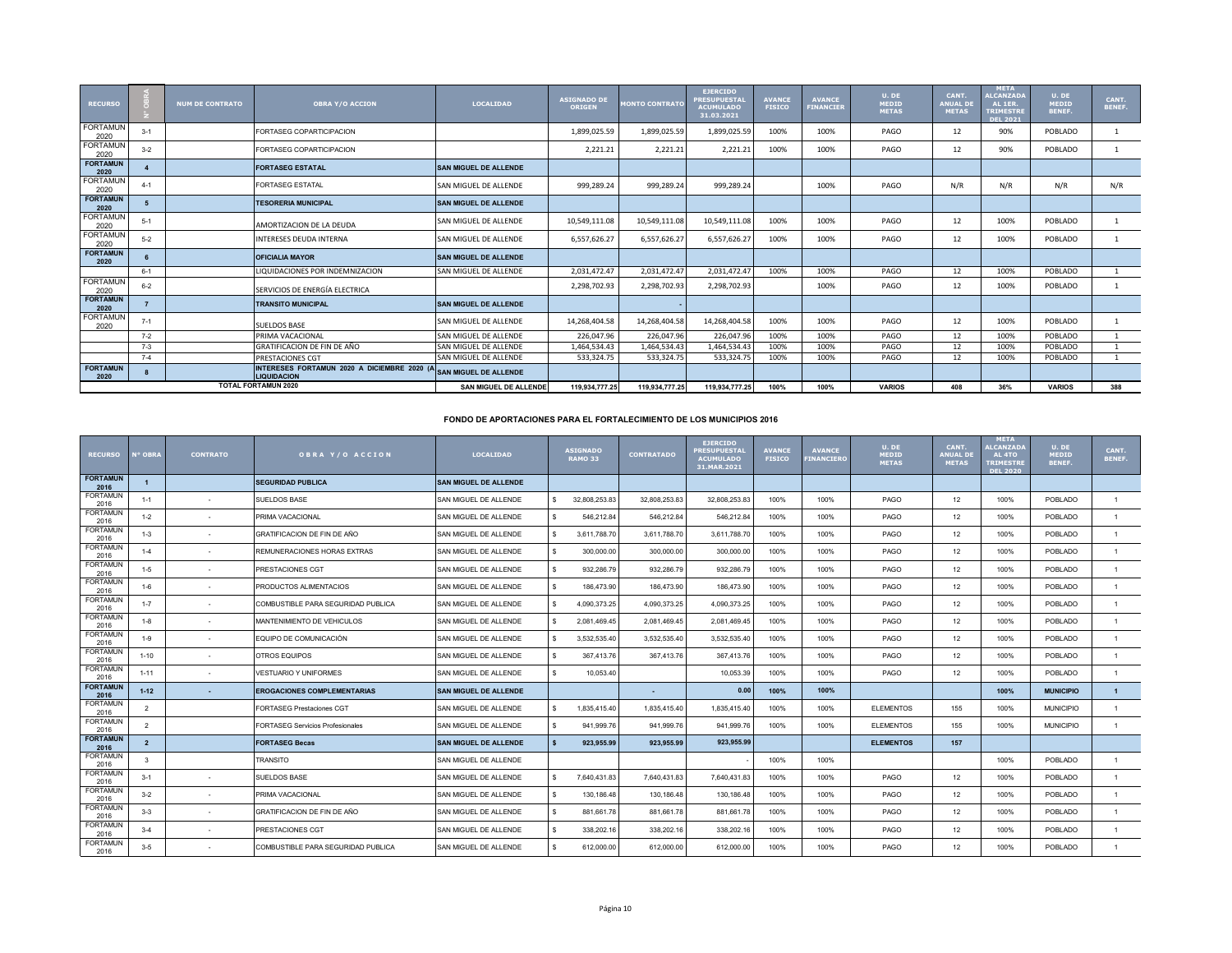| <b>RECURSO</b>          |                         | <b>NUM DE CONTRATO</b> | <b>OBRA Y/O ACCION</b>                                                                                                                                                    | <b>LOCALIDAD</b>             |                    | <b>ASIGNADO DE</b><br>ORIGEN | <b>IONTO CONTRATO</b>    | <b>EJERCIDO</b><br><b><i>PRESUPUESTA</i></b><br><b>ACUMULADO</b><br>31.03.2021 | <b>AVANCE</b> | AVANCE<br>FINANCIE | U, DE<br><b>MEDID<br/>METAS</b> | CANT.<br>ANUAL DI<br><b>METAS</b> | <b>META</b><br><b>ALCANZA</b><br>AL 1ER<br><b>TRIMEST</b><br><b>EL 203</b> | <b>U. DE</b><br>MEDID<br>BENEF. | CANT.<br>BENEF. |
|-------------------------|-------------------------|------------------------|---------------------------------------------------------------------------------------------------------------------------------------------------------------------------|------------------------------|--------------------|------------------------------|--------------------------|--------------------------------------------------------------------------------|---------------|--------------------|---------------------------------|-----------------------------------|----------------------------------------------------------------------------|---------------------------------|-----------------|
| <b>FORTAMUN</b><br>2016 | $3 - 6$                 |                        | PRODUCTOS ALIMENTICIOS                                                                                                                                                    | SAN MIGUEL DE ALLENDE        | <b>s</b>           |                              |                          |                                                                                | 100%          | 100%               | PAGO                            | 12                                | 100%                                                                       | POBLADO                         | 1               |
| <b>FORTAMUN</b><br>2016 | $3 - 7$                 | $\sim$                 | <b>VESTUARIO Y UNIFORMES</b>                                                                                                                                              | SAN MIGUEL DE ALLENDE        | $\mathbf{s}$       |                              | ×.                       | 0.00                                                                           |               |                    | <b>PAGO</b>                     | 12                                |                                                                            |                                 |                 |
| <b>FORTAMUN</b><br>2016 | $3 - 8$                 |                        | SEÑALIZACION PARA CIERRE DE VIALIDADES<br>Materiales Diversos)                                                                                                            | SAN MIGUEL DE ALLENDE        | \$.                | 175.266.74                   |                          | 175.266.74                                                                     | 100%          | 100%               | PAGO                            | 12                                | 1200%                                                                      | POBLADO                         | $\mathbf{1}$    |
| <b>FORTAMUN</b><br>2016 | $3-9$                   |                        | SEÑALIZACION PARA CIERRE DE VIALIDADES (Otros<br>equipos)                                                                                                                 | SAN MIGUEL DE ALLENDE        | \$                 | 58.371.20                    |                          | 58,371.20                                                                      | 100%          | 100%               | PAGO                            | 12                                | 1200%                                                                      | POBLADO                         | $\mathbf{1}$    |
| <b>FORTAMUN</b><br>2016 | $\overline{\mathbf{4}}$ |                        | <b>OFICIALIA MAYOR</b>                                                                                                                                                    | <b>SAN MIGUEL DE ALLENDE</b> |                    |                              |                          | 0.00                                                                           |               |                    |                                 |                                   |                                                                            |                                 |                 |
|                         | $4 - 1$                 |                        | LIQUIDACIONES POR INDEMNIZACION                                                                                                                                           | SAN MIGUEL DE ALLENDE        | \$                 | 3,526,776.65                 |                          | 3,526,776.65                                                                   | 100%          | 100%               | PAGO                            | 12                                | 100%                                                                       | POBLADO                         | $\mathbf{1}$    |
| <b>FORTAMUN</b><br>2016 | $4-2$                   |                        | PAGO POR DERECHO DE ALUMBRADO PUBLICO                                                                                                                                     | SAN MIGUEL DE ALLENDE        | \$.                | 2.240.865.00                 |                          | 2.240.865.00                                                                   | 100%          | 100%               | PAGO                            | 12                                | 100%                                                                       | POBLADO                         | 1               |
| <b>FORTAMUN</b><br>2016 | 5                       |                        | <b>DEUDA PUBLICA</b>                                                                                                                                                      | CABECERA MUNICIPAL           |                    |                              |                          |                                                                                | 100%          | 100%               |                                 |                                   | 100%                                                                       | POBLADO                         | $\mathbf{1}$    |
| <b>FORTAMUN</b><br>2016 | $5-1$                   |                        | AMORTIZACION DE LA DEUDA                                                                                                                                                  | <b>CABECERA MUNICIPAL</b>    | Ś                  | 6.427.356.00                 | 6,427,356.00             | 6.427.356.0                                                                    | 100%          | 100%               | PAGO                            | 12                                | N/R                                                                        | N/R                             | N/R             |
| <b>FORTAMUN</b><br>2016 | $5 - 2$                 |                        | <b>INTERESES DEUDA INTERNA</b>                                                                                                                                            | <b>CABECERA MUNICIPAL</b>    |                    | 2.546.598.40                 | 2.546.598.40             | 2.546.598.40                                                                   | 100%          | 100%               | PAGO                            | 12                                | N/R                                                                        | N/R                             | N/R             |
| <b>FORTAMUN</b><br>2016 | 6                       |                        | <b>OBRA PUBLICA</b>                                                                                                                                                       | <b>CABECERA MUNICIPAL</b>    |                    |                              |                          | 0.00                                                                           | 100%          | 100%               |                                 |                                   | 100%                                                                       | <b>FAMILIAS</b>                 | 200             |
| <b>FORTAMUN</b><br>2016 | $\overline{7}$          |                        | ADEUDO SUBSEMUN 2015                                                                                                                                                      | <b>CABECERA MUNICIPAL</b>    |                    |                              |                          | 0.00                                                                           | 100%          | 100%               |                                 |                                   | 100%                                                                       | <b>FAMILIAS</b>                 | 50              |
| <b>FORTAMUN</b><br>2016 | $7 - 1$                 |                        | CONTRATACION DE UN SERVICIO PROFESIONAL PARA<br>INTERVENCION EN ESCUELAS SECUNDARIAS<br>PUBLICAS (ADEUDO SUBSEMUN 2015, PENDIENTE EL<br>70% DEL MONTO TOTAL CONTRATADO    | SAN MIGUEL DE ALLENDE        | \$.                | 612,500.00                   |                          | 612,500.00                                                                     | 94%           | 94%                |                                 |                                   | 94%                                                                        | <b>PERSONAS</b>                 | 200             |
| <b>FORTAMUN</b><br>2016 | $7 - 2$                 |                        | ESCUESTAS DE MEDICION DEL IMPACTO (ADEUDO<br>SUBSEMUN 2015, PENDIENTE EL 100% DE LAS SAN MIGUEL DE ALLENDE<br><b>INCUESTAS</b>                                            |                              | \$                 | 104,565.13                   |                          | 104,565.13                                                                     | 100%          | 100%               |                                 |                                   | 100%                                                                       | <b>PERSONAS</b>                 | 6000            |
| <b>FORTAMUN</b><br>2016 | $7 - 3$                 |                        | HERRAMIENTA DE SEGUIMIENTO Y CONTROL DEL<br>SERVICIO PROFESIONAL DE CARRERA POLICIAL<br>(ADEUDO SUBSEMUN 2015, PENDIENTE EL 100% DEL<br><b>CONTRATO)</b>                  | <b>SAN MIGUEL DE ALLENDE</b> | \$                 | 48.000.00                    |                          | 48.000.00                                                                      | 100%          | 100%               |                                 |                                   | 100%                                                                       | <b>PERSONAS</b>                 | 6000            |
| <b>FORTAMUN</b><br>2016 | $\mathbf{8}$            |                        | SISTEMA DE CONTROL DE ACCESOS EN SAN MIGUEL<br><b>DE ALLENDE</b>                                                                                                          | <b>SAN MIGUEL DE ALLENDE</b> |                    |                              |                          | 0.00                                                                           | 0%            | 0%                 |                                 |                                   | N/R                                                                        | N/R                             | N/R             |
| <b>FORTAMUN</b><br>2016 | $8 - 1$                 | FORTAMUN-007-07-2016   | REPARACION DE SISTEMA DE CONTROL DE ACCESOS<br>A ZONA CENTRO DE SAN MIGUEL DE ALLENDE                                                                                     | SAN MIGUEL DE ALLENDE        | \$.                | 332,874.53                   | 332.873.60               | 332,873.60                                                                     | 100%          | 100%               | PIEZAS                          | $\Delta$                          | 100%                                                                       | PERSONAS                        | 11781           |
| <b>FORTAMUN</b><br>2016 | $8 - 2$                 | FORTAMUN-001-07-2016   | CAMARA DE DIGITALIZACION INTEGRADA                                                                                                                                        | SAN MIGUEL DE ALLENDE        | \$                 | 139,384.44                   | 139,384.44               | 139,384.43                                                                     | 100%          | 100%               | PIEZAS                          | $\overline{1}$                    | N/R                                                                        | N/R                             | N/R             |
| FORTAMUN<br>2016        | 9                       |                        | ARRENDAMIENTO PARA MAQUINARIA PESADA PARA<br>EL RELLENO SANITARIO                                                                                                         | SAN MIGUEL DE ALLENDE        |                    |                              |                          |                                                                                | 100%          | 100%               |                                 |                                   | N/R                                                                        | N/R                             | N/R             |
| <b>FORTAMUN</b><br>2016 | 10                      |                        | MUNICIPAI DE<br>PROGRAMA<br>ORDENAMIENTO<br>TERRITORIAL DE SAN MIGUEL DE ALLENDE, GTO                                                                                     | SAN MIGUEL DE ALLENDE        | s                  |                              |                          |                                                                                | 100%          | 100%               |                                 |                                   | N/R                                                                        | N/R                             | N/R             |
| <b>FORTAMUN</b><br>2016 | 11                      |                        | <b>EMPLEO TEMPORAL</b>                                                                                                                                                    | SAN MIGUEL DE ALLENDE        | s.                 | 2.000.000.00                 |                          | 1.888.388.37                                                                   | 100%          | 100%               | <b>JORNALES</b>                 | 16.666                            | N/R                                                                        | N/R                             | N/R             |
| <b>FORTAMUN</b><br>2016 | 12                      |                        | PINTA TU ENTORNO                                                                                                                                                          | SAN MIGUEL DE ALLENDE        | \$                 | 144,000.00                   |                          | 144,000.00                                                                     | 100%          | 100%               | <b>ACCIONES</b>                 | 1200                              | N/R                                                                        | N/R                             | N/R             |
| <b>FORTAMUN</b><br>2016 | 13                      |                        | APOYO PAQUETE DE MATERIALES                                                                                                                                               | SAN MIGUEL DE ALLENDE        | \$                 | 995,765.37                   | ×.                       | 995,765.3                                                                      | 100%          | 100%               | APOYOS                          | 18                                | 800%                                                                       | PERSONAS                        | 16242           |
| <b>FORTAMUN</b><br>2016 | 14                      |                        | AFECTACION DE PREDIO POR OBRA DE PUENTE EN<br>COMUNIDAD DE TIERRA BLANCA DE ABAJO                                                                                         | SAN MIGUEL DE ALLENDE        | \$                 | 92,755.88                    |                          |                                                                                | 100%          | 100%               |                                 |                                   | N/R                                                                        | N/R                             | N/R             |
| <b>FORTAMUN</b><br>2016 | 15                      |                        | TRABAJOS DIVERSOS URGENTES                                                                                                                                                | SAN MIGUEL DE ALLENDE        | \$                 | 429.364.65                   | $\overline{\phantom{a}}$ | 428.959.00                                                                     | 100%          | 100%               | <b>OBRAS</b>                    | 8                                 | N/R                                                                        | N/R                             | N/R             |
| <b>FORTAMUN</b><br>2016 | 16                      |                        | <b>REINTEGRO</b><br><b>AUDITORIA</b><br><b>SUPERIOR</b><br>DE<br>FEDERACION AL FAISM 2015 (INTERESES)                                                                     | LA SAN MIGUEL DE ALLENDE     | \$                 | 2,828.50                     |                          | 2,828.50                                                                       | 100%          | 100%               |                                 |                                   | N/R                                                                        | N/R                             | N/R             |
| <b>FORTAMUN</b><br>2016 | $16-1$                  |                        | REINTEGRO<br>AUDITORIA<br>DE LA<br>SUPERIOR<br>FEDERACION AL FAISM 2015 (Equipamiento modificado o SAN MIGUEL DE ALLENDE<br>Infraestructura urbana del parque recreativo) |                              | \$                 | 2,132,428.22                 |                          | 2.132.428.22                                                                   | 100%          | 100%               |                                 |                                   | 1400%                                                                      | <b>PERSONAS</b>                 | 22363           |
| <b>FORTAMUN</b><br>2016 | $16 - 2$                |                        | REINTEGRO AUDITORIA SUPERIOR DE LA<br>FEDERACION AL FAISM 2015 (Parque San Martín primera SAN MIGUEL DE ALLENDE<br>etapa)                                                 |                              | \$                 | 555,386.53                   |                          | 555,386.53                                                                     | 100%          | 100%               |                                 |                                   | 100%                                                                       | PERSONAS                        | 431             |
| <b>FORTAMUN</b><br>2016 | 17                      |                        | BACHEO VARIAS CALLES (Materiales de construcción<br>minerales no metálicos)                                                                                               | SAN MIGUEL DE ALLENDE        | \$                 | 104,457.42                   |                          | 104,457.42                                                                     | 100%          | 100%               |                                 |                                   | 100%                                                                       | PERSONAS                        | 431             |
| FORTAMUN<br>2016        | $17-1$                  |                        | BACHEO VARIAS CALLES (Materiales de construcción de<br>concreto)                                                                                                          | SAN MIGUEL DE ALLENDE        | $\hat{\mathbf{x}}$ | 35,910.06                    | $\mathbf{r}$             | 35,910.06                                                                      | 100%          | 100%               |                                 |                                   | 100%                                                                       | PERSONAS                        | 431             |
| <b>FORTAMUN</b><br>2016 | $17 - 2$                |                        | BACHEO VARIAS CALLES (Estructuras y manufacturas)                                                                                                                         | SAN MIGUEL DE ALLENDE        | -S                 |                              |                          |                                                                                | 100%          | 100%               |                                 |                                   | 100%                                                                       | <b>PERSONAS</b>                 | 431             |
| <b>FORTAMUN</b><br>2016 | $17-3$                  |                        | BACHEO VARIAS CALLES (Otros servicios relacionados)                                                                                                                       | SAN MIGUEL DE ALLENDE        | \$                 | 288.966.93                   |                          | 288.966.93                                                                     | 100%          | 100%               | OBRAS                           | 8                                 | 100%                                                                       | <b>MUNICIPIO</b>                | $\mathbf{1}$    |
| <b>FORTAMUN</b><br>2016 | 18                      |                        | <b>OBRAS</b><br><b>POR</b><br><b>ADMINISTRACION</b><br>(Materiales<br>de<br>construcción minerales no metálicos)                                                          | SAN MIGUEL DE ALLENDE        | \$.                | 31,836.20                    |                          | 31,836.20                                                                      | 100%          | 100%               |                                 |                                   | 100%                                                                       | <b>MUNICIPIO</b>                | $\mathbf{1}$    |
| <b>FORTAMUN</b><br>2016 | $18-1$                  |                        | <b>OBRAS</b><br>POR ADMINISTRACION<br>(Materiales<br>de<br>construcción de concreto)                                                                                      | SAN MIGUEL DE ALLENDE        | \$.                | 25,488.63                    | ٠                        | 25,488.63                                                                      | 100%          | 100%               |                                 |                                   | 100%                                                                       | <b>MUNICIPIO</b>                | $\mathbf{1}$    |
| <b>FORTAMUN</b><br>2016 | $18-2$                  |                        | ADMINISTRACION<br>OBRAS POR<br>(Estructuras<br>manufacturas)                                                                                                              | SAN MIGUEL DE ALLENDE        | \$                 | 8.624.17                     |                          | 8.624.1                                                                        | 100%          | 100%               |                                 |                                   | N/R                                                                        | N/R                             | N/R             |
|                         | $18-3$                  |                        | OBRAS<br>POR<br>ADMINISTRACION<br>(Otros<br>servicios<br>relacionados)                                                                                                    |                              | \$.                | 140,212.13                   |                          | 140,212.13                                                                     | 100%          | 100%               | <b>OBRAS</b>                    | 14                                | 100%                                                                       | <b>MUNICIPIO</b>                | $\mathbf{1}$    |
|                         | 19                      |                        | ALUMBRADO PUBLICO Material eléctrico y electrónico                                                                                                                        |                              | \$.                | 75 829 20                    |                          | 7582920                                                                        | 100%          | 100%               | <b>OBRA</b>                     | $\overline{1}$                    | 100%                                                                       | <b>MUNICIPIO</b>                | 1               |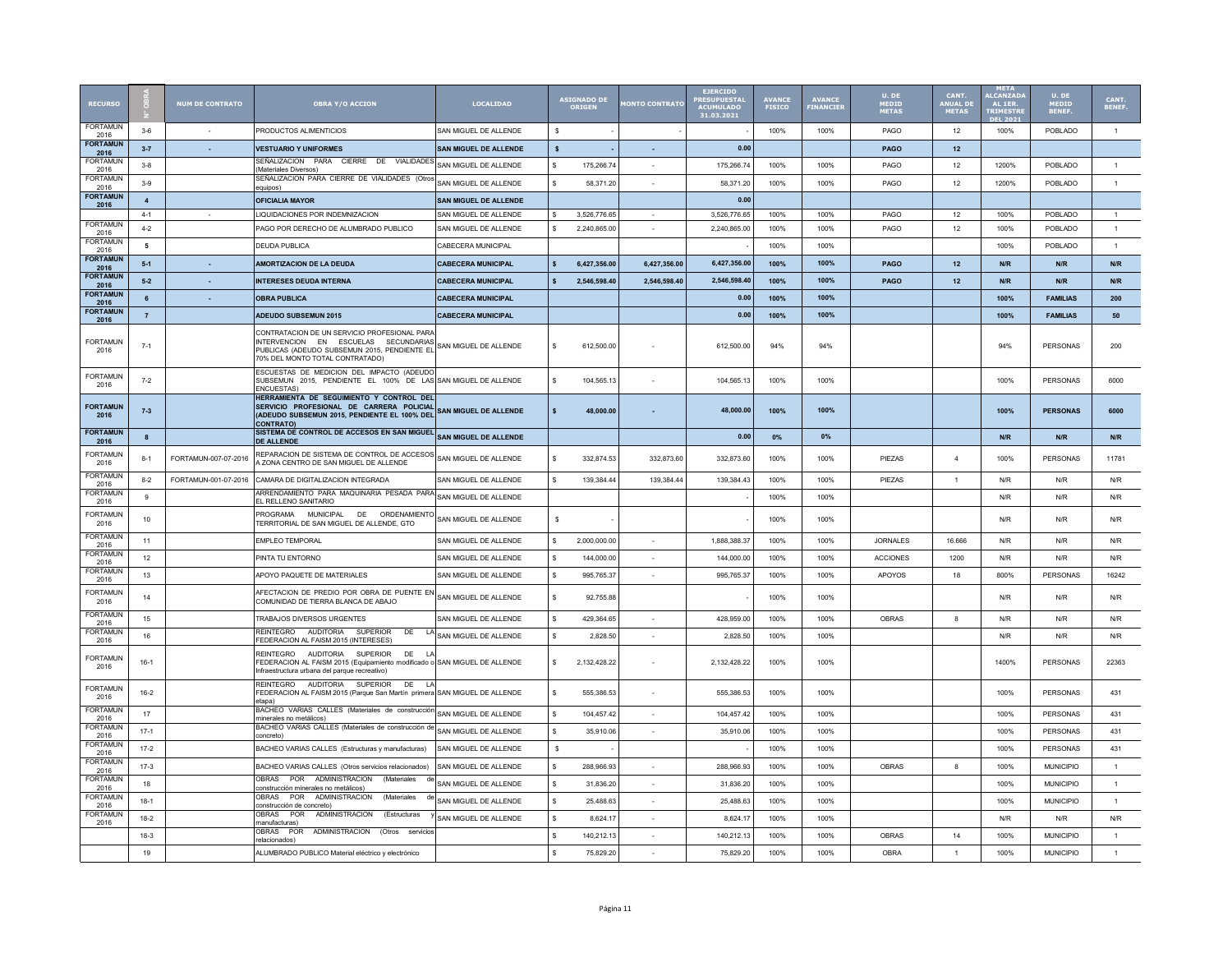| <b>RECURSO</b> |        | <b>NUM DE CONTRATO</b>                  | <b>OBRA Y/O ACCION</b>                                                                                                            | <b>LOCALIDAD</b> | <b>ASIGNADO DE</b><br><b>ORIGEN</b> | <b>MONTO CONTRATO</b> | <b>EJERCIDO</b><br><b>PRESUPUESTAL</b><br><b>ACUMULADO</b><br>31.03.2021 | <b>AVANCE</b><br><b>FISICO</b> | <b>AVANCE</b><br><b>FINANCIER</b> | U. DE<br><b>MEDID</b><br><b>METAS</b> | CANT.<br><b>ANUAL DE</b><br><b>METAS</b> | <b>META</b><br><b>ALCANZADA</b><br>AL 1ER.<br><b>TRIMESTRE</b><br><b>DEL 2021</b> | U. DE<br><b>MEDID</b><br>BENEF. | CANT.<br><b>BENEF.</b> |
|----------------|--------|-----------------------------------------|-----------------------------------------------------------------------------------------------------------------------------------|------------------|-------------------------------------|-----------------------|--------------------------------------------------------------------------|--------------------------------|-----------------------------------|---------------------------------------|------------------------------------------|-----------------------------------------------------------------------------------|---------------------------------|------------------------|
|                | $18-1$ |                                         | ALUMBRADO PUBLICO (Materiales de construcción de<br>concreto)                                                                     |                  | 77,720.00                           |                       | 77,720.00                                                                | 100%                           | 100%                              | OBRA                                  |                                          | 100%                                                                              | <b>MUNICIPIO</b>                |                        |
|                | $18-2$ |                                         | ALUMBRADO PUBLICO (Fletes y maniobras)                                                                                            |                  | 8.700.00                            |                       | 8,700.00                                                                 | 100%                           | 100%                              | <b>OBRA</b>                           |                                          | 100%                                                                              | <b>MUNICIPIO</b>                |                        |
|                | $18-3$ |                                         | ALUMBRADO PUBLICO (Servicios profesionales, científicos<br>y técnicos integrales)                                                 |                  | 16,588.00                           |                       | 16,588.00                                                                | 100%                           | 100%                              | <b>OBRA</b>                           |                                          | 100%                                                                              | <b>MUNICIPIO</b>                |                        |
|                | $18-4$ |                                         | ALUMBRADO PUBLICO (Estructuras y manufacturas)                                                                                    |                  |                                     |                       |                                                                          |                                | #¡DIV/0!                          |                                       |                                          | 100%                                                                              | <b>MUNICIPIO</b>                |                        |
|                |        | DOPM-<br>OC/FORTAMUN2016/102-<br>112017 | RECONVERSION Y EFICIENTIZACIÓN DE ALUMBRADO<br>PÚBLICO A LUMINARIA TIPO LED EN AVENIDA<br>PRINCIPAL, FRACCIONAMIENTO LA PARROQUIA |                  | 224,059.80                          | 224.059.80            | 224.059.80                                                               | 100%                           | 100%                              | <b>I UMINARIA</b>                     |                                          | 100%                                                                              | <b>MUNICIPIO</b>                |                        |
|                |        | DOPM-<br>OC/FORTAMUN2016/103-<br>112017 | RECONVERSION Y EFICIENTIZACIÓN DE ALUMBRADO<br>PÚBLICO A LUMINARIA TIPO LED EN EL PUENTE<br><b>BICENTENARIO</b>                   |                  | 961.872.00                          | 961.872.00            | 961.872.00                                                               | 100%                           | 100%                              | <b>I UMINARIA</b>                     |                                          | 100%                                                                              | <b>MUNICIPIO</b>                |                        |
|                | 22     | DOPM-<br>OC/FORTAMUN2016/104-<br>112017 | RECONVERSION Y EFICIENTIZACIÓN DE ALUMBRADO<br>PÚBLICO A LUMINARIA TIPO LED EN LA COLONIA<br>MIGUEL HIDALGO                       |                  | 157.223.50                          | 157.223.50            | 157.223.50                                                               | 100%                           | 100%                              | LUMINARIA                             |                                          | 100%                                                                              | <b>MUNICIPIO</b>                |                        |
|                |        |                                         | <b>TOTAL FORTAMUN 2016</b>                                                                                                        |                  | 86,493,290.00                       |                       | 86,288,515.89                                                            | 100%                           | 100%                              | <b>VARIOS</b>                         | 2.011                                    | 141%                                                                              | <b>VARIOS</b>                   |                        |

# **PROGRAMA APOYO A LAS CIUDADES MEXICANAS PATRIMONIO MUNDIAL - FEDERAL 2021 PRIMER REPORTE TRIMESTRAL 2021**

| <b>RECURSO</b>         | <b>CONTRATO</b>                                                | <b>OBRA Y/O ACCION</b>                                                                                          | LOCALIDAD            | <b>ASIGNADO</b> |               | <b>MONTO CONTRATADO</b> | <b>EJERCIDO PRESUPUESTAL</b><br>ACUMULADO AL 31 MARZO AVANCE FISICO<br>2021 |      | AVANCE<br><b>FINANCIERO</b> | U. DE<br><b>MEDID</b><br><b>METAS</b> | CANT. ANUAL DE<br><b>METAS</b> | <b>ETA ALCANZADA</b><br><b>LL 4TO TRIMESTR</b><br>DEL 2020 | <b>RENEE</b>  | <b>RENEE</b> |
|------------------------|----------------------------------------------------------------|-----------------------------------------------------------------------------------------------------------------|----------------------|-----------------|---------------|-------------------------|-----------------------------------------------------------------------------|------|-----------------------------|---------------------------------------|--------------------------------|------------------------------------------------------------|---------------|--------------|
| <b>FEDERAL</b><br>2020 | DIOP-<br>RECURSOMUNICIPAL2019 MIGUEL DE ALLENDE<br>/068-092020 | FED/SC/DGSMPC/COLAB/ I IMAGEN URBANA EN EL CENTRO HISTORICO DE SAN                                              | CENTRO HISTORICO SMA |                 | 5.000.000.00  | 3.466.937.10            | 3.466.937.10                                                                | 100% | 100%                        | M <sub>2</sub>                        | 8560                           | 100%                                                       | PERSONA       | 64548        |
| <b>FEDERAL</b><br>2020 | DIOP-<br>/070-092020                                           | FED/SC/DGSMPC/COLAB/ INTERVENCION Y RESTAURACION EN LA PARROQUIA<br>RECURSOMUNICIPAL2019 DE SAN MIGUEL ARCANGEL | CENTRO HISTORICO SMA |                 | 5.000.000.00  | 1,485,830.19            | 1,485,830.19                                                                | 100% | 100%                        | M <sub>2</sub>                        | 1050                           | 100%                                                       | PERSONA       | 64548        |
|                        |                                                                | <b>ACMPM 2020</b>                                                                                               |                      |                 | 10.000.000.00 | 4,952,767.29            | 4,952,767.29                                                                | 100% | 100%                        | <b>VARIOS</b>                         | 13.556                         | 100%                                                       | <b>VARIOS</b> | 129096       |

# **FORTASEG - FEDERAL 2020 PRIMER REPORTE TRIMESTRAL 2021**

| <b>RECURSO</b> | <b>CONTRATO</b>                      | <b>OBRA Y/O ACCION</b>                     | <b>LOCALIDAD</b>      | <b>ASIGNADO RAMO 33</b> | <b>MONTO CONTRATADO</b> | <b>JERCIDO PRESUPUESTADO</b><br><b>ACUMULADO AL 31 DE MZO</b><br>2020 | <b>AVANCE FISICO</b> | <b>AVANCE</b><br><b>FINANCIERO</b> | <b>MEDIDA</b><br>U. DE<br><b>METAS</b> | CANT. ANUAL DE<br><b>METAS</b> | <b>IETA ALCANZADA</b><br>AL 4to TRIM DEL<br>2020 (%) | <b>MEDIC</b><br>BENEF. | CANT.<br>BENEF. |
|----------------|--------------------------------------|--------------------------------------------|-----------------------|-------------------------|-------------------------|-----------------------------------------------------------------------|----------------------|------------------------------------|----------------------------------------|--------------------------------|------------------------------------------------------|------------------------|-----------------|
| FEDERAL 2020   | ADQ-SSP-FORTASEG-002-08-<br>2020/CP  | CAMISOLA Y/O CAMISA                        | SAN MIGUEL DE ALLENDE | 214.484.00              | 214.484.00              | 214.484.00                                                            | 100%                 | 100%                               | PIEZAS                                 | 200                            | 100%                                                 | <b>ELEMENTOS</b>       | 200             |
| FEDERAL 2020   | ADQ-SSP-FORTASEG-002-08-<br>2020/CP  | CHAMARRA                                   | SAN MIGUEL DE ALLENDE | 182.010.76 \$           | 182.010.76              | 182.010.76                                                            | 100%                 | 100%                               | PIEZAS                                 | 50                             | 100%                                                 | <b>ELEMENTOS</b>       | 50              |
| FEDERAL 2020   | ADQ-SSP-FORTASEG-002-08-<br>2020/CP  | <b>PANTALÓN</b>                            | SAN MIGUEL DE ALLENDE | 134,676.00              | 134,676.00              | 134,676.00                                                            | 100%                 | 100%                               | PIEZAS                                 | 200                            | 100%                                                 | <b>ELEMENTOS</b>       | 200             |
| FEDERAL 2020   | ADQ-SSP-FORTASEG-002-08-<br>2020/CP  | PLAYERA                                    | SAN MIGUEL DE ALLENDE | 36,888,00 \$            | 36,888.00               | 36,888.00                                                             | 100%                 | 100%                               | PIEZAS                                 | 200                            | 100%                                                 | <b>ELEMENTOS</b>       | 200             |
| FEDERAL 2020   | ADQ-SSP-ADM-FORTASEG-<br>106-12-2020 | CARGADOR CON ARMA CORTA                    | SAN MIGUEL DE ALLENDE | 10.249.62               | 10.249.62               | 10.249.62                                                             | 100%                 | 100%                               | PIEZAS                                 | 20                             | 100%                                                 | <b>ELEMENTOS</b>       | $\sim$          |
| FEDERAL 2020   | ADQ-SSP-ADM-FORTASEG-<br>106-12-2020 | CODERA TÁCTICA                             | SAN MIGUEL DE ALLENDE | 17,589.00               | 17.462.64               | 17,462.54                                                             | 100%                 | 99%                                | PIEZAS                                 | 39                             | 100%                                                 | <b>ELEMENTOS</b>       | 39              |
| FEDERAL 2020   | ADQ-SSP-ADM-FORTASEG-<br>106-12-2020 | GUANTES TÁCTICOS                           | SAN MIGUEL DE ALLENDE | 14.025.00               | 14.025.00               | 14.025.00                                                             | 100%                 | 100%                               | PIEZAS                                 | 25                             | 100%                                                 | <b>ELEMENTOS</b>       | 25              |
| FEDERAL 2020   | ADQ-SSP-ADM-FORTASEG-<br>106-12-2020 | RODILLERAS TÁCTICAS                        | SAN MIGUEL DE ALLENDE | 9.575.00                | 9,575.00                | 9,575.00                                                              | 100%                 | 100%                               | PIEZAS                                 | 25                             | 100%                                                 | <b>ELEMENTOS</b>       | 25              |
| FEDERAL 2020   | ADQ-SSP-ADM-FORTASEG-<br>110-12-2020 | CÁMARRA DE SOLAPA                          | SAN MIGUEL DE ALLENDE | 297.540.00              | 284.973.20              | 284,973.20                                                            | 100%                 | 96%                                | PIEZAS                                 | 45                             | 100%                                                 | <b>ELEMENTOS</b>       | 45              |
| FEDERAL 2020   | ADQ-SSP-ADM-FORTASEG-<br>110-12-2020 | SISTEMA DE GRABACIÓN PORTÁTIL EN PATRULLLA | SAN MIGUEL DE ALLENDE | 556,800.00              | 538,708.64              | 538,708.64                                                            | 100%                 | 97%                                | PIEZAS                                 | 40                             | 100%                                                 | <b>ELEMENTOS</b>       | 40              |
| FEDERAL 2020   | <b>SEDENA</b>                        | ARMA LARGA                                 | SAN MIGUEL DE ALLENDE | 914.789.74              | 914.789.74              | 914,789.74                                                            | 100%                 | 100%                               | PIEZAS                                 | 18                             | 100%                                                 | <b>ELEMENTOS</b>       | 18              |
| FEDERAL 2020   | ADQ-SSP-ADM-FORTASEG-<br>106-12-2020 | ESCUDO BALÍSTCO                            | SAN MIGUEL DE ALLENDE | 241.280.00              | 241.280.00              | 241.280.00                                                            | 100%                 | 100%                               | PIEZAS                                 |                                | 100%                                                 | <b>ELEMENTOS</b>       |                 |
| FEDERAL 2020   | ADQ-SSP-FORTASEG-002-08-<br>2020/CP  | PLAYERA                                    | SAN MIGUEL DE ALLENDE | 97.440.00 \$            | 97,440.00               | 97.440.00                                                             | 100%                 | 100%                               | PIEZAS                                 | 200                            | 100%                                                 | <b>ELEMENTOS</b>       | 200             |
| FEDERAL 2020   | ADQ-SSP-FORTASEG-002-08-<br>2020/CP  | ZAPATO TIPO CHOCLO                         | SAN MIGUEL DE ALLENDE | 255,200.00              | 255,200.00              | 255,200.00                                                            | 100%                 | 100%                               | PIEZAS                                 | 200                            | 100%                                                 | <b>ELEMENTOS</b>       | 200             |
| FEDERAL 2020   | <b>SEDENA</b>                        | CARGADOR DE ARMA LARGA                     | SAN MIGUEL DE ALLENDE | $11.212.73$ \$          | 11,212.73               | 11.212.73                                                             | 100%                 | 100%                               | PIEZAS                                 | 20                             | 100%                                                 | <b>ELEMENTOS</b>       |                 |
| FEDERAL 2020   | ADQ-SSP-ADM-FORTASEG-<br>106-12-2020 | GOOGLE TÁCTICO                             | SAN MIGUEL DE ALLENDE | 22,850.00               | 22,765.00               | 22.765.00                                                             | 100%                 | 100%                               | PIEZAS                                 | 25                             | 100%                                                 | <b>ELEMENTOS</b>       | 25              |
| FEDERAL 2020   | ADQ-SSP-FORTASEG-002-08-<br>2020/CP  | <b>PANTALÓN</b>                            | SAN MIGUEL DE ALLENDE | 124,753.80              | 124,753.80              | 124,753.80                                                            | 100%                 | 100%                               | PIEZAS                                 | 25                             | 100%                                                 | <b>ELEMENTOS</b>       | 25              |
| FEDERAL 2020   | ADQ-SSP-FORTASEG-002-08-<br>2020/CP  | CAMISOLA Y/O CAMISA                        | SAN MIGUEL DE ALLENDE | 112,728.80 \$           | 112,728.80              | 112,728.80                                                            | 100%                 | 100%                               | PIEZAS                                 | 25                             | 100%                                                 | <b>ELEMENTOS</b>       | 25              |
| FEDERAL 2020   | ADQ-SSP-ADM-FORTASEG-<br>108-12-2020 | <b>GORRA</b>                               | SAN MIGUEL DE ALLENDE | 15,428.00               | 15.428.00               | 15,428.00                                                             | 100%                 | 100%                               | PIEZAS                                 | 70                             | 100%                                                 | <b>ELEMENTOS</b>       | 70              |
| FEDERAL 2020   | ADQ-SSP-ADM-FORTASEG-<br>108-12-2020 | <b>BOTAS</b>                               | SAN MIGUEL DE ALLENDE | 61.944.00 S             | 61.944.00               | 61.944.00                                                             | 100%                 | 100%                               | PIEZAS                                 | 60                             | 100%                                                 | <b>ELEMENTOS</b>       | 60              |
| FEDERAL 2020   | ADQ-SSP-ADM-FORTASEG-<br>108-12-2020 | CUARTELERA                                 | SAN MIGUEL DE ALLENDE | 8.037.93 \$             | 8.037.93                | 8.037.93                                                              | 100%                 | 100%                               | PIEZAS                                 | 40                             | 100%                                                 | <b>ELEMENTOS</b>       | 40              |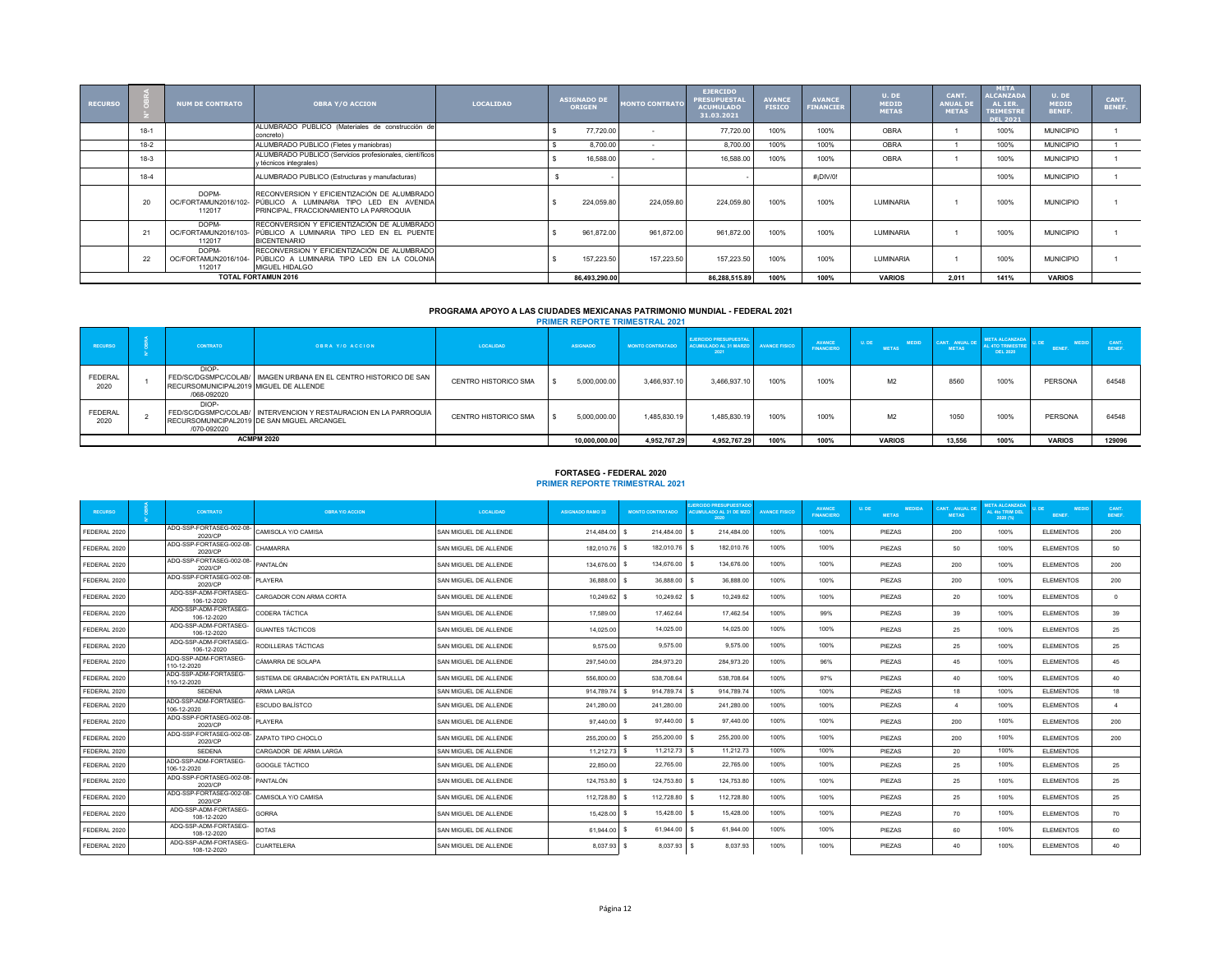| <b>RECURSO</b> | <b>NUM DE CONTRATO</b>                                  | <b>OBRA Y/O ACCION</b>                                                                                                                 | <b>LOCALTDAD</b>      | ASIGNADO DE<br><b>DRIGEN</b> | <b>ONTO CONTRATO</b>      | <b>EJERCIDO</b><br><b>PRESUPUESTA</b><br><b>ACUMULADO</b><br>31.03.2021 | <b>AVANCE</b><br>FISICO | AVANCE<br>FINANCIE | U. DE<br><b>MEDID<br/>METAS</b> | CANT.<br><b>ANUAL DI</b><br><b>METAS</b> | <b>ALCANZAD</b><br>AL 1ER<br><b>TRIMEST</b> | U. DE<br>MEDID<br>BENEF | CANT.<br>BENEF |
|----------------|---------------------------------------------------------|----------------------------------------------------------------------------------------------------------------------------------------|-----------------------|------------------------------|---------------------------|-------------------------------------------------------------------------|-------------------------|--------------------|---------------------------------|------------------------------------------|---------------------------------------------|-------------------------|----------------|
| FEDERAL 2020   | ADQ-SSP-ADM-FORTASEG-<br>108-12-2020                    | <b>CINTÚRON TÁCTICO</b>                                                                                                                | SAN MIGUEL DE ALLENDE | 12.992.00                    | 12.992.00<br>\$.          | 12.992.00                                                               | 100%                    | 100%               | PIEZAS                          | 40                                       | 100%                                        | <b>ELEMENTOS</b>        | 40             |
| FEDERAL 2020   | ADQ-SSP-ADM-FORTASEG-<br>105-12-2020                    | TABLETA ELECTRÓNICA                                                                                                                    | SAN MIGUEL DE ALLENDE | 373,611.77                   | 241.267.24                | 241,267.24                                                              | 100%                    | 65%                | PIEZAS                          | $23\,$                                   | 100%                                        | <b>ELEMENTOS</b>        | $23\,$         |
| FEDERAL 2020   | ADQ-SSP-ADM-080-06-2020                                 | FORMACIÓN INICIAL (ASPIRANTES)                                                                                                         | SAN MIGUEL DE ALLENDE | 1,037,725.00                 | 1,037,725.00              | 1,037,725.00                                                            | 100%                    | 100%               | CAPAC ITACIONES                 | 25                                       | 100%                                        | <b>ELEMENTOS</b>        | $25\,$         |
| FEDERAL 2020   | ADQ-SSP-ADM-080-06-2020                                 | FORMACIÓN INICIAL (ACTIVO)                                                                                                             | SAN MIGUEL DE ALLENDE | 575,000.00                   | 575,000.00<br>s           | 575,000.00                                                              | 100%                    | 100%               | <b>CAPAC ITACIONES</b>          | 25                                       | 100%                                        | <b>ELEMENTOS</b>        | $25\,$         |
| FEDERAL 2020   | ADQ-SSP-ADM-080-06-2020                                 | EVALUACIÓN DE COMPETENCIA BÁSICA DE LA FUNCION<br>PARA POLÍCIAS MUNICIPALES                                                            | SAN MIGUEL DE ALLENDE | 89.268.00                    | 89,268.00<br>s            | 89,268.00                                                               | 100%                    | 100%               | <b>CAPAC ITACIONES</b>          | 86                                       | 100%                                        | <b>ELEMENTOS</b>        | 86             |
| FEDERAL 202    | ADQ-SSP-ADM-080-06-2020                                 | ORMACION CONTINUA (FORMATO DE MANDOS) (25%<br><b>ESTADO DE FUERZA MANDOS</b>                                                           | SAN MIGUEL DE ALLENDE | 58.070.00                    | s<br>58.070.00            | - \$<br>58.070.00                                                       | 100%                    | 100%               | <b>CAPAC ITACIONES</b>          | 5                                        | 100%                                        | <b>ELEMENTOS</b>        | 5              |
| FEDERAL 202    | ADQ-SSP-ADM-080-06-2020                                 | ORMACION CONTINUA (CADENA DE CUSTODIA) (10%<br><b>ESTADO DE FUERZA OPERATIVOS)</b>                                                     | SAN MIGUEL DE ALLENDE | 54,480.00                    | \$<br>54,480.00           | 54,480.00                                                               | 100%                    | 100%               | <b>CAPAC ITACIONES</b>          | 15                                       | 100%                                        | <b>ELEMENTOS</b>        | 15             |
| FEDERAL 202    | ADQ-SSP-ADM-080-06-2020                                 | ORMACION CONTINUA (JUSTICIA CIVICA) (10% DEL<br>ESTADO DE FUERZA OPERATIVO)                                                            | SAN MIGUEL DE ALLENDE | 75,000.00                    | 75,000.00<br>s            | 75,000.00                                                               | 100%                    | 100%               | CAPAC ITACIONES                 | 15                                       | 100%                                        | <b>ELEMENTOS</b>        | 15             |
| FEDERAL 202    | ADQ-SSP-ADM-080-06-2020                                 | FORMACIÓN CONTINUA GRUPO TÁCTICO INTERMEDIO                                                                                            | SAN MIGUEL DE ALLENDE | 108.900.00                   | 108,900.00<br>s           | 108,900.00                                                              | 100%                    | 100%               | CAPAC ITACIONES                 | 15                                       | 100%                                        | <b>ELEMENTOS</b>        | 15             |
| FEDERAL 202    | ACADEMIA DE POLICIA                                     | BECAS PARA ASPIRANTES A POLICÍA MUNICIPAL                                                                                              | SAN MIGUEL DE ALLENDE | 420,270.00                   | s<br>420,270.00           | l s<br>420,270.00                                                       | 100%                    | 100%               | <b>BECA</b>                     | 15                                       | 100%                                        | <b>ELEMENTOS</b>        | 15             |
| FEDERAL 2020   | ADQ-SSP-ADM-080-06-2020                                 | FORMACIÓN CONTINUA (ANÁLISIS CRIMINAL Y PRODUCTOS<br>DE INVESTIGACIÓN)                                                                 | SAN MIGUEL DE ALLENDE | 32,000.00                    | $\mathbf{s}$<br>32,000.00 | 32,000.00<br>- \$                                                       | 100%                    | 100%               | CAPAC ITACIONES                 | $\mathbf{a}$                             | 100%                                        | <b>ELEMENTOS</b>        | 8              |
| FEDERAL 202    | ADQ-SSP-ADM-080-06-2020                                 | FORMACIÓN CONTINUA EQUIDAD DE GENERO                                                                                                   | SAN MIGUEL DE ALLENDE | 54,480.00                    | 54.480.00<br>\$.          | 54,480.00                                                               | 100%                    | 100%               | <b>CAPAC ITACIONES</b>          | 15                                       | 100%                                        | <b>ELEMENTOS</b>        | 15             |
| FEDERAL 202    | ADQ-SSP-ADM-080-06-2020                                 | FORMACIÓN CONTINUA (CBFP)                                                                                                              | SAN MIGUEL DE ALLENDE | 312.352.00                   | 312.352.00<br>s           | 312.352.00                                                              | 100%                    | 100%               | <b>CAPAC ITACIONES</b>          | 86                                       | 100%                                        | <b>ELEMENTOS</b>        | 86             |
| FEDERAL 2020   | ADQ-SSP-ADM-080-06-2020                                 | FORMACIÓN CONTINUA ACONDICIONAMIENTO FISICO Y USO<br>DE FUERZA Y LEGÍTIMA DEFENSA                                                      | SAN MIGUEL DE ALLENDE | 36,592.00                    | 36,592.00<br>s            | 36,592.00<br>l s                                                        | 100%                    | 100%               | <b>CAPAC ITACIONES</b>          | 10                                       | 100%                                        | <b>ELEMENTOS</b>        | 10             |
| FEDERAL 202    | ADQ-SSP-ADM-080-06-2020                                 | FORMACIÓN CONTINUA (DERECHOS HUMANOS) (10%<br>ESTADO DE FUERZA OPERATIVO)                                                              | SAN MIGUEL DE ALLENDE | 60,000.00                    | 60.000.00                 | 60,000.00                                                               | 100%                    | 100%               | CAPAC ITACIONES                 | 15                                       | 100%                                        | <b>ELEMENTOS</b>        | 15             |
| FEDERAL 2020   | CONVENIO/CECCEG-SAN<br><b>IIGUEL DE ALLENDE/16/2020</b> | APLICACIONES DE EVALUACIONES A PERSONAS DE NUEVO<br><b>INGRESO</b>                                                                     | SAN MIGUEL DE ALLENDE | 195,000.00                   | \$<br>195,000.00          | 195,000.00                                                              | 100%                    | 100%               | EVALUACIONES                    | 30                                       | 100%                                        | <b>ELEMENTOS</b>        | 30             |
| FEDERAL 202    | CONVENIO/CECCEG-SAN                                     | EVALUACIÓN DE PERSONAL EN ACTIVO (PERMANENCIAS,<br>MIGUEL DE ALLENDE/16/2020 ASCENSOS Y PROMOCIONES)                                   | SAN MIGUEL DE ALLENDE | 494.000.00                   | 494,000.00<br>s           | 494,000.00                                                              | 100%                    | 100%               | EVALUACIONES                    | 76                                       | 100%                                        | <b>ELEMENTOS</b>        | 76             |
| FEDERAL 202    | SSP-ADM-FORTASEG-094-08-<br>2020                        | PROYECTO (SERVICIOS PROFESONALES, CIENTIFICOS Y<br><b>TÉCNICOS INTEGRALES)</b>                                                         | SAN MIGUEL DE ALLENDE | 530,000.00                   | 530,000.00                | 530,000.00                                                              | 100%                    | 100%               | PROYCTO                         |                                          | 100%                                        | <b>ELEMENTOS</b>        |                |
| FEDERAL 202    | ADQ-SSP-ADM-FORTASEG-<br>104-12-2020                    | SEGUIMIENTO Y EVALUACIÓN                                                                                                               | SAN MIGUEL DE ALLENDE | 70,000.00                    | 70,000.00                 | 70,000.00                                                               | 100%                    | 100%               | <b>EVALUACIONES</b>             |                                          | 100%                                        | <b>ELEMENTOS</b>        |                |
| FEDERAL 202    |                                                         | PROYECTO                                                                                                                               | SAN MIGUEL DE ALLENDE |                              |                           |                                                                         |                         | #¡DIV/0!           |                                 |                                          |                                             |                         |                |
| FEDERAL 2020   |                                                         | SEGUIMIENTO Y EVALUACIÓN                                                                                                               | SAN MIGUEL DE ALLENDE |                              |                           |                                                                         |                         | #¡DIV/0!           |                                 |                                          |                                             |                         |                |
| FEDERAL 2020   | ADQ-SSP-ADM-FORTASEG-<br>104-12-2020                    | MATERIALES PARA INTERVENCIÓN                                                                                                           | SAN MIGUEL DE ALLENDE | 10,000.00                    | 10.000.00                 | 10.000.00                                                               | 100%                    | 100%               | <b>PIFZAS</b>                   | $\overline{1}$                           | 100%                                        | <b>JOVENES</b>          | 100            |
| FEDERAL 2020   | ADQ-SSP-ADM-FORTASEG-<br>104-12-2020                    | MATERIALES PARA INTERVENCIÓN                                                                                                           | SAN MIGUEL DE ALLENDE | 4.000.00                     | 4.000.00                  | 4 000 00                                                                | 100%                    | 100%               | <b>PIFZAS</b>                   | $\overline{1}$                           | 100%                                        | <b>JOVENES</b>          | 100            |
| FEDERAL 2020   | ADQ-SSP-ADM-FORTASEG-<br>104-12-2020                    | MATERIALES PARA INTERVENCIÓN (MATERIALES Y UTILES<br>DE ENSEÑANZA)                                                                     | SAN MIGUEL DE ALLENDE | 8,500.00                     | 8,500.00                  | 8,500.00                                                                | 100%                    | 100%               | PIEZAS                          | $\overline{1}$                           | 100%                                        | <b>JOVENES</b>          | 100            |
| FEDERAL 202    | ADQ-SSP-ADM-FORTASEG-<br>104-12-2020                    | MEJORAMIENTO (MATERIAL ELECTRICO Y ELECTRONICO)                                                                                        | SAN MIGUEL DE ALLENDE | 13,000.00                    | 13,000.00                 | 13.000.00                                                               | 100%                    | 100%               | PIEZAS                          | $\overline{1}$                           | 100%                                        | <b>JOVENES</b>          | 100            |
| FEDERAL 2020   | ADQ-SSP-ADM-FORTASEG<br>104-12-2020                     | MEJORAMIENTO (ARTICULOS METALICOS PARA<br>CONSTRUCCIÓN <sup>.</sup>                                                                    | SAN MIGUEL DE ALLENDE | 1.000.00                     | 1.000.00                  | 1.000.00                                                                | 100%                    | 100%               | PIEZAS                          |                                          | 100%                                        | <b>JOVENES</b>          | 100            |
| FEDERAL 202    | ADQ-SSP-ADM-FORTASEG-<br>104-12-2020                    | MEJORAMIENTO (OTROS MATERIALES Y ARTICULOS DE<br>CONSTRUCCION Y REPARACIÓN)                                                            | SAN MIGUEL DE ALLENDE | 30,000.00                    | 30,000.00                 | 30,000.00                                                               | 100%                    | 100%               | PIEZAS                          | $\overline{1}$                           | 100%                                        | <b>JOVENES</b>          | 100            |
| FEDERAL 202    | ADQ-SSP-ADM-FORTASEG-<br>104-12-2020                    | <b>VESTUARIO Y UNIFORMES</b>                                                                                                           | SAN MIGUEL DE ALLENDE | 25,000.00                    | 25,000.00                 | 25,000.00                                                               | 100%                    | 100%               | PIEZAS                          | $\overline{1}$                           | 100%                                        | <b>JOVENES</b>          | 100            |
| FEDERAL 202    | ADQ-SSP-ADM-FORTASEG-<br>104-12-2020                    | ARTICULOS DEPORTIVOS                                                                                                                   | SAN MIGUEL DE ALLENDE | 54,000.00                    | 53,998.58                 | 53,998.58                                                               | 100%                    | 100%               | PIEZAS                          | $\overline{1}$                           | 100%                                        | <b>JOVENES</b>          | 100            |
| FEDERAL 2020   | ADQ-SSP-ADM-FORTASEG-<br>104-12-2020                    | <b>HERRAMIENTAS MENORES</b>                                                                                                            | SAN MIGUEL DE ALLENDE | 15,000.00                    | 15,000.00                 | 15,000.00                                                               | 100%                    | 100%               | PIEZAS                          |                                          | 100%                                        | <b>JOVENES</b>          | 100            |
| FEDERAL 2020   | SSP-ADM-FORTASEG-101-12-<br>2020                        | SERVICIOS DE INTEGRACION CIENTFICA Y DESARROLLO                                                                                        | SAN MIGUEL DE ALLENDE | 91,500.00                    | 91.499.64                 | 91.499.64                                                               | 100%                    | 100%               | CAPACITACIONES                  | $\overline{1}$                           | 100%                                        | <b>PREVENCION</b>       | $\mathbf{1}$   |
| FEDERAL 2020   |                                                         | SERVICIOS PROFESIONALES, CIENTOFICOS Y TÉCNICOS<br><b>INTEGRALES</b>                                                                   | SAN MIGUEL DE ALLENDE | 61,000.00                    | 60.999.99                 | 60.999.99                                                               | 100%                    | 100%               | <b>CAPACITACIONES</b>           | $\overline{1}$                           | 100%                                        | <b>FAMILIAS</b>         | 30             |
| FEDERAL 2020   | SSP-FORTASEG-002-06-<br>2020/CP                         | SERVICIOS PROFESIONALES, CIENTOFICOS Y TÉCNICOS<br><b>INTEGRALES</b>                                                                   | SAN MIGUEL DE ALLENDE | 91,500,00                    | 91 500 00                 | 91,500,00                                                               | 100%                    | 100%               | CAPACITACIONES                  | $\overline{1}$                           | 100%                                        | <b>PREVENCION</b>       | $\mathbf{1}$   |
| FEDERAL 202    | SSP-FORTASEG-002-06-<br>2020/CP                         | ACTIVIDADES DE DIFUSIÓN ( DIFUSIÓN DE RADIO<br>TELEVISIÓN Y OTROS MEDIOS DE MENSAJES SOBRE<br>PROGRAMAS Y ACTIVIDADES GUBERNAMENTALES) | SAN MIGUEL DE ALLENDE | 183,000.00                   | 182.999.28<br>\$.         | 182.999.28                                                              | 100%                    | 100%               | CAMPAÑAS                        |                                          | 100%                                        | <b>JOVENES</b>          | 100            |
| FEDERAL 202    | ADQ-SSP-ADM-FORTASEG-<br>104-12-2020                    | EQUIPAMIENTO PARA INTERVENCIÓN (MUEBLES DE OFICINA<br>Y ESTANTERÍA)                                                                    | SAN MIGUEL DE ALLENDE | 25,000.00                    | 25,000.00                 | 25,000.00                                                               | 100%                    | 100%               | PIEZAS                          | $\overline{1}$                           | 100%                                        | <b>JOVENES</b>          | 100            |
| FEDERAL 202    | ADQ-SSP-ADM-FORTASEG-<br>104-12-2020                    | EQUIPAMIENTO PARA INTERVENCIÓN (EQUIPO DE COMPUTO<br>Y DE TECNOLOGIA DE LA INFORMACIÓN)                                                | SAN MIGUEL DE ALLENDE | 19,000.00                    | 19,000.00                 | 19,000.00                                                               | 100%                    | 100%               | PIEZAS                          |                                          | 100%                                        | <b>JOVENES</b>          | 100            |
| FEDERAL 2020   | ADQ-SSP-ADM-FORTASEG-<br>104-12-2020                    | EQUIPAMIENTO PARA INTERVENCIÓN (EQUIPOS Y<br>APARATOS AUDIOVISUALES)                                                                   | SAN MIGUEL DE ALLENDE | 40,000.00                    | 40,000.00                 | 40,000.00                                                               | 100%                    | 100%               | PIEZAS                          | $\overline{1}$                           | 100%                                        | <b>JOVENES</b>          | 100            |
| FEDERAL 202    | ADQ-SSP-ADM-FORTASEG-<br>104-12-2020                    | EQUIPAMIENTO PARA INTERVENCIÓN (APARATOS<br>DEPORTIVOS)                                                                                | SAN MIGUEL DE ALLENDE | 40,500.00                    | 40.499.66                 | 40.499.66                                                               | 100%                    | 100%               | PIEZAS                          | $\overline{1}$                           | 100%                                        | <b>JOVENES</b>          | 100            |
| FEDERAL 2020   | ADQ-SSP-ADM-FORTASEG-<br>104-12-2020                    | EQUIPAMIENTO PARA INTERVENCIÓN (OTRO MOBILIARIO Y<br>EQUIPO EDUCACIONAL Y RECREATIVO)                                                  | SAN MIGUEL DE ALLENDE | 10,000.00                    | 10,000.00                 | 10,000.00                                                               | 100%                    | 100%               | <b>PIFZAS</b>                   |                                          | 100%                                        | <b>JOVENES</b>          | 100            |
| FEDERAL 202    | ADO-SSP-ADM-FORTASEG-<br>104-12-2020                    | MATERIALES PARA INTERVENCIÓN (MATERIALES, ÚTILES Y<br>EQUIPO MENOR DE OFICINA                                                          | SAN MIGUEL DE ALLENDE | 12,000.00                    | 11,999.28                 | 11,999.28                                                               | 100%                    | 100%               | PIEZAS                          |                                          | 100%                                        | FAMILIAS                | $30\,$         |
| FEDERAL 2020   | ADQ-SSP-ADM-FORTASEG-<br>104-12-2020                    | MATERIALES PARA INTERVENCIÓN (MATERIALES, ÚTILES Y<br>EQUIPO MENOR DE TECNOLOGIAS DE LA INFORMACION Y<br>COMUNICACIÓN                  | SAN MIGUEL DE ALLENDE | 8,000.00                     | 7 999 52                  | 799952                                                                  | 100%                    | 100%               | PIEZAS                          |                                          | 100%                                        | <b>FAMILIAS</b>         | 30             |
| FEDERAL 2020   | ADQ-SSP-ADM-FORTASEG-<br>104-12-2020                    | MATERIALES PARA INTERVENCION (MATERIAL Y UTILES DE<br><b>ENSEÑANZA)</b>                                                                | SAN MIGUEL DE ALLENDE | 30,000.00                    | 29,999.85                 | 29,999.85                                                               | 100%                    | 100%               | PIEZAS                          |                                          | 100%                                        | <b>FAMILIAS</b>         | 30             |
| FEDERAL 2020   | ADQ-SSP-ADM-FORTASEG-<br>104-12-2020                    | MEJORAMIENTO (MATERIAL ELECTRICO Y ELECTRONICO)                                                                                        | SAN MIGUEL DE ALLENDE | 70,000.00                    | 69.999.81                 | 69.999.81                                                               | 100%                    | 100%               | <b>PIFZAS</b>                   | $\overline{1}$                           | 100%                                        | <b>FAMILIAS</b>         | 30             |
| FEDERAL 2020   | ADQ-SSP-ADM-FORTASEG-<br>104-12-2020                    | MEJORAMIENTO (OTROS MATERIALES Y ARTICULOS DE<br>CONSTRUCCION Y REPARACIÓN)                                                            | SAN MIGUEL DE ALLENDE | 64,000.00                    | 63.996.21                 | 63.996.21                                                               | 100%                    | 100%               | <b>PIFZAS</b>                   | $\overline{1}$                           | 100%                                        | <b>FAMILIAS</b>         | 30             |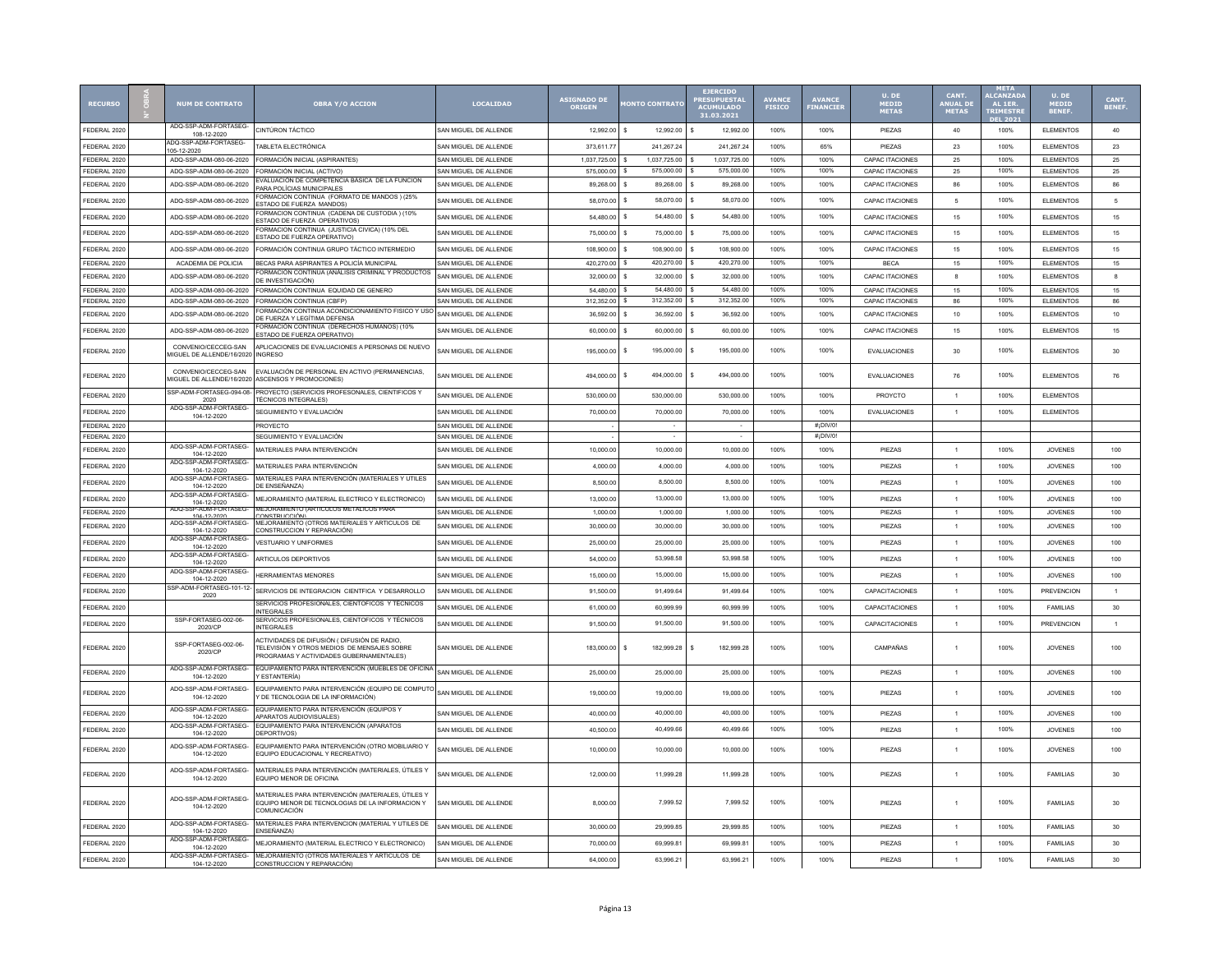| <b>RECURSO</b> | <b>NUM DE CONTRATO</b>               | <b>OBRA Y/O ACCION</b>                                                                                                                    | <b>LOCALIDAD</b>      | <b>ASIGNADO DI</b><br><b>ORIGEN</b> | <b>MONTO CONTRATO</b> | <b>EJERCIDO</b><br><b>PRESUPUESTAI</b><br><b>ACUMULADO</b><br>31.03.2021 | <b>AVANCE</b><br><b>FISICO</b> | <b>AVANCE</b><br><b>FINANCIER</b> | U. DE<br><b>MEDID</b><br><b>METAS</b> | CANT.<br><b>ANUAL DI</b><br><b>METAS</b> | <b>META</b><br><b>ALCANZADA</b><br>AL 1ER.<br><b>TRIMESTRI</b><br><b>DEL 2021</b> | $U.$ DE<br><b>MEDID</b><br><b>BENEF.</b> | CANT.<br><b>BENEF.</b> |
|----------------|--------------------------------------|-------------------------------------------------------------------------------------------------------------------------------------------|-----------------------|-------------------------------------|-----------------------|--------------------------------------------------------------------------|--------------------------------|-----------------------------------|---------------------------------------|------------------------------------------|-----------------------------------------------------------------------------------|------------------------------------------|------------------------|
| FEDERAL 2020   | ADO-SSP-ADM-FORTASEG-<br>104-12-2020 | MATERIALES PARA INTERVENCION (VESTUARIO Y<br><b>UNIFORMES</b>                                                                             | SAN MIGUEL DE ALLENDE | 31,000.00                           | 30.993.10             | 30.993.10                                                                | 100%                           | 100%                              | PIEZAS                                |                                          | 100%                                                                              | <b>FAMILIAS</b>                          | 30 <sub>1</sub>        |
| FEDERAL 2020   | ADQ-SSP-ADM-FORTASEG-<br>104-12-2020 | MEJORAMIENTO ( HERRAMIENTAS MENORES)                                                                                                      | SAN MIGUEL DE ALLENDE | 15,000.00                           | 14.999.24             | 14.999.24                                                                | 100%                           | 100%                              | PIEZAS                                |                                          | 100%                                                                              | <b>FAMILIAS</b>                          | 30 <sup>°</sup>        |
| FEDERAL 2020   | ADO-SSP-ADM-FORTASEG-<br>104-12-2020 | SEGUIMIENTO Y EVALUACIÓN (SERVICIOS PROFESIONALES,<br>CIENTIFICOS Y TÉCNICOS INTEGRALES)                                                  | SAN MIGUEL DE ALLENDE | 61,000.00                           | 60,999.99             | 60.999.99                                                                | 100%                           | 100%                              | CAPACITACIONES                        |                                          | 100%                                                                              | PREVENCION                               |                        |
| FEDERAL 2020   | ADO-SSP-ADM-FORTASEG-<br>104-12-2020 | DIAGNÓSTICO SOBRE VIOLENCIA FAMILIAR Y DE GENERO Y<br>ESTRATEGIA INTEGRAL (SERVICIOS PROFESIONALES.<br>CIENTÍFICOS Y TÉCNICOS INTEGRALES) | SAN MIGUEL DE ALLENDE | 240,000.00                          | 240.000.00            | 240.000.00                                                               | 100%                           | 100%                              | CAPACITACIONES                        |                                          | 100%                                                                              | PREVENCION                               |                        |
| FEDERAL 2020   | ADO-SSP-ADM-FORTASEG<br>104-12-2020  | ACTIVIDADES DE DIFUSIÓN ( DIFUSIÓN DE RADIO,<br>TELEVISIÓN Y OTROS MEDIOS DE MENSAJES SOBRE<br>PROGRAMAS Y ACTIVIDADES GUBERNAMENTALES)   | SAN MIGUEL DE ALLENDE | 91,500.00                           | 91.499.64             | 91.499.64                                                                | 100%                           | 100%                              | CAMPAÑAS                              |                                          | 100%                                                                              | <b>FAMILIAS</b>                          | 30 <sub>1</sub>        |
| FEDERAL 2020   | ADQ-SSP-ADM-FORTASEG-<br>104-12-2020 | APOYO A PROYECTOS PRODUCTIVOS (AYUDAS SOCIALES A<br>PERSONAS)                                                                             | SAN MIGUEL DE ALLENDE | 320,000.00                          | 320,000.00            | 320,000.00                                                               | 100%                           | 100%                              | APOYOS                                |                                          | 100%                                                                              | <b>MUJERES</b>                           | 30 <sub>1</sub>        |
| FEDERAL 2020   | ADQ-SSP-ADM-FORTASEG-<br>104-12-2020 | EQUIPAMIENTO PARA INTERVENCIÓN (MUEBLES DE OFICINA<br>Y ESTANTERIA)                                                                       | SAN MIGUEL DE ALLENDE | 15,500.00                           | 15,499.61             | 15,499.61                                                                | 100%                           | 100%                              | PIEZAS                                |                                          | 100%                                                                              | <b>FAMILIAS</b>                          | 30 <sub>1</sub>        |
| FEDERAL 2020   | ADQ-SSP-ADM-FORTASEG-<br>104-12-2020 | EQUIPAMIENTO PARA INTERVENCIÓN (EQUIPO DE COMPUTO SAN MIGUEL DE ALLENDE<br>Y DE TECNOLOGIAS DE LA INFORMACIÓN)                            |                       | 76,886.00                           | 76,886.00             | 76,886.00                                                                | 100%                           | 100%                              | <b>PIFZAS</b>                         |                                          | 100%                                                                              | <b>FAMILIAS</b>                          | 30 <sub>1</sub>        |
| FEDERAL 2020   | ADQ-SSP-ADM-FORTASEG-<br>104-12-2020 | EQUIPAMIENTO PARA INTERVENCIÓN (EQUIPO Y APARATOS<br>AUDIOVISUALES)                                                                       | SAN MIGUEL DE ALLENDE | 16,000.00                           | 15,999.00             | 15,999.00                                                                | 100%                           | 100%                              | PIEZAS                                |                                          | 100%                                                                              | <b>FAMILIAS</b>                          | 30                     |
| FEDERAL 2020   | ADQ-SSP-ADM-FORTASEG-<br>104-12-2020 | EQUIPAMIENTO PARA INTERVENCIÓN (OTRO MOBILIARIO Y<br>EQUIPO EDUCACIONAL Y RECREATIVO)                                                     | SAN MIGUEL DE ALLENDE | 55,500.00                           | 55.499.39             | 55,499.39                                                                | 100%                           | 100%                              | PIEZAS                                |                                          | 100%                                                                              | <b>FAMILIAS</b>                          | 30 <sub>1</sub>        |
|                |                                      | <b>TOTAL FORTASEG 2020</b>                                                                                                                |                       | 9.757.629.15                        | 9.594.396.89          | 9.594.396.79                                                             | 100%                           | 98%                               | <b>VARIOS</b>                         | 2.070                                    | 100%                                                                              | <b>VARIOS</b>                            | 3.919                  |

#### **FORTASEG - COPARTICIPACIÓN 2020 PRIMER REPORTE TRIMESTRAL 2021**

| <b>RECURSO</b>                  | <b>CONTRATO</b> | <b>OBRA Y/O ACCION</b>                                                | LOCALIDAD             | <b>ASIGNADO</b> | <b>MONTO CONTRATADO</b> | <b>EJERCIDO</b><br><b>PRESUPUESTADO</b><br><b>ACUMULADO AL</b><br>31.03.2021 | <b>VANCE FISICO</b> | <b>AVANCE</b><br><b>FINANCIERO</b> | <b>UDE</b><br><b>METAS</b> | <b>ANDREW ANDREWS</b><br><b>METAS</b> | <b>ALCANZADA</b><br>DEL 2020 (%) | ENEF.            |     |
|---------------------------------|-----------------|-----------------------------------------------------------------------|-----------------------|-----------------|-------------------------|------------------------------------------------------------------------------|---------------------|------------------------------------|----------------------------|---------------------------------------|----------------------------------|------------------|-----|
| COPARTICIPAC<br><b>ION 2020</b> |                 | GASTOS DE OPERACIÓN                                                   | SAN MIGUEL DE ALLENDE | 52.500.00       | 22.993.39               | 22.993.39                                                                    | 100%                | 100%                               | <b>VIATICOS</b>            |                                       | 100%                             | <b>ELEMENTOS</b> | 161 |
| COPARTICIPAC<br><b>ION 2020</b> |                 | PROGRAMA DE MEJORA DE LAS CONDICIONES LABORALES SAN MIGUEL DE ALLENDE |                       | 1,899,025.80    | 1,899,025.59            | 1,899,025.59                                                                 | 100%                | 100%                               | <b>DESPENSA</b>            |                                       | 100%                             | <b>ELEMENTOS</b> | 161 |
|                                 |                 | <b>TOTAL FORTASEG COPARTICIPACION 2020</b>                            |                       | 1,951,525.80    | 1,922,018.98            | 1,922,018.98                                                                 | 100%                | 100%                               | <b>VARIOS</b>              |                                       | 200%                             | <b>VARIOS</b>    | 322 |

# **PROGRAMA SERVICIOS BASICOS ZONAS INDIGENAS 2019 (PSBZI) 2019**

|                                 |                 |                                                                                                                                                                                                                                                                                                                                        |                | <b>PRIMER REPORTE TRIMESTRAL 2021</b> |                         |                                                          |                      |                                    |                                        |                                |                                                               |                               |                |
|---------------------------------|-----------------|----------------------------------------------------------------------------------------------------------------------------------------------------------------------------------------------------------------------------------------------------------------------------------------------------------------------------------------|----------------|---------------------------------------|-------------------------|----------------------------------------------------------|----------------------|------------------------------------|----------------------------------------|--------------------------------|---------------------------------------------------------------|-------------------------------|----------------|
| <b>RECURSO</b>                  | <b>CONTRATO</b> | <b>OBRA Y/O ACCION</b>                                                                                                                                                                                                                                                                                                                 | LOCALIDAD      | <b>ASIGNADO</b>                       | <b>MONTO CONTRATADO</b> | <b>EJERCIDO PRESUPUESTADO</b><br>ACUMULADO AL 31.03.2021 | <b>AVANCE FISICO</b> | <b>AVANCE</b><br><b>FINANCIERO</b> | U. DE<br><b>MEDID</b><br><b>METAS</b>  | CANT. ANUAL DE<br><b>METAS</b> | <b>META ALCANZADA</b><br>AL 1ER. TRIMESTRE<br><b>DEL 2021</b> | <b>MEDID</b><br><b>BENEF.</b> | CANT<br>BENEF. |
| PSBZI<br><b>ESTATAL</b><br>2019 | DIOP-           | CONSTRUCCION DE SISTEMA DE ALCANTARILLADO<br>SANITARIO 2DA ETAPA (PLANTA DE TRATAMIENTO DE<br>AGUAS RESIDUALES) PARA BENEFICIAR A LAS<br>OC/SEDESHU/GTO/PSBZI/ LOCALIDADES LA CUADRILLA, LOS GUERREROS, EL<br>FAISM2019/038-102019 SALTO, CAPILLA BLANCA, LOS BARRONES Y BORDO<br>COLORADO EN EL MUNICIPIO DE SAN MIGUEL DE<br>ALLENDE | BORDO COLORADO | 7.896.170.98 \$                       | 7,835,169.66 \$         | 7.835.169.66                                             | 100%                 | 100%                               | CONSTRUCCION Y<br><b>EQUIPO</b>        |                                | 100%                                                          | <b>LOCALIDADES</b>            |                |
|                                 |                 | <b>TOTAL FORTASEG COPARTICIPACION 2020</b>                                                                                                                                                                                                                                                                                             |                | 7.896.170.98                          | 7,835,169.66            | 7,835,169.66                                             | 100%                 | 100%                               | <b>CONSTRUCCION Y</b><br><b>EQUIPO</b> |                                | 100%                                                          | <b>LOCALIDADES</b>            |                |

# **PROGRAMA SERVICIOS BASICOS MI COLOINIA 2020 (PSBMC) 2020 PRIMER REPORTE TRIMESTRAL 2021**

| <b>RECURSO</b>         | <b>CONTRATO</b>                                            | <b>OBRA Y/O ACCION</b>                                                                                                                                                                                                                                                                                                                                                                                            | LOCALIDAD | <b>ASIGNADO (CONVENIDO)</b> | <b>MONTO</b><br><b>CONTRATO</b> | <b>EJERCIDO PRESUPUESTAL</b><br>ACUMULADO 31.03.2021 | <b>AVANCE FISICO</b> | <b>AVANCE</b><br><b>FINANCIERO</b> | U. DE<br><b>MEDID</b><br><b>METAS</b> | CANT. ANUAL DE<br><b>METAS</b> | <b>META</b><br><b>ALCANZADA</b><br>AL 1ER.<br><b>TRIMESTRE</b><br><b>DEL 2021</b> | <b>MEDID</b><br>BENEF. | CANT.<br><b>RENEE</b> |
|------------------------|------------------------------------------------------------|-------------------------------------------------------------------------------------------------------------------------------------------------------------------------------------------------------------------------------------------------------------------------------------------------------------------------------------------------------------------------------------------------------------------|-----------|-----------------------------|---------------------------------|------------------------------------------------------|----------------------|------------------------------------|---------------------------------------|--------------------------------|-----------------------------------------------------------------------------------|------------------------|-----------------------|
| <b>ESTATAL</b><br>2020 | DIOP-<br>OC/SEDESHU/GTO/PSBM<br>C/FAISM2020/046-<br>072020 | AMPLIACION DE LINEA ELECTRICA Y RED DE<br>DISTRIBUCION EN LA PRIVADA CABALLOS. JOSE<br>ALFREDO JIMENEZ, CALLE DEL POZO, CALLE JAVIER<br>SOLIS, PRIVIVADA JAVIER SOLIS, CALLE SAN<br>FRANCISCO, CALLE DAVIID SAIZAR, CALLE AGUSTIN LAS CAÑAS<br>LARA . PRIV. AGUSTIN LARA. . CALLE PEDRO<br>ARMENDARIZ, CALLE SOR JUANA INES DE LA CRUZ,<br>LUIS PEREZ MEZA. PRIVADA LUIS PEREZ MEZA. EN LA<br>LOCALIDAD LAS CAÑAS |           | 1.362.955.66                | 1.353.367.84                    | 1.352.241.82                                         | 99%                  | 99%                                | <b>POSTES</b>                         | 40                             | 100%                                                                              | PERSONAS               | 210                   |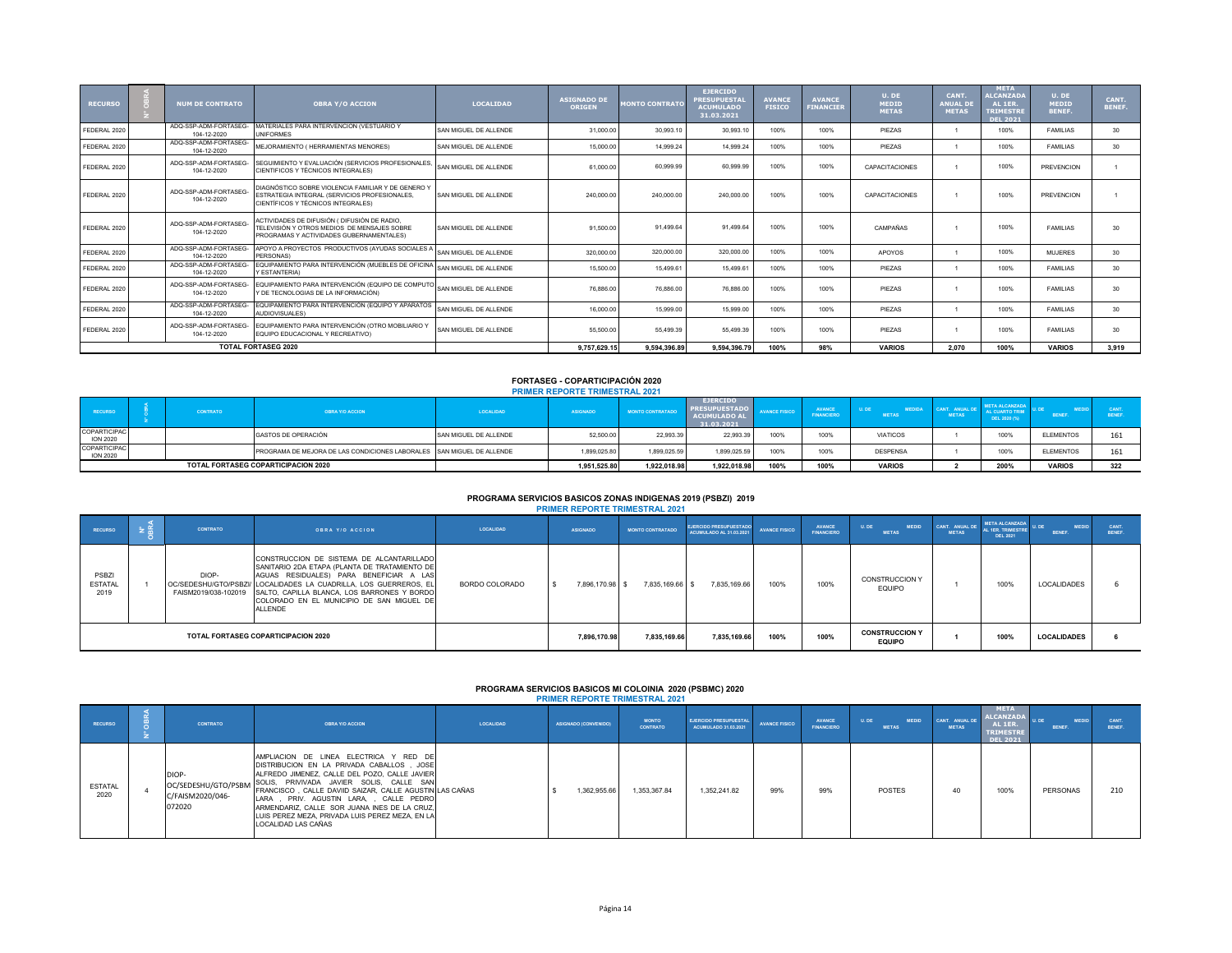| <b>RECURSO</b>         |                         | <b>NUM DE CONTRATO</b>                                     | <b>OBRA Y/O ACCION</b>                                                                                                                                             | <b>LOCALIDAD</b> | <b>ASIGNADO DE</b><br><b>ORIGEN</b> | <b>MONTO CONTRATO</b> | <b>EJERCIDO</b><br><b>PRESUPUESTAL</b><br><b>ACUMULADO</b><br>31.03.2021 | <b>AVANCE</b><br><b>FISICO</b> | <b>AVANCE</b><br><b>FINANCIER</b> | U. DE<br><b>MEDID</b><br><b>METAS</b> | CANT.<br><b>ANUAL DE</b><br><b>METAS</b> | <b>META</b><br><b>ALCANZADA</b><br>AL 1ER.<br><b>TRIMESTRE</b><br><b>DEL 2021</b> | U, DE<br><b>MEDID</b><br><b>BENEF.</b> | CANT.<br>BENEF. |
|------------------------|-------------------------|------------------------------------------------------------|--------------------------------------------------------------------------------------------------------------------------------------------------------------------|------------------|-------------------------------------|-----------------------|--------------------------------------------------------------------------|--------------------------------|-----------------------------------|---------------------------------------|------------------------------------------|-----------------------------------------------------------------------------------|----------------------------------------|-----------------|
| <b>ESTATAL</b><br>2020 |                         | DIOP-<br>OC/SEDESHU/GTO/PSBM<br>C/FAISM2020/047-<br>072020 | AMPLIACION DE LINEA ELECTRICA Y RED DE<br>DISTRIBUCION EN LAS CALLES PRINCIPAL, CALLE<br>POTRERO Y CALLE PINO EN LA LOCALIDAD DE LOS LOS TORILES<br><b>TORILES</b> |                  | 339.660.52                          | 335,786,71            | 335,786.71                                                               | 99%                            | 99%                               | <b>POSTES</b>                         |                                          | 100%                                                                              | PERSONAS                               | 35              |
| <b>ESTATAL</b><br>2020 |                         | DIOP-<br>OC/SEDESHU/GTO/PSBM<br>C/FAISM2020/048-<br>072020 | AMPLIACION DE ELECTRIFICACION EN CALLE SAN LOMA DE COCINAS (SAN $\vert$ \$<br>COCINAS (SAN ANDRES)                                                                 |                  | 439.922.88                          | 433.881.80            | 432.978.28                                                               | 98%                            | 98%                               | <b>POSTES</b>                         | 18                                       | 100%                                                                              | PERSONAS                               | 90              |
| <b>ESTATAL</b><br>2020 |                         | DIOP-<br>OC/SEDESHU/GTO/PSBM<br>C/FAISM2020/051-<br>072020 | AMPLIACION DE RED DE DISTRIBUCION DE ENERGIA<br>ELECTRICA EN AVENIDA PRINCIPAL Y CALLE SANTA SAN LUCAS<br>CECILIA EN LA COMUNIDAD SAN LUCAS                        |                  | 316.573.12                          | 313.334.06            | 293.656.79                                                               | 93%                            | 93%                               | <b>POSTES</b>                         |                                          | 100%                                                                              | PERSONAS                               |                 |
| <b>ESTATAL</b><br>2020 |                         | DIOP-OC/SEDESHU/GTO/                                       | AMPLIACION DE ELECTRIFICACION EN CALLE<br>PRINCIPAL (TRAMO INICIO DE TUNEL) Y CALLE EL BATAN<br>PRINCIPAL EN LA LOCALIDAD EL BATAN                                 |                  | 834.018.80                          | 806.162.76            | 793.467.70                                                               | 95%                            | 95%                               | <b>POSTES</b>                         |                                          | 100%                                                                              | <b>FAMILIAS</b>                        |                 |
| <b>ESTATAL</b><br>2020 |                         | DIOP-<br>OC/SEDESHU/GTO/PSBN<br>C/056-082020               | AMPLIACION DE RED DE DISTRIBUCION DE ENERGIA<br>ELECTRICA EN CALLES, SOR JUANA, INES DE LA LAGUNA ESCONDIDA<br>LA COMUNIDAD LAGUNA ESCONDIDA                       |                  | 709.387.70                          | 702.033.94            | 675,608.04                                                               | 95%                            | 95%                               | <b>POSTES</b>                         |                                          | 100%                                                                              | PERSONAS                               | 235             |
|                        |                         | DIOP-<br>OC/SEDESHU/GTO/PSBM                               | AMPLIACION DE RED DE DISTRIBUCION DE ELECTRICA<br>EN LAS CALLES HIDALGO Y PARAISO EN LA FLORES DE BEGOÑA<br>C/FAISM2020/055-082020 COMUNIDAD FLORES DE BEGOÑA      |                  |                                     |                       |                                                                          | 100%                           | 100%                              | <b>POSTES</b>                         | 10 <sup>1</sup>                          | 100%                                                                              | PERSONAS                               | 185             |
|                        |                         |                                                            |                                                                                                                                                                    |                  |                                     |                       |                                                                          |                                |                                   |                                       |                                          |                                                                                   |                                        |                 |
|                        | <b>TOTAL PSBMC 2020</b> |                                                            |                                                                                                                                                                    |                  | 4.002.518.68                        | 3.944.567.11          | 3.883.739.34                                                             | 97%                            | 97%                               | <b>POSTES</b>                         | 74                                       | 100%                                                                              | <b>PERSONAS</b>                        | 235             |

# **PROGRAMA VIVO LOS ESPACIOS EN MI COLONIA A DICIEMBRE 2020**

| <b>PRIMER REPORTE TRIMESTRAL 2021</b> |  |
|---------------------------------------|--|
|---------------------------------------|--|

| <b>RECURSO</b>                                      | $2\frac{R}{m}$ | <b>CONTRATO</b>                              | <b>OBRA Y/O ACCION</b>                                                                                                                                                       | LOCALIDAD                    | <b>ASIGNADO</b> | <b>MONTO CONTRATADO</b> | <b>EJERCIDO PRESUPUESTAI</b><br><b>ACUMULADO</b><br>30.SEPTIEMBRE.2019 | <b>AVANCE FISICO</b> | AVANCE<br><b>FINANCIFRO</b> | <b>ILDE</b><br><b>MEDID</b><br><b>METAS</b> | CANT. ANUAL DE<br><b>METAS</b> | <b>META ALCANZADA</b><br>AL 4TO TRIMESTRE<br>del 2020 | MEDID<br><b>RENFE</b> | CANT.<br><b>RENFE</b> |
|-----------------------------------------------------|----------------|----------------------------------------------|------------------------------------------------------------------------------------------------------------------------------------------------------------------------------|------------------------------|-----------------|-------------------------|------------------------------------------------------------------------|----------------------|-----------------------------|---------------------------------------------|--------------------------------|-------------------------------------------------------|-----------------------|-----------------------|
| <b>ESTATAL</b><br><b>PVEMC 2020</b>                 |                | DIOP-<br>OC/SEDESHU/GTO/PVEM<br>C/044-072020 | CONSTRUCCION DEL PARQUE DEL OBRAJE 4TA SAN MIGUEL DE ALLENDE<br>ETAPA (ACCESO)                                                                                               |                              | 3,000,000.00    | 2.942.929.69            | 2.551.598.94                                                           | 87%                  | 100%                        | OBRA                                        |                                | 100%                                                  | <b>PERSONAS</b>       | 5000                  |
| <b>ESTATAL</b><br><b>PVEMC 2020</b>                 |                | DIOP-<br>OC/SEDESHU/GTO/PVEM<br>C/062-082020 | CONSTRUCCION DE PLAZA PUBLICA EN NUEVO SAN MIGUEL DE ALLENDE<br><b>PANTOJA</b>                                                                                               |                              | 2.660.455.32    | 2.660.455.32            | 2.654.908.23                                                           | 100%                 | 100%                        | PI AZA                                      |                                | 100%                                                  | PERSONAS              | 5000                  |
| <b>MUNICIPAL</b><br><b>PVEMC 2021</b>               |                | DIOP-<br>20/060-082020                       | OC/SEDESHU/GTO/PVEM CONSTRUCCION DEL PARQUE DEL OBRAJE 4TA SAN MIGUEL DE ALLENDE<br>C/RECURSOMUNICIPAL20 ETAPA (CABLEADO SUBTERRANEO)                                        |                              | 4,597,824.63    | 4,597,824.63            | 0.00                                                                   | 0%                   | 0%                          | <b>ELECTRIFICACION</b>                      |                                | 68%                                                   | <b>PERSONAS</b>       | 5000                  |
| <b>RECURSO</b><br>(PVEMC)<br><b>ESTATAL</b><br>2021 |                |                                              | REHABILITACIÓN DE PLAZAS EN EL MUNICIPIO DE SAN<br>MIGUEL DE ALLENDE. GTO. LOCALIDAD LA CRUZ DEL LA CRUZ DEL PALMAR<br>PALMAR.                                               |                              | 1.000.000.00    | 0.00                    | 0.00                                                                   | 0%                   | 0%                          |                                             |                                | 0%                                                    |                       |                       |
| <b>RECURSO</b><br>(PVEMC)<br><b>ESTATAL</b><br>2021 |                |                                              | REHABILITACIÓN DE PLAZAS EN EL MUNICIPIO DE SAN LAS CAÑAS<br>MIGUEL DE ALLENDE. GTO. LOCALIDAD LAS CAÑAS.                                                                    |                              | 1.000.000.00    | 0.00                    | 0.00                                                                   | 0%                   | 0%                          |                                             |                                | 0%                                                    |                       |                       |
| <b>RECURSO</b><br>(PVEMC)<br><b>ESTATAL</b><br>2021 |                |                                              | REHABILITACIÓN DE PLAZAS EN EL MUNICIPIO DE SAN<br>MIGUEL DE ALLENDE, GTO. LOCALIDAD SAN MIGUEL SAN MIGUEL DE ALLENDE<br>DE ALLENDE. INFONAVIT MALANQUIN ANDADOR<br>ALMENAS. |                              | 3,000,000.00    | 0.00                    | 0.00                                                                   | 0%                   | 0%                          |                                             |                                | 0%                                                    |                       |                       |
|                                                     |                |                                              | <b>TOTAL PVEMC</b>                                                                                                                                                           | <b>SAN MIGUEL DE ALLENDE</b> | 15,258,279.95   | 10.201.209.64           | 5.206.507.17                                                           | 0%                   | 200%                        | <b>PARQUE</b>                               |                                | 45%                                                   | <b>PERSONAS</b>       | 5,000.00              |

# **PROGRAMA SERVICIOS BASICO GTO (PSBGTO) PRIMER REPORTE TRIMESTRAL 2021**

|               |                 |                                                                                                                                                                                                                                                               |           | , Indreso Inst. Vince Thirds Himself ave i |              |                                                                                           |      |                             |                                 |                                |                                                      |                      |  |
|---------------|-----------------|---------------------------------------------------------------------------------------------------------------------------------------------------------------------------------------------------------------------------------------------------------------|-----------|--------------------------------------------|--------------|-------------------------------------------------------------------------------------------|------|-----------------------------|---------------------------------|--------------------------------|------------------------------------------------------|----------------------|--|
| RECURSO       | <b>CONTRATO</b> | <b>OBRA Y/O ACCION</b>                                                                                                                                                                                                                                        | LOCALIDAD | <b>ASIGNADO RAMO 33</b>                    |              | <b>EJERCIDO PRESUPUESTADO</b><br>MONTO CONTRATADO ACUMULADO A DICIEMBRE AVANCE FISICO (%) |      | AVANCE<br><b>FINANCIERO</b> | MEDIDA<br>U. DE<br><b>METAS</b> | CANT. ANUAL DE<br><b>METAS</b> | <b>META ALCANZADA</b><br>AL 4TO TRIM DEL<br>2020 (%) | 法につい<br><b>BENEF</b> |  |
| <b>ESTADO</b> |                 | AMPLIACION DE RED DE DISTRIBUCION ELECTRICA EN LAS<br>CALLES 5 DE MAYO, EMILIANO ZAPATA, VENUSTIANO<br>CARRANZA, MADERO, GUADALUPE VICTORIA, ORQUIDEA, LOS RODRIGUEZ<br>PRIVADA DE ZARAGOZA Y SOLIDARIDAD EN LA LOCALIDAD<br>DE LOS RODRIGUEZ (PRIMER ETAPA). |           | 1.341.277.18                               | 1.308.728.08 | 747.545.33                                                                                | 100% | 57%                         | ELECTRIFICACIONES               |                                | 1009                                                 | <b>FAMILIAS</b>      |  |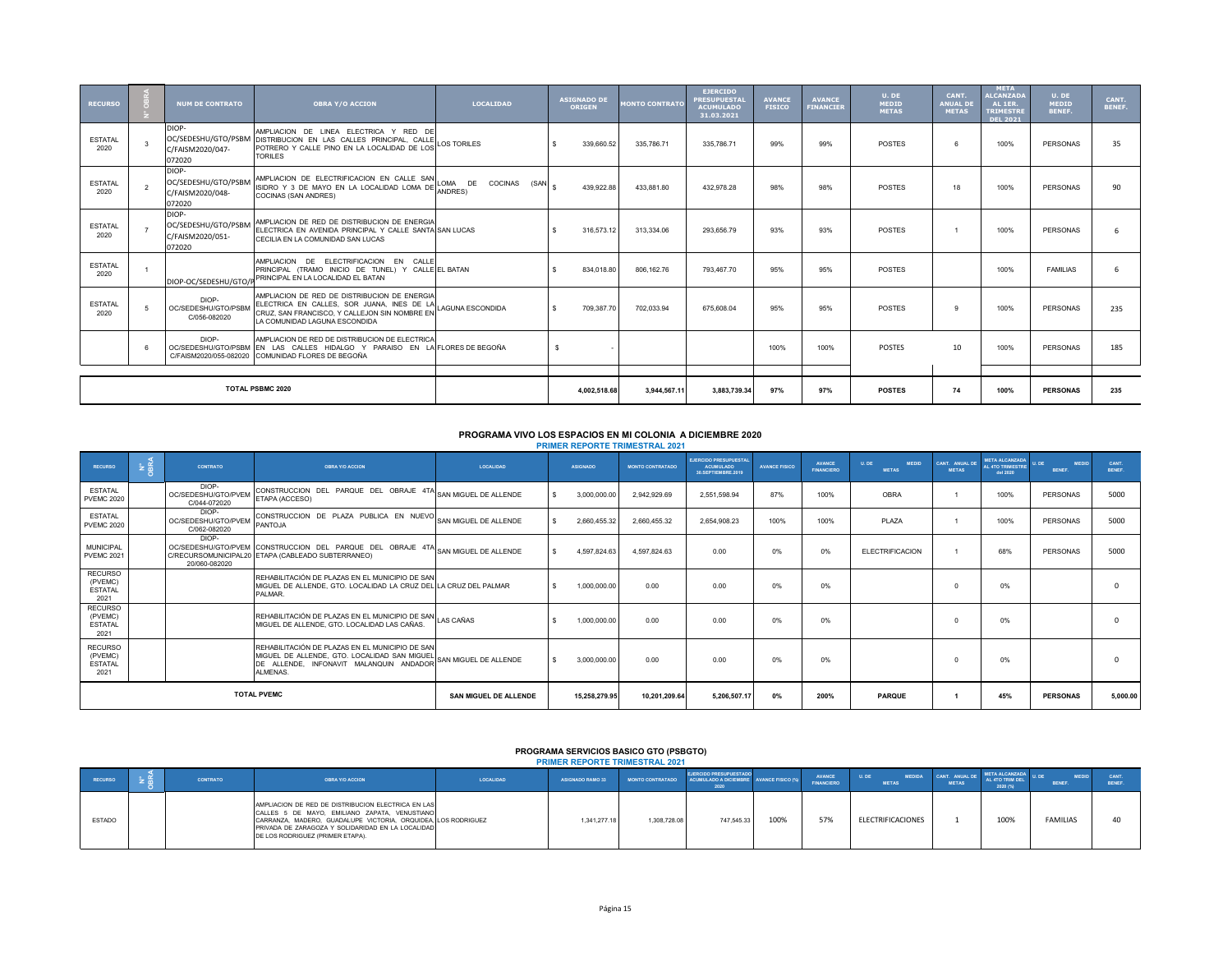| <b>RECURSO</b> | <b>INUM DE CONTRATO</b>       | <b>OBRA Y/O ACCION</b>                                                                                                                                                                                | <b>LOCALIDAD</b> | <b>ASIGNADO DE</b><br><b>ORIGEN</b> | <b>MONTO CONTRATO</b> | <b>EJERCIDO</b><br><b>PRESUPUESTAL</b><br><b>ACUMULADO</b><br>31.03.2021 | <b>AVANCE</b><br><b>FISICO</b> | <b>AVANCE</b><br><b>FINANCIER</b> | U. DE<br><b>MEDID</b><br><b>METAS</b> | CANT.<br><b>ANUAL DE</b><br><b>METAS</b> | <b>META</b><br><b>ALCANZADA</b><br>AL 1ER.<br><b>TRIMESTRE</b><br><b>DEL 2021</b> | U. DE<br>MEDID<br><b>BENEF.</b> | CANT.<br><b>BENEF</b> |
|----------------|-------------------------------|-------------------------------------------------------------------------------------------------------------------------------------------------------------------------------------------------------|------------------|-------------------------------------|-----------------------|--------------------------------------------------------------------------|--------------------------------|-----------------------------------|---------------------------------------|------------------------------------------|-----------------------------------------------------------------------------------|---------------------------------|-----------------------|
| <b>ESTADO</b>  |                               | AMPLIACION DE RED DE DISTRIBUCION DE ENERGIA<br>ELECTRICA EN CALLES HERCULANO, ALAMO, AZUCENA, SAN MIGUEL DE ALLENDE<br>NUEVO PANTOJA.                                                                |                  | 770.643.05                          | 756.821.24            | 426,012.96                                                               | 100%                           | 56%                               | ELECTRIFICACIONES                     |                                          | 100%                                                                              | <b>FAMILIAS</b>                 |                       |
| <b>ESTADO</b>  | DIOP-<br>AISM2020/050/07/2020 | AMPLIACION DE RED DE DISTRIBUCION DE ENERGIA<br>OC/SEDESHU/GTO/PSBGTO/F ELECTRICA EN CALLEJON DE LOS JUAREZ Y CERRADA DE SAN MIGUEL DE ALLENDE<br>LIBERTAD EN LA COLONIA NUEVO PANTOJA (PRIMER ETAPA) |                  | 179.255.25                          | 177,489.29            | 153,484.75                                                               | 100%                           | 86%                               | ELECTRIFICACIONES                     |                                          | 100%                                                                              | <b>FAMILIAS</b>                 |                       |
|                |                               | <b>TOTAL PSBGTO</b>                                                                                                                                                                                   |                  | 2.291.175.48                        | 2.243.038.61          | 1,327,043.04                                                             | 100%                           | 67%                               | <b>ELECTRIFICACIONES</b>              |                                          | 100%                                                                              | <b>FAMILIAS</b>                 |                       |

### **PRIMER REPORTE TRIMESTRAL 2021 PROGRAMA EMBELLECIENDO MI COLONIA 2020**

| <b>FUENTE</b> | $rac{1}{2}$ | <b>CONTRATO</b>                                                      | <b>OBRA Y/O ACCION</b>                                                                                                                                                                       | <b>LOCALIDAD</b>      | <b>ASIGNADO (CONVENIDO)</b> | TOTAL<br><b>CONTRATO</b> | <b>JERCIDO PRESUPUESTA</b><br><b>ACUMULADO AL</b><br>31.MAR.2021 | <b>AVANCE FISICO</b> | <b>AVANCE</b> | U.DE<br><b>MEDID</b><br><b>METAS</b> | CANT ANIIAI DE<br><b>METAS</b> | <b>META ALCANZADA</b><br>AL 1ER. TRIMESTRI<br>2021 | <b>I</b> DF<br><b>MEDI</b><br><b>BENEF</b> | CANT.<br>BENEF. |
|---------------|-------------|----------------------------------------------------------------------|----------------------------------------------------------------------------------------------------------------------------------------------------------------------------------------------|-----------------------|-----------------------------|--------------------------|------------------------------------------------------------------|----------------------|---------------|--------------------------------------|--------------------------------|----------------------------------------------------|--------------------------------------------|-----------------|
| ESTADO 2020   | $12-1$      | DIOP-<br>OC/SEDESHU/GTO/PEMC/FAI<br>SM2020/031-062020                | PAVIMENTO DE PIEDRA AHOGADA EN MORTERO DE CALLE SANTA TERESITA DE DON DIEGO.<br>PRINCIPAL EN SANTA TERESITA DE DON DIEGO.                                                                    |                       | 4,638,684.11                | 4,638,684.1              | 4,638,684.1                                                      | 100%                 | 100%          | CALLE                                | $\mathbf{1}$                   | 100%                                               | PERSONAS                                   | 244             |
| ESTADO 2020   | $12 - 2$    | DIOP-<br>OC/SEDESHU/GTO/PEMC/FAI<br>SM2020/022-062020                | PAVIMENTO DE CONCRETO EN LA CALLE GATILLAL COLONIA SAN MIGUEL DE ALLENDE<br>PALMITA DE LANDETA.                                                                                              |                       | 951.405.54                  | 948.424.62               | 948.424.62                                                       | 100%                 | 100%          | CALLE                                | $\mathbf{1}$                   | 100%                                               | POBLADO                                    | $\mathbf{1}$    |
| ESTADO 2020   | $12 - 3$    |                                                                      | CONSTRUCCIÓN DE PAVIMENTO DE CONCRETO<br>HIDRAULICO EN LA CALLE FRAY JOSÉ SÁNCHEZ PRIMO SAN MIGUEL DE ALLENDE<br>FRACC. INSURGENTES.                                                         |                       |                             |                          |                                                                  |                      |               |                                      |                                |                                                    |                                            |                 |
| ESTADO 2020   | $12-4$      | DIOP-<br>OC/SEDESHU/GTO/PEMC/FAI<br>SM2020/026-062020                | PAVIMENTO DE ADOQUÍN TIPO SAN LUIS DE LA CALLE JOSE SAN MIGUEL DE ALLENDE<br>MERCADILLO EN LA COLONIA SAN RAFAEL                                                                             |                       | 2,314,591.86                | 2,310,960.05             | 2,310,960.05                                                     | 100%                 | 100%          | CALLE                                | $\mathbf{1}$                   | 100%                                               | PERSONAS                                   | 200             |
| ESTADO 2020   | $12 - 5$    | DIOP-<br>OC/SEDESHU/GTO/PEMC/FAI<br>SM2020/027-062020                | REHABILITACIÓN EN ADOQUÍN TIPO SAN LUIS DE LA CALLE<br>JOSEFA ORTÍZ DE DOMINGUEZ EN LA COLONIA SAN RAFAEL                                                                                    | SAN MIGUEL DE ALLENDE | 3,564,509.60                | 3.535.330.47             | 3,535,330.47                                                     | 42%                  | 100%          | CALLE                                | $\mathbf{1}$                   | 100%                                               | PERSONAS                                   | 211             |
| ESTADO 2020   | $12-6$      | DIOP-<br>OC/SEDESHU/GTO/PEMC/FAI<br>SM2020/036-062020                | CONSTRUCCION DE CONCRETO ESTAMPADO DE CALLE<br>GLADIOLA EN LA COLONIA LINDA VISTA.                                                                                                           | SAN MIGUEL DE ALLENDE | 1,464,933.50                | 1,464,933.50             | 1,464,933.50                                                     | 100%                 | 100%          | CALLE                                | $\overline{1}$                 | 100%                                               | PERSONAS                                   | 45              |
| ESTADO 2020   | $12 - 7$    | DIOP-<br>OC/SEDESHU/GTO/PEMC/FAI<br>SM2020/030-062020                | REHABILITACIÓN EN ADOQUÍN TIPO SAN LUIS DE LA CALLE SAN MIGUEL DE ALLENDE<br>RAFAEL ACOSTA EN LA COLONIA SAN RAFAEL                                                                          |                       | 1,263,054.59                | 1,261,954.04             | 1,261,954.04                                                     | 100%                 | 100%          | CALLE                                | $\mathbf{1}$                   | 100%                                               | PERSONAS                                   | 125             |
| ESTADO 2020   | $12 - 8$    | DIOP-<br>OC/SEDESHU/GTO/PEMC/FAI<br>SM2020/023-062020                | PAVIMENTO DE ADOQUÍN TIPO SAN LUIS DEL ANDADOR SAN MIGUEL DE ALLENDE<br>ALMENAS EN EL INFONAVIT MALANQUIN                                                                                    |                       | 5,145,982.66                | 5,099,819.02             | 5,099,819.02                                                     | 100%                 | 100%          | CALLE                                | $\overline{1}$                 | 100%                                               | PERSONAS                                   | 252             |
| ESTADO 2020   | $12-9$      | DIOP-<br>OC/SEDESHU/GTO/PEMC/FAI<br>SM2020/032-062020                | PAVIMENTACION EN CONCRETO HIDRAULICO EN LA SAN MIGUEL DE ALLENDE<br>AVENIDA SANTA ROSA, COLONIA PROVIDENCIA                                                                                  |                       | 3,272,381.62                | 3,272,381.62             | 3,272,381.62                                                     | 100%                 | 100%          | CALLE                                | $\mathbf{1}$                   | 100%                                               | PERSONAS                                   | 78              |
| ESTADO 2020   | $12 - 10$   | DIOP-<br>OC/SEDESHU/GTO/PEMC/FAI<br>SM2020/035-062020                | PAVIMENTACION EN PIEDRA BOLA EN MORTERO EN LA SAN MIGUEL DE ALLENDE<br>CALLE DEL CERRITO, COLONIA SAN LUIS REY.                                                                              |                       | 710.803.82                  | 703.508.81               | 703.508.81                                                       | 100%                 | 100%          | CALLE                                | $\mathbf{1}$                   | 100%                                               | PERSONAS                                   | 100             |
| ESTADO 2020   | $12 - 11$   | DIOP-<br>OC/SEDESHU/GTO/PEMC/FAI<br>SM2020/028-062020                | PAVIMENTACION EN CONCRETO HIDRAULICO EN LA CALLE<br>DEL FRAY JUAN DE SAN MIGUEL. COLONIA INDEPENDENCIA                                                                                       | SAN MIGUEL DE ALLENDE | 3,073,635.39                | 3,073,635.39             | 3,073,635.39                                                     | 100%                 | 100%          | CALLE                                | $\mathbf{1}$                   | 100%                                               | LOCALIDAD                                  | $\mathbf{1}$    |
| ESTADO 2020   | $12 - 12$   | DIOP-<br>OC/SEDESHU/GTO/PEMC/FAI<br>SM2020/033-062020                | PAVIMENTO DE CONCRETO EN CALLE ZAMORA RIOS SAN MIGUEL DE ALLENDE<br>COLONIA ALLENDE.                                                                                                         |                       | 2,436,872.33                | 2,435,754.20             | 2,435,754.20                                                     | 100%                 | 100%          | CALLE                                | $\mathbf{1}$                   | 100%                                               | PERSONAS                                   | 320             |
| ESTADO 2020   | $12 - 13$   | DIOP-<br>OC/SEDESHU/GTO/PEMC/FAI<br>SM2020/029-062020                | PAVIMENTO DE PIEDRA AHOGADA EN MORTERO DE CALLE SAN MIGUEL DE ALLENDE<br>OLIMPO COLONIA OLIMPO.                                                                                              |                       | 994.871.17                  | 993,742.60               | 993.742.60                                                       | 100%                 | 100%          | CALLE                                | $\mathbf{1}$                   | 100%                                               | LOCALIDAD                                  | $\mathbf{1}$    |
| ESTADO 2020   | $12 - 14$   | DIOP-<br>OC/SEDESHU/GTO/PEMC/FAI<br>SM2020/024-062020                | PAVIMENTACION CON<br>CONCRETO<br>HIDRAHULICO<br>ESTAMPADO EN LAS CALLES VENUSTIANO CARRANZA Y<br>APATZINGAN EN LA COLONIA SAN LUIS. SAN MIGUEL DE<br>ALLENDE                                 | SAN MIGUEL DE ALLENDE | 14,000,000.00               | 13,774,333.31            | 13,774,333.31                                                    | 100%                 | 100%          | CALLE                                | $\overline{1}$                 | 100%                                               | PERSONAS                                   | 3261            |
| ESTADO 2020   | $12 - 15$   | DIOP-<br>OC/SEDESHU/GTO/PEMC/FAI<br>SM2020/025-062020                | PAVIMENTACION DE PIEDRA BOLA AHOGADA EN MORTERO<br>EN LA CALLE DEL TESORO. EN LA COLONIA SAN ANTONIO. SAN MIGUEL DE ALLENDE<br>EN SAN MIGUEL DE ALLENDE.                                     |                       | 5.896.702.31                | 5.896.702.31             | 5.896.702.31                                                     | 100%                 | 100%          | CALLE                                | $\mathbf{1}$                   | 100%                                               | PERSONAS                                   | 238             |
| ESTADO 2020   | $12 - 16$   | IOP-<br>OC/SEDESHU/GTO/PEMC/FAI<br>SM2020/034-062020                 | PAVIMENTACION DE PIEDRA BOLA ASENTADA EN MORTERO<br>EN LA CALLE VICENTE GUERRERO DE LA LOCALIDAD CORRAL DE PIEDRAS DE ARRIBA<br>CORRAL DE PIEDRAS DE ARRIBA                                  |                       | 4.804.883.66                | 4.804.883.66             | 4.804.883.66                                                     | 100%                 | 100%          | CALLE                                | $\overline{1}$                 | 100%                                               | PERSONAS                                   | 102             |
| ESTADO 2020   | $12 - 17$   | DIOP-<br>OC/SEDESHU/GTO/PEMC/093<br>122020                           | PAVIMENTACION DE CONCRETO ESTAMPADO EN AVENIDA<br>PRINCIPAL DE LA LUZ FRACCIONAMIENTO INSURGENTES                                                                                            | SAN MIGUEL DE ALLENDE | 49.903.202.27               | 48.249.912.68            |                                                                  | 40%                  | 40%           | CALLE                                | $\mathbf{1}$                   | 40%                                                | PERSONAS                                   |                 |
| ESTADO 2020   | $12 - 18$   | DIOP-<br>OC/SEDESHU/GTO/PEMC/RE<br>CURSOMUNICIPAL2020/066-<br>082020 | PAVIMENTO DE CONCRETO ESTAMPADO EN AVENIDA SAN MIGUEL DE ALLENDE<br>INDEPENDENCIA, COL. INDEPENDENCIA                                                                                        |                       | 36,000,000.00               | 35, 147, 239.50          | 23,100,134.50                                                    | 90%                  | 90%           | CALLE                                | 1                              | 90%                                                | PERSONAS                                   |                 |
| ESTADO 2020   | 12-19       | DIOP-<br>OC/SEDESHU/GTO/PEMC/RE<br>CURSOMUNICIPAL/092-<br>122020     | PAVIMENTACION EN CONCRETO ESTAMPADO EN CALLE<br>IGNACIO ALLENDE COLONIA SAN RAFAEL CON<br>INTERCONEXION AL LIBRAMIENTO MANUEL ZAVALA (CALLES SAN MIGUEL DE ALLENDE<br>HELIOS Y CALLE OLIMPO) |                       | 3,950,000.00                | 3.841.760.36             | 269.763.16                                                       | 30%                  | 30%           | CALLE                                | $\mathbf{1}$                   | 30%                                                | PERSONAS                                   |                 |
|               |             |                                                                      | ESTADO 2020 TOTAL PEMC 2020                                                                                                                                                                  |                       | 144.386.514.43              | 141.453.960.25           | 77.584.945.37                                                    | 89%                  | 92%           | <b>CALLES</b>                        | 18                             |                                                    |                                            |                 |

**PROGRAMA AMPLIACIONES PARA LA INFRAESTRUCTURA DEPORTIVA PRIMER REPORTE TRIMESTRAL 2021**